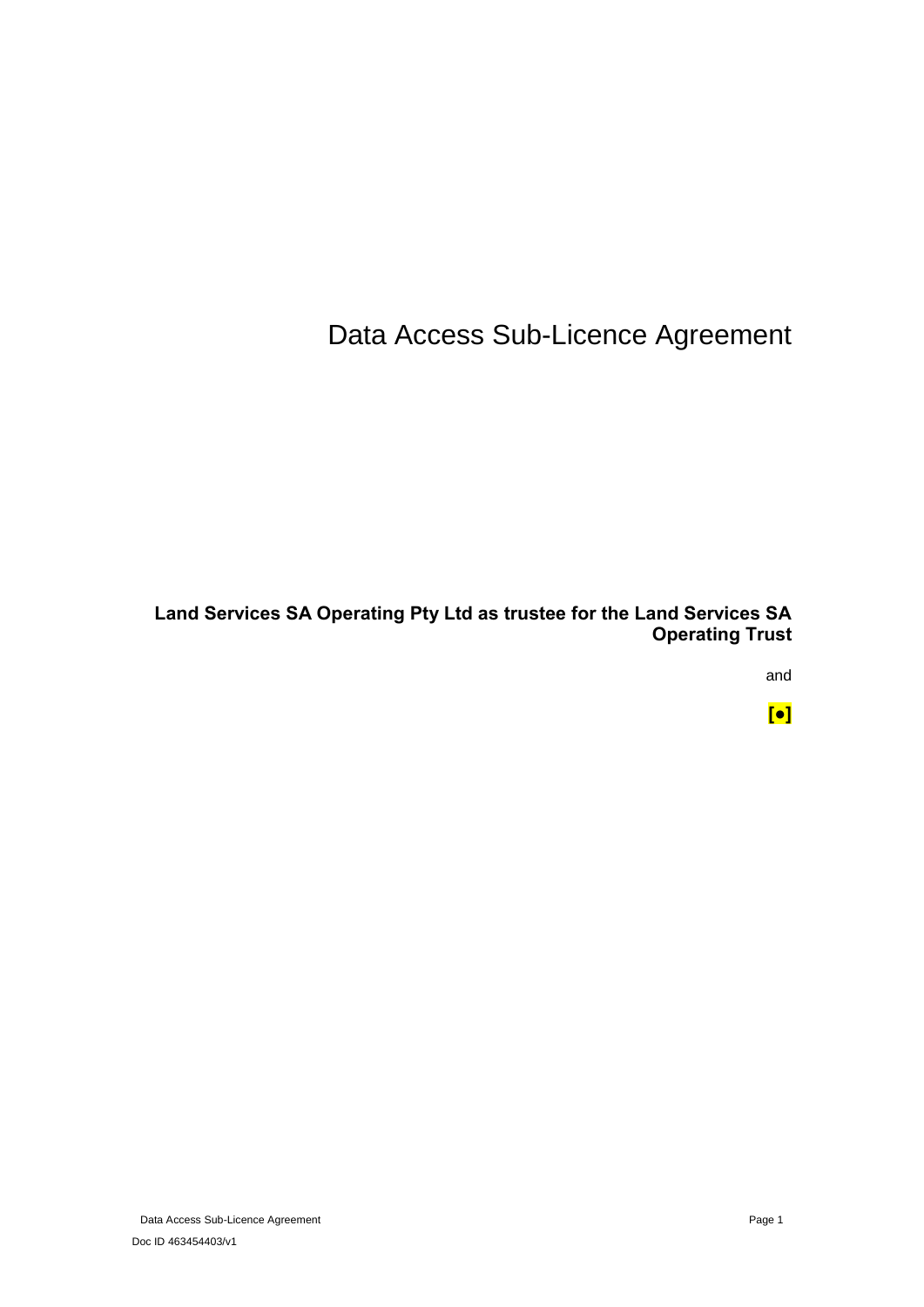# Table of Contents

| 1. |             | <b>Definitions and Interpretation Clauses</b> | 7              |
|----|-------------|-----------------------------------------------|----------------|
|    | 1.1         | <b>Definitions</b>                            | $\overline{7}$ |
|    | 1.2         | Interpretation                                | 10             |
| 2. | <b>Term</b> |                                               | 11             |
|    | 2.1         | Initial term                                  | 11             |
|    | 2.2         | <b>Extension of Term</b>                      | 11             |
| 3. |             | <b>Grant of Licence</b>                       | 11             |
|    | 3.1         | Licence                                       | 11             |
|    | 3.2         | Restrictions on use                           | 12             |
|    | 3.3         | <b>Government Statement</b>                   | 12             |
|    | 3.4         | Aggregated statistical information            | 12             |
|    | 3.5         | Other Licensee obligations                    | 13             |
| 4. |             | <b>Intellectual Property Rights</b>           | 13             |
|    | 4.1         | Ownership of Intellectual Property Rights     | 13             |
|    | 4.2         | Infringement                                  | 13             |
| 5. |             | <b>Licensee's Acknowledgements</b>            | 14             |
| 6. | Data        |                                               | 15             |
|    | 6.1         | Format of Data                                | 15             |
|    | 6.2         | Change to Geographical Area                   | 15             |
|    | 6.3         | Exclusion of information                      | 16             |
| 7. |             | <b>Data and Privacy Protection</b>            | 16             |
|    | 7.1         | Security and integrity of Data                | 16             |
|    | 7.2         | Data storage                                  | 17             |
| 8. |             | <b>Security Audit</b>                         | 17             |
|    | 8.1         | <b>Commission of Security Audit</b>           | 17             |
|    | 8.2         | Implementation of recommendations             | 18             |
|    | 8.3         | Licensee acknowledgments                      | 20             |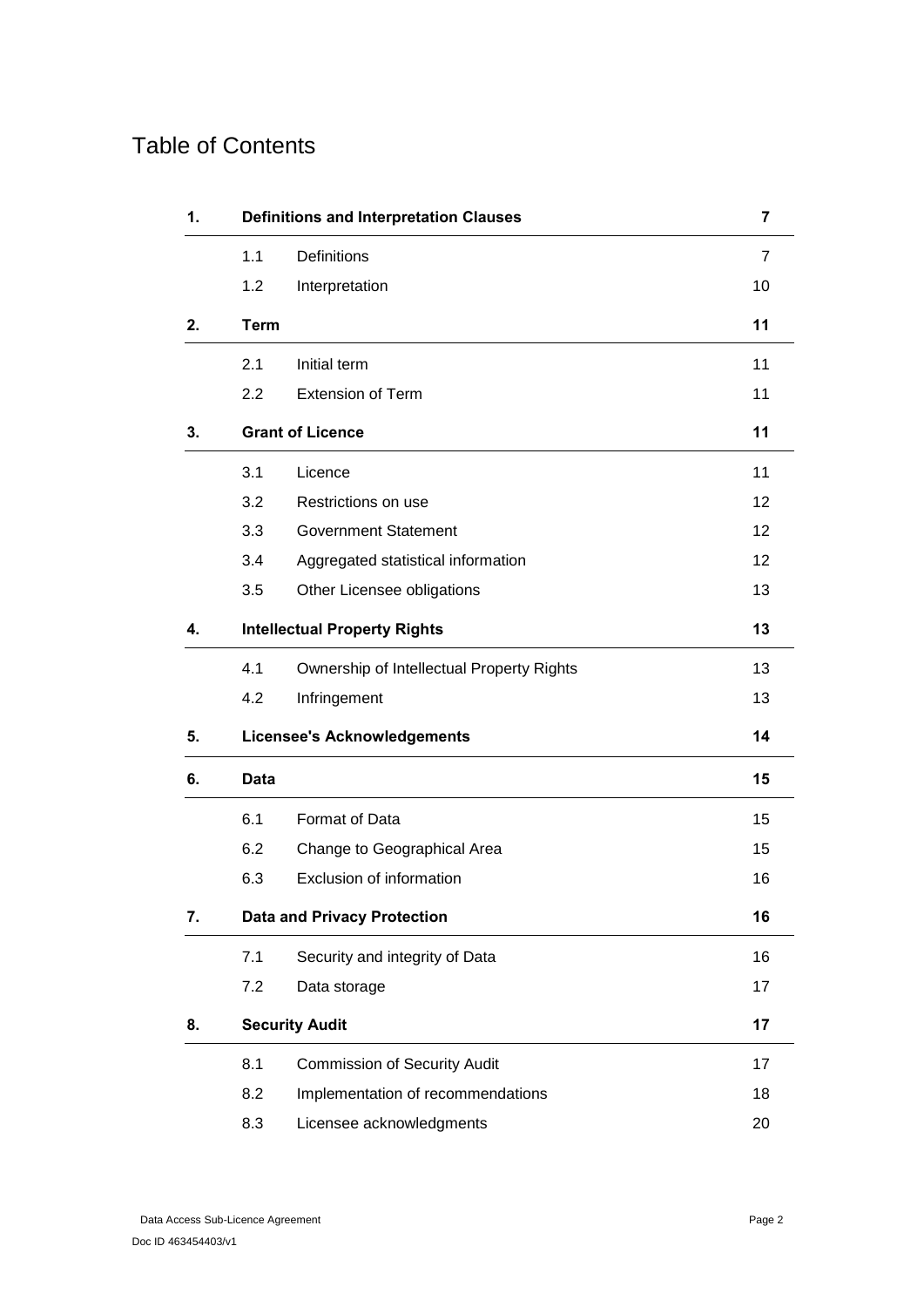| 9.  |            | <b>Annual Self-Assessment Requirements</b> | 20 |
|-----|------------|--------------------------------------------|----|
|     | 9.1        | Self-Assessment Compliance Statement       | 20 |
|     | 9.2        | Licensor's rights to terminate             | 20 |
| 10. |            | <b>Changes to Derivative Products</b>      | 21 |
|     | 10.1       | Overview                                   | 21 |
|     | 10.2       | Licensee warranty                          | 21 |
|     | 10.3       | Deemed variation                           | 22 |
|     | 10.4       | Changes                                    | 22 |
| 11. |            | <b>Product Licences</b>                    | 22 |
|     | 11.1       | <b>Termination of Product Licences</b>     | 22 |
|     | 11.2       | Unauthorised use                           | 23 |
| 12. |            | <b>Licence Fee</b>                         | 23 |
|     | 12.1       | Licence Fee                                | 23 |
|     | 12.2       | Payment of Invoices                        | 23 |
|     | 12.3       | Review and adjustment of Licence Fee       | 24 |
|     | 12.4       | Records and audit                          | 24 |
| 13. | <b>GST</b> |                                            | 25 |
|     | 13.1       | Preliminary                                | 25 |
|     | 13.2       | Consideration does not include GST         | 25 |
|     | 13.3       | Recovery of GST                            | 25 |
|     | 13.4       | Time of payment                            | 25 |
|     | 13.5       | Adjustment of additional amount            | 25 |
|     | 13.6       | Reimbursement                              | 25 |
| 14. |            | <b>Release and Indemnity</b>               | 25 |
|     | 14.1       | Release                                    | 25 |
|     | 14.2       | Indemnity                                  | 26 |
| 15. |            | <b>Implied Terms</b>                       | 26 |
| 16. |            | <b>Notification Requirements</b>           | 27 |
| 17. |            | <b>Termination</b>                         | 27 |
|     | 17.1       | Termination for cause                      | 27 |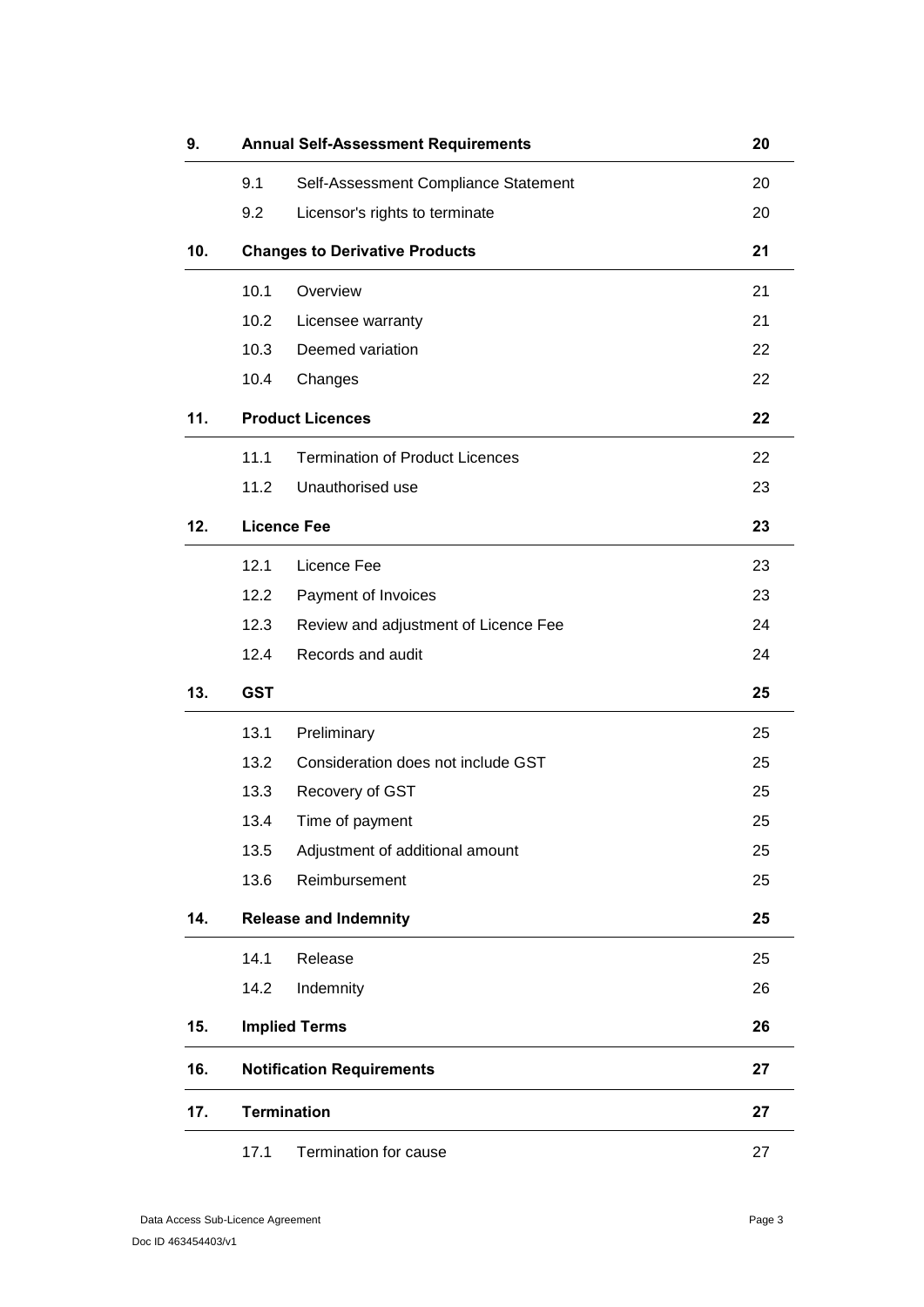|     | 17.2                          | <b>Termination by Licensee</b>                           | 28 |
|-----|-------------------------------|----------------------------------------------------------|----|
|     | 17.3                          | Rights and obligations on Termination                    | 28 |
| 18. |                               | <b>Consequential Loss</b>                                | 29 |
| 19. |                               | <b>Force Majeure</b>                                     | 29 |
| 20. |                               | <b>Licensee's Contractors</b>                            | 29 |
|     | 20.1                          | Supply of Data to Contractors                            | 29 |
|     | 20.2                          | Licensee remains responsible                             | 30 |
| 21. |                               | <b>Confidentiality</b>                                   | 30 |
|     | 21.1                          | Disclosure generally                                     | 30 |
|     | 21.2                          | Disclosure by Licensor                                   | 30 |
|     | 21.3                          | Use by Licensor                                          | 31 |
|     | 21.4                          | Disclosure to or by employees, agents and subcontractors | 31 |
|     | 21.5                          | Return of documents                                      | 31 |
|     | 21.6                          | Survival                                                 | 31 |
| 22. |                               | <b>Contract Administration</b>                           | 31 |
| 23. | <b>Resolution of Disputes</b> |                                                          | 32 |
|     |                               |                                                          |    |
| 24. |                               | <b>Trustee Capacity</b>                                  | 32 |
|     | 24.1                          | <b>Trustee Capacity</b>                                  | 32 |
|     | 24.2                          | Licensor Acknowledgement                                 | 33 |
|     | 24.3                          | Limitation of liability exclusion for Licensor           | 33 |
|     | 24.4                          | Licensor representations and warranties                  | 33 |
|     | 24.5                          | <b>Relevant definitions</b>                              | 34 |
| 25. |                               | <b>Miscellaneous</b>                                     | 35 |
|     | 25.1                          | Assignment                                               | 35 |
|     | 25.2                          | <b>Survival of Agreement</b>                             | 35 |
|     | 25.3                          | <b>Status of Licensee</b>                                | 35 |
|     | 25.4                          | Waiver                                                   | 35 |
|     | 25.5                          | Severability                                             | 35 |
|     | 25.6                          | Variation                                                | 36 |
|     | 25.7                          | Governing Law                                            | 36 |
|     | 25.8                          | Jurisdiction of Courts                                   | 36 |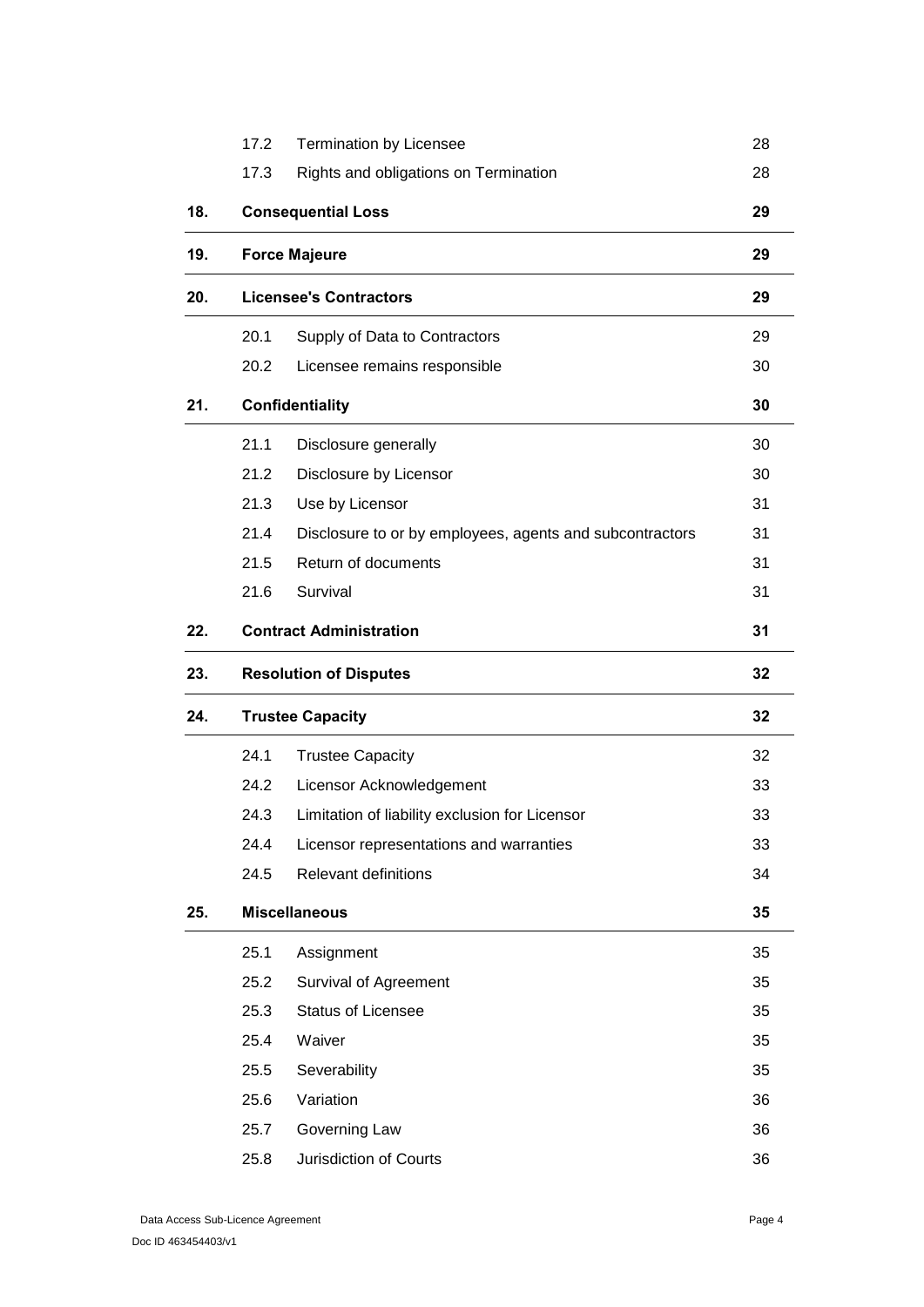| <b>Schedule Details</b> |       | 39                     |     |
|-------------------------|-------|------------------------|-----|
| <b>Signing page</b>     |       |                        | 38  |
|                         | 25.11 | Rights                 | -37 |
|                         |       | 25.10 Entire Agreement | -37 |
|                         | 25.9  | <b>Notices</b>         | 36  |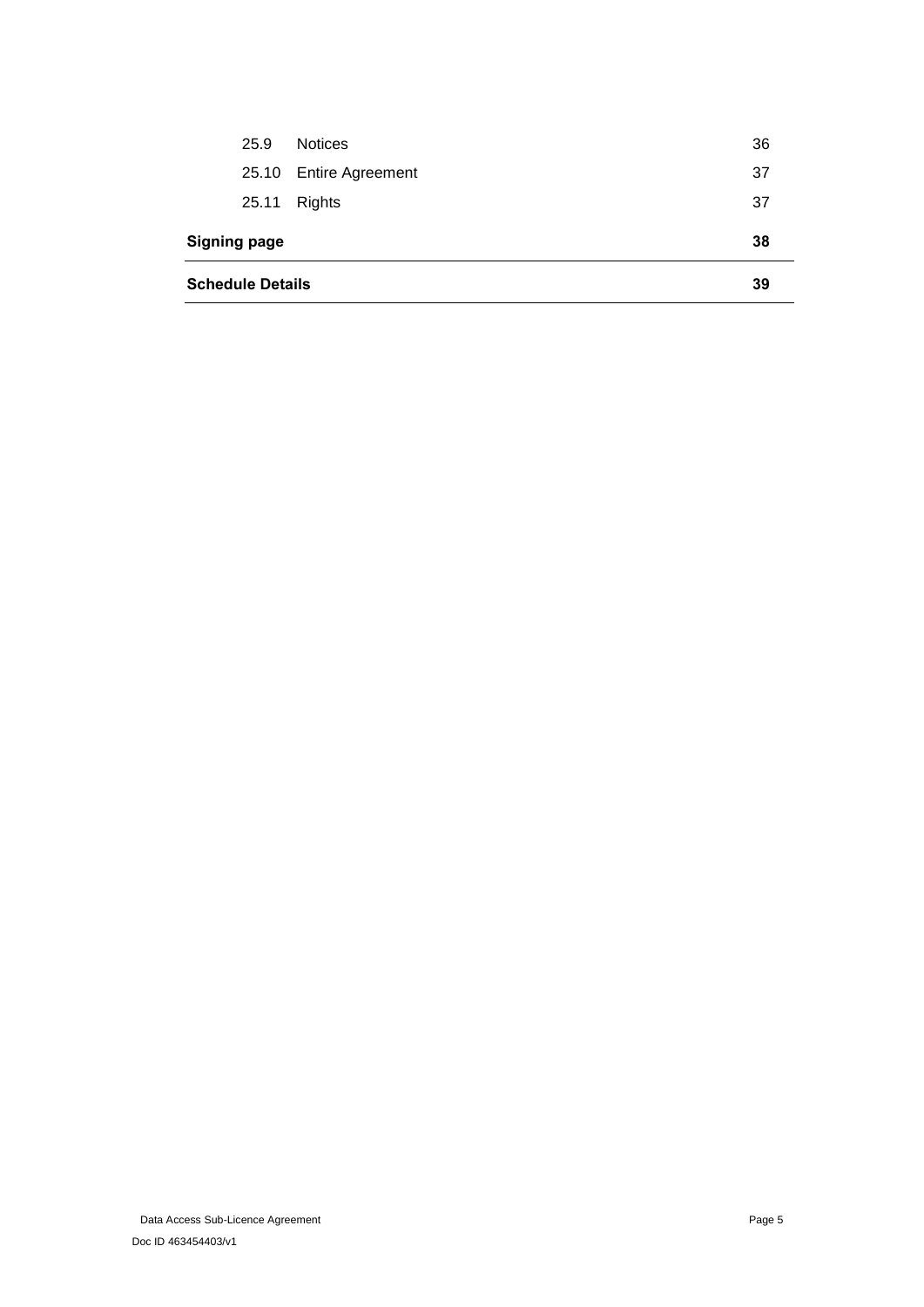# Data Access Sub-Licence Agreement

| Date            |                |                                                                                                                                                                                                                                                                          |
|-----------------|----------------|--------------------------------------------------------------------------------------------------------------------------------------------------------------------------------------------------------------------------------------------------------------------------|
| <b>Parties</b>  |                | <b>Land Services SA Operating Pty Ltd</b>                                                                                                                                                                                                                                |
|                 |                | ACN 618 229 815 as trustee for the Land Services SA Operating Trust<br>ABN 85 836 650 939 of Level 1, 101 Grenfell Street, Adelaide SA 5000                                                                                                                              |
|                 |                | (Licensor)                                                                                                                                                                                                                                                               |
|                 | $\blacksquare$ |                                                                                                                                                                                                                                                                          |
|                 |                | ABN $\left[\bullet\right]$ of $\left[\bullet\right]$                                                                                                                                                                                                                     |
|                 |                | (Licensee)                                                                                                                                                                                                                                                               |
| <b>Recitals</b> | Α.             | The Licensor collects and has access to a range of property<br>sales data in the performance of its obligations under a Land<br>Services Agreement between the Licensor and the Treasurer<br>for and on behalf of the Crown in right of the State of South<br>Australia. |
|                 | <b>B.</b>      | The Licensee wishes to have access to such data to develop<br>information services about property sales and to provide such<br>services to customers on a commercial basis.                                                                                              |
|                 | C.             | The Licensor agrees to provide property sales data to the<br>Licensee for those purposes on the terms and conditions set<br>out in this Agreement.                                                                                                                       |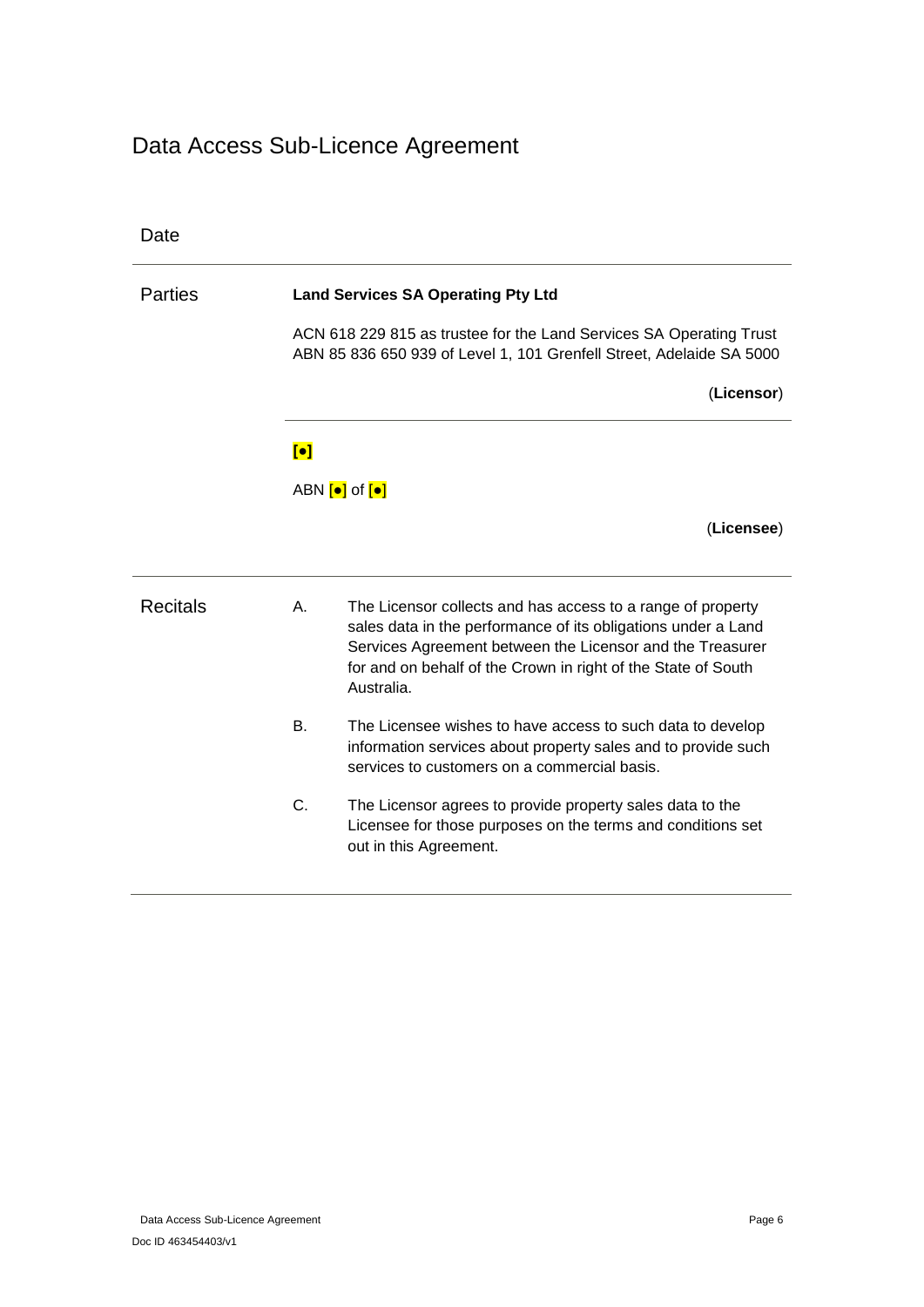# <span id="page-6-0"></span>1. Definitions and Interpretation Clauses

# <span id="page-6-1"></span>1.1 **Definitions**

In this Agreement:

| <b>Agreement</b>                    | means this agreement and includes the Schedule.                                                                                                                                                                                                                                                                                                                    |
|-------------------------------------|--------------------------------------------------------------------------------------------------------------------------------------------------------------------------------------------------------------------------------------------------------------------------------------------------------------------------------------------------------------------|
| <b>Annual Escalation</b><br>Formula | means the annual escalation formula set out in Item 10 of the<br>Schedule.                                                                                                                                                                                                                                                                                         |
| <b>Audit</b>                        | has the meaning given to that term in clause 12.4(b).                                                                                                                                                                                                                                                                                                              |
| <b>Audit Report</b>                 | has the meaning given to that term in clause 12.4(e).                                                                                                                                                                                                                                                                                                              |
| <b>Commercialise</b>                | means, in respect of the Data, the distribution, sale, licensing or<br>hire, or offering for distribution, sale, licensing or hire, (whether<br>for remuneration or otherwise), to any person, of anything that<br>embodies the Data (including the Derivative Product), and<br>includes the provision of services based on the Data or any<br>Derivative Product. |
| <b>Commencement</b><br><b>Date</b>  | means the date set out in Item 1 of the Schedule.                                                                                                                                                                                                                                                                                                                  |
| <b>Confidential</b><br>information  | means information which is disclosed by or on behalf of a party<br>to this Agreement to the other party and which:                                                                                                                                                                                                                                                 |
|                                     | (a)<br>is by its nature confidential or by the circumstances in<br>which it is disclosed is confidential; or                                                                                                                                                                                                                                                       |
|                                     | (b)<br>is designated by the disclosing party as confidential or<br>identified in terms connoting its confidentiality,                                                                                                                                                                                                                                              |
|                                     | but does not include information which is or becomes public<br>knowledge other than by breach of this Agreement.                                                                                                                                                                                                                                                   |
| <b>Customer</b>                     | means a licensee of any Derivative Product pursuant to a<br>Product Licence.                                                                                                                                                                                                                                                                                       |
| <b>Data</b>                         | means the compilation of information described in Item 5 of the<br>Schedule, and includes:                                                                                                                                                                                                                                                                         |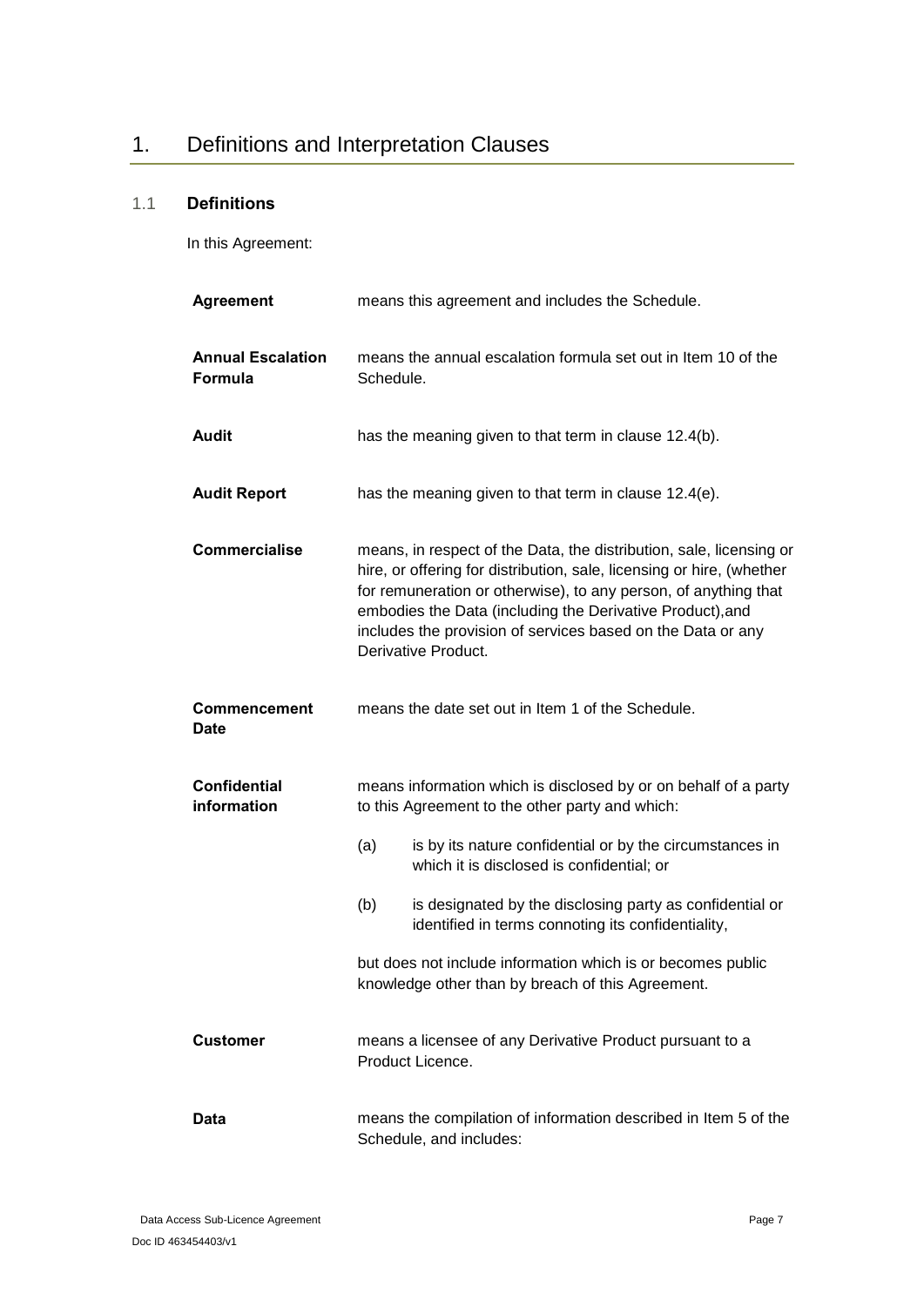|                                       | (a)            | any of that information; and                                                                                                                                                                                                                                                                                                                                                                                                                                   |
|---------------------------------------|----------------|----------------------------------------------------------------------------------------------------------------------------------------------------------------------------------------------------------------------------------------------------------------------------------------------------------------------------------------------------------------------------------------------------------------------------------------------------------------|
|                                       | (b)            | any additional information provided by the Licensor<br>which is annexed to, or included with, that information<br>when delivered, for use as an aid in interpreting it.                                                                                                                                                                                                                                                                                        |
| <b>Derivative</b><br>Product(s)       | the Customer.  | means any one of the one or more computer programs or<br>information products listed in Item 11 of the Schedule (the<br>details of which the Licensee has designated as Confidential<br>Information under this Agreement), each of which is integrated<br>with the Data and allow users to enquire upon the Data, and<br>which specifically excludes any product which provides, or has<br>the effect of providing, all or a substantial amount of the Data to |
| <b>End Date</b>                       |                | means the date set out in Item 2 of the Schedule.                                                                                                                                                                                                                                                                                                                                                                                                              |
| <b>Force Majeure</b>                  | be limited to: | means a circumstance beyond the reasonable control of the<br>party seeking to rely on Force Majeure and which results in that<br>party being unable to observe or perform on time an obligation<br>under this Agreement. Such circumstances include, but are not                                                                                                                                                                                               |
|                                       | (a)            | acts of God, lightning strikes, earthquakes, floods,<br>storms, explosions, fires and any natural disaster; and                                                                                                                                                                                                                                                                                                                                                |
|                                       | (b)            | acts of war, acts of public enemies, terrorism, riots, civil<br>commotion, malicious damage, sabotage and<br>revolution.                                                                                                                                                                                                                                                                                                                                       |
| <b>Geographical Area</b>              |                | means the geographical area applying to the Data, as<br>requested by the Licensee, which can either be:                                                                                                                                                                                                                                                                                                                                                        |
|                                       | (a)            | "whole of State" data, comprised of each Local<br>Government Area; or                                                                                                                                                                                                                                                                                                                                                                                          |
|                                       | (b)            | one or a combination of Local Government Areas.                                                                                                                                                                                                                                                                                                                                                                                                                |
| <b>Government</b>                     |                | means the Government of the State of South Australia.                                                                                                                                                                                                                                                                                                                                                                                                          |
| <b>Government</b><br><b>Statement</b> |                | means the statement set out in Item 4 of the Schedule.                                                                                                                                                                                                                                                                                                                                                                                                         |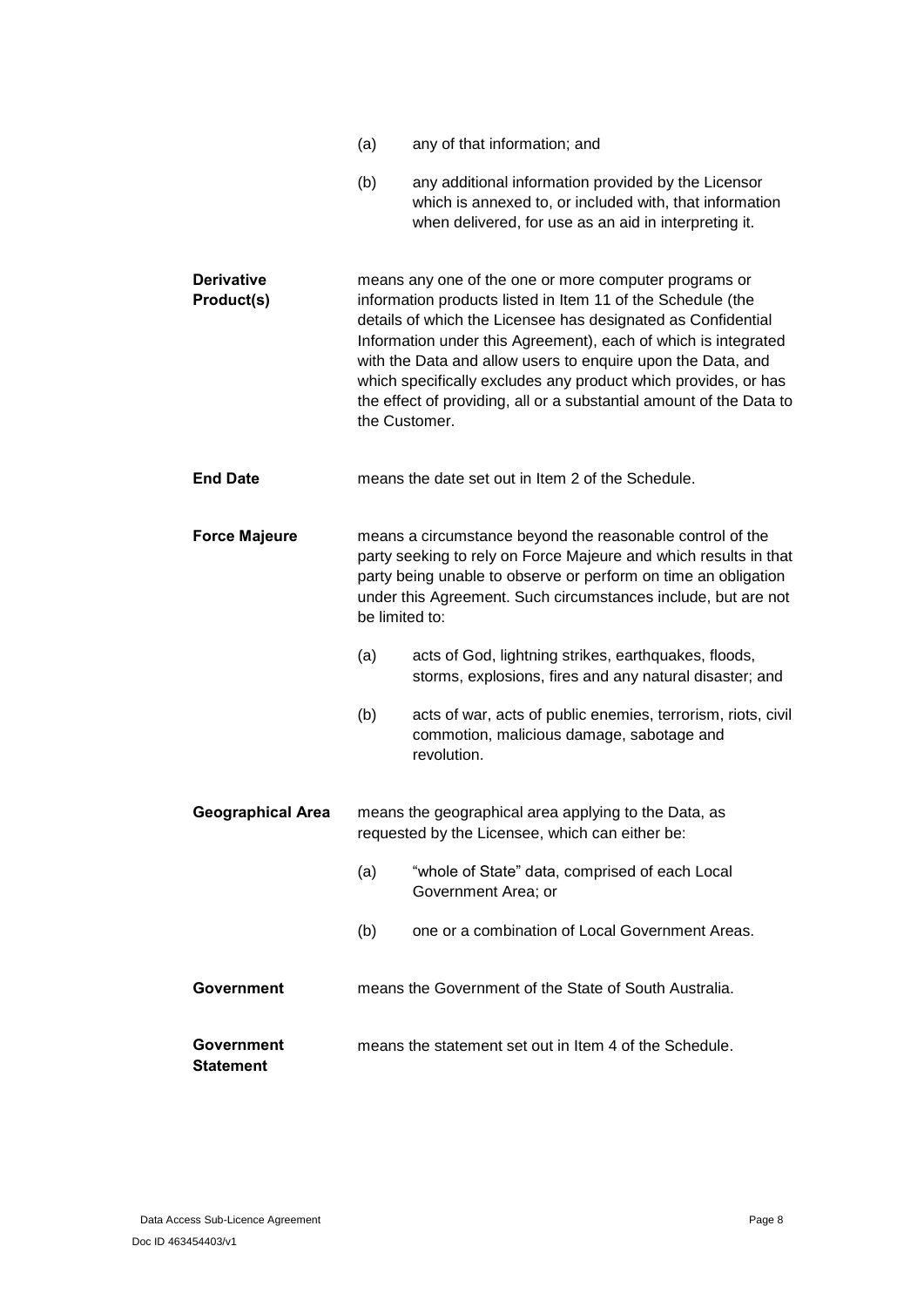| GST                                           | means GST as defined in the GST Act or any replacement or<br>other relevant legislation and regulation and includes any<br>interest or penalties charged in relation to the GST.                                                                                                                                    |
|-----------------------------------------------|---------------------------------------------------------------------------------------------------------------------------------------------------------------------------------------------------------------------------------------------------------------------------------------------------------------------|
| <b>GST Act</b>                                | means the A New Tax System (Goods and Services Tax) Act<br>1999 (Cth).                                                                                                                                                                                                                                              |
| Independent<br><b>Auditor</b>                 | means a partner of an independent charted accounting firm<br>which is not an auditor or adviser to either party or to a related<br>body corporate (as that term is defined in the Corporations Act<br>2001 (Cth)) of either party.                                                                                  |
| <b>Intellectual</b><br><b>Property Rights</b> | means any patent, copyright, trademark, trade name, design,<br>trade secret, know-how or other form of confidential information<br>or any right to registration or renewal of such rights and any<br>other form of intellectual property right, whether arising before<br>or after the execution of this Agreement. |
| <b>Invoicing Period</b>                       | means the invoicing period set out in Item 8 of the Schedule.                                                                                                                                                                                                                                                       |
| <b>Licence Fee</b>                            | means the licence fee set out in Item 7 of the Schedule.                                                                                                                                                                                                                                                            |
| <b>Licence Year</b>                           | means a period of 12 months starting on 1 July and during<br>which this Agreement is in force, except that:                                                                                                                                                                                                         |
|                                               | (a)<br>the first Licence Year is the period starting on the<br>Commencement Date and ending on the first 30 June<br>to fall during the Term; and                                                                                                                                                                    |
|                                               | whether or not this Agreement runs for the full Term, the<br>(b)<br>last Licence Year is the period starting on the last 1 July<br>to fall during the Term and ending on the expiry or<br>earlier termination of this Agreement.                                                                                    |
| <b>Local Government</b><br>Area               | mean, for South Australia, each local government area relevant<br>to a Council constituted under the Local Government Act 1999<br>$(SA)$ .                                                                                                                                                                          |
| <b>Month</b>                                  | mean a calendar month.                                                                                                                                                                                                                                                                                              |
| <b>Personal</b><br><b>Information</b>         | means information or an opinion (including information or an<br>opinion forming part of a database), whether true or not, and<br>whether recorded in a material form or not, about a natural                                                                                                                        |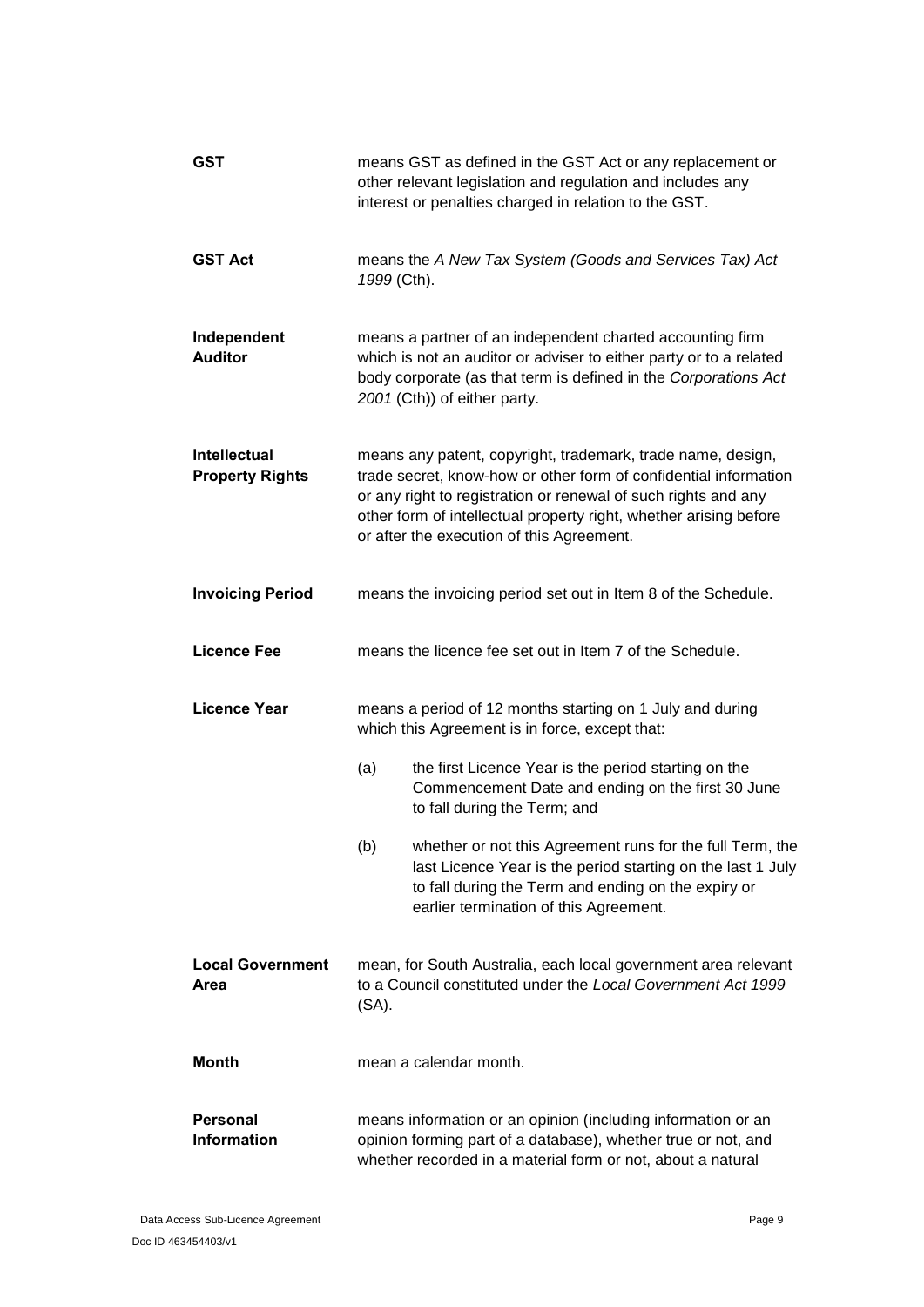|                                                   | person whose identity is apparent, or can reasonably be<br>ascertained, from the information or opinion.                                                                                                                                                                                               |
|---------------------------------------------------|--------------------------------------------------------------------------------------------------------------------------------------------------------------------------------------------------------------------------------------------------------------------------------------------------------|
| <b>Product Licence</b>                            | means a licence agreement of the kind referred to in clause<br>$3.2(a)$ .                                                                                                                                                                                                                              |
| Quarter                                           | means a period of 3 consecutive calendar months.                                                                                                                                                                                                                                                       |
| <b>Security Audit</b>                             | means a security audit carried out by a suitable qualified<br>independent service provider engaged by the Licensor for that<br>purpose in relation to the Derivative Products and the<br>Licensee's security and other practices and procedures.                                                       |
| <b>Security Audit</b><br><b>Report</b>            | means a report in respect of a Security Audit.                                                                                                                                                                                                                                                         |
| Self-Assessment<br>Compliance<br><b>Statement</b> | means a statement in the form and containing such information<br>as determined by the Licensor (in its sole discretion) in-writing<br>from time to time, and which must include the Licensee's<br>assessment of its performance under this Agreement against<br>the criteria set out in clause 9.1(b). |
| <b>Term</b>                                       | has the meaning given to it in clause 2.1.                                                                                                                                                                                                                                                             |
| <b>Variable Fee</b>                               | means the variable fee set out in Item 7 of the Schedule.                                                                                                                                                                                                                                              |

### <span id="page-9-0"></span>1.2 **Interpretation**

In this Agreement, the clause headings are for convenient reference only and have no effect in limiting or extending the language of the provisions to which they refer, and, unless the contrary intention appears:

- (a) a cross reference to a clause number is a reference to its subclauses;
- (b) words in the singular number include the plural and vice versa;
- (c) words importing a gender include any other gender;
- (d) a reference to including, includes or include must be read as if it is followed by "without limitation";
- (e) a reference to a person includes a partnership and a body, whether corporate or otherwise;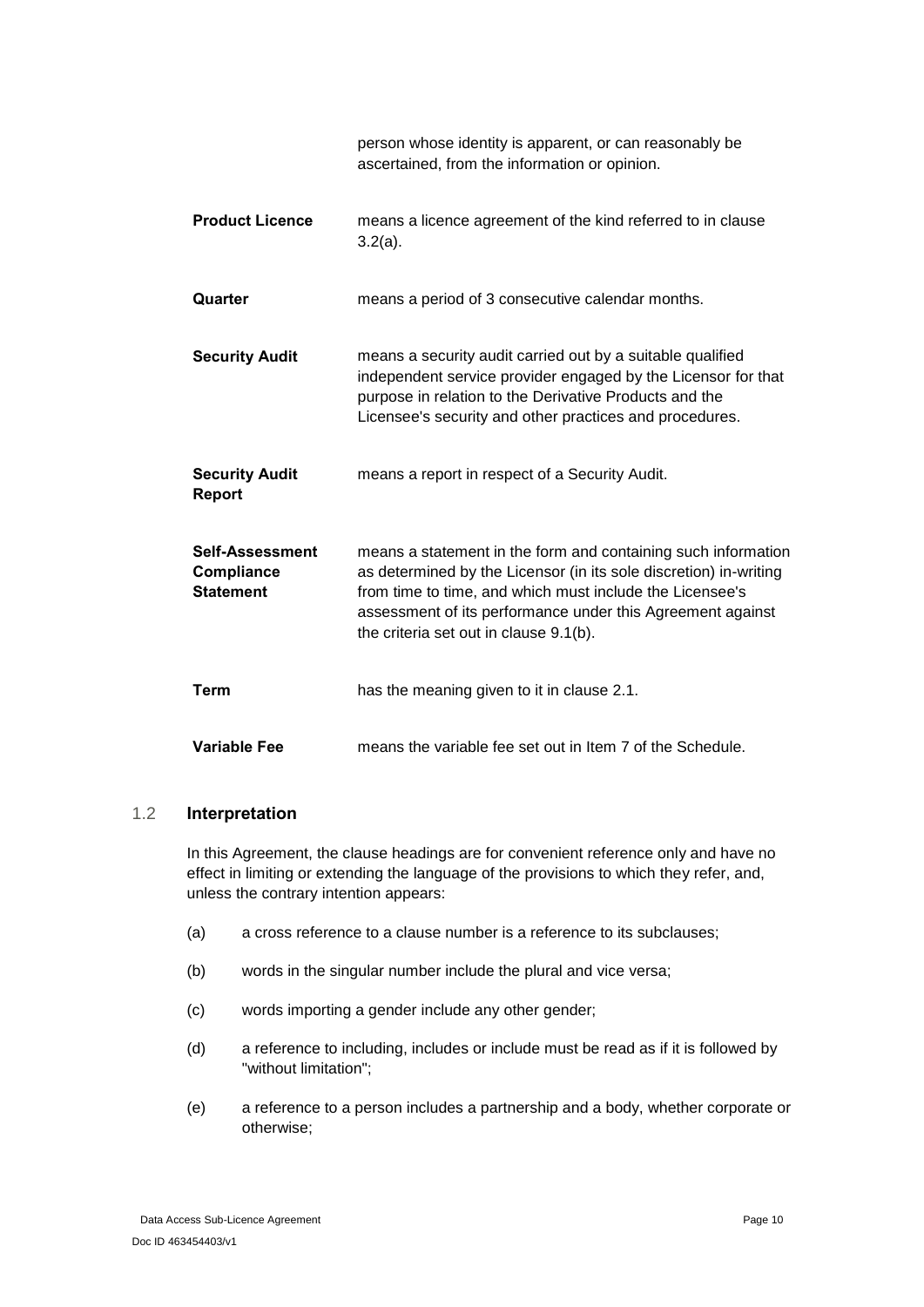- (f) where a word or phrase is given a particular meaning, other parts of speech and grammatical forms of that word or phrase have corresponding meanings;
- (g) monetary references are references to Australian currency; and
- (h) a reference to a party includes that party's administrators, successors and permitted assigns.

### <span id="page-10-0"></span>2. Term

### <span id="page-10-1"></span>2.1 **Initial term**

The "**Term**" of this Agreement is the period during which this Agreement remains in operation, being a term commencing on the Commencement Date and ending at the later of:

- (a) the End Date; or
- (b) the expiry of the Extension Term, in the event this Agreement is extended pursuant to clause [2.2\(b\).](#page-10-5)

unless terminated earlier in accordance with the provisions of this Agreement.

### <span id="page-10-8"></span><span id="page-10-2"></span>2.2 **Extension of Term**

- (a) If the Licensee wishes to agree an extension of the Term under clause [2.2\(b\),](#page-10-5) the Licensee must, not less than 3 months before the end of the then-current Term, apply in writing to the Licensor for an extension of the Term.
- <span id="page-10-5"></span>(b) The Licensor may, at its absolute discretion, agree with the Licensee in writing an extension of the Term for the period(s) (**Extension Term**) up to those set out in [Item 3](#page-38-4) of the Schedule.

## <span id="page-10-3"></span>3. Grant of Licence

### <span id="page-10-4"></span>3.1 **Licence**

Subject to this Agreement, including the payment of the applicable Licence Fee, the Licensor grants to the Licensee a non-exclusive, non-transferable licence for the Term, to:

- <span id="page-10-6"></span>(a) use the Data for the purposes of creating, developing and maintaining the Derivative Products; and
- <span id="page-10-7"></span>(b) Commercialise the Data by licensing the Derivative Products to third parties,

and for those purposes, the Licensee may: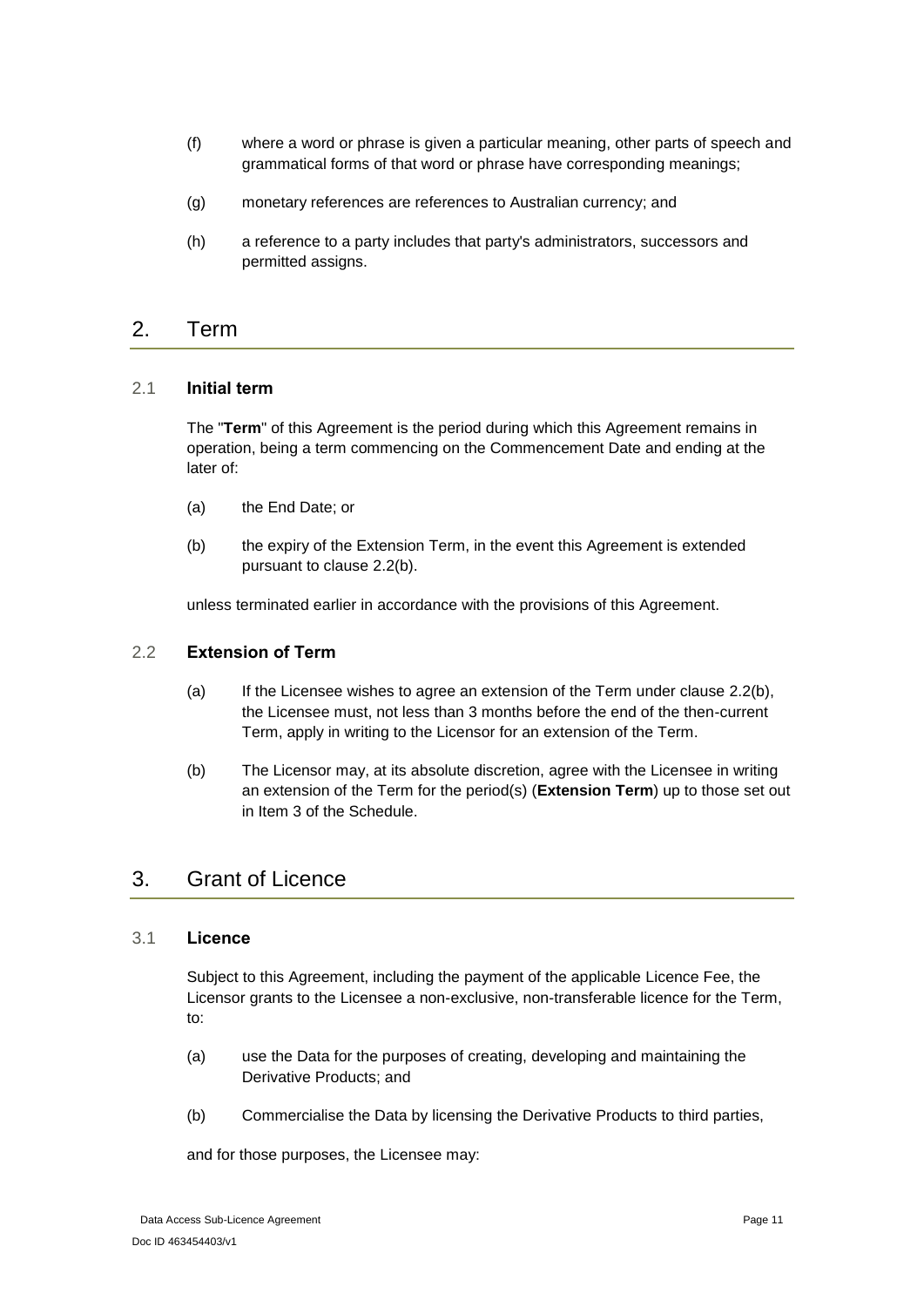- (c) merge the Data with any products of the Licensee;
- (d) make such copies of the Data as are strictly necessary for delivery of Derivative Products; and
- (e) install any Derivative Product at a Customer's premises.

### <span id="page-11-3"></span><span id="page-11-0"></span>3.2 **Restrictions on use**

- (a) The Licensee may permit a person to use a Derivative Product only if that person has entered into a licence agreement with the Licensee that complies with the requirements of this Agreement (**Product Licence**), and that Product Licence has not expired or otherwise terminated.
- <span id="page-11-4"></span>(b) The Licensee may not Commercialise or otherwise use the Data except as permitted by clauses [3.1,](#page-10-4) [3.2\(a\)](#page-11-3) and [7.2\(b\),](#page-16-3) and then only within Australia.
- <span id="page-11-5"></span>(c) The Licensee may not supply the Data to any person or otherwise give any person access to the Data, except in the following circumstances:
	- (i) to permit a person to use a Derivative Product pursuant to a Product Licence granted to that person; or
	- (ii) to a contractor or other person engaged to assist in the development or delivery of a Derivative Product of the Licensee pursuant to, and subject to compliance with, clause [20.](#page-28-2)

### <span id="page-11-1"></span>3.3 **Government Statement**

The Licensee must:

- (a) include, and ensure the Customer acknowledges and agrees with, the Government Statement in each Product Licence; and
- (b) ensure that a statement in the following terms appears in each report or other image generated, electronically or otherwise, by a Derivative Product which contains or uses any or all of the Data:

*Copyright in this information belongs to the South Australian Government and the South Australian Government does not accept any responsibility for the accuracy or completeness of the information or its suitability for any purpose.*

### <span id="page-11-2"></span>3.4 **Aggregated statistical information**

Except if, and to the extent that, it is directed not to do so by the Licensor, the Licensee may, despite clauses [3.2\(b\)](#page-11-4) and [3.2\(c\),](#page-11-5) publish aggregated statistical information derived from the Data, but, in doing so, must:

- (a) not include information about individual property sales;
- (b) include with each publication a statement in the following terms: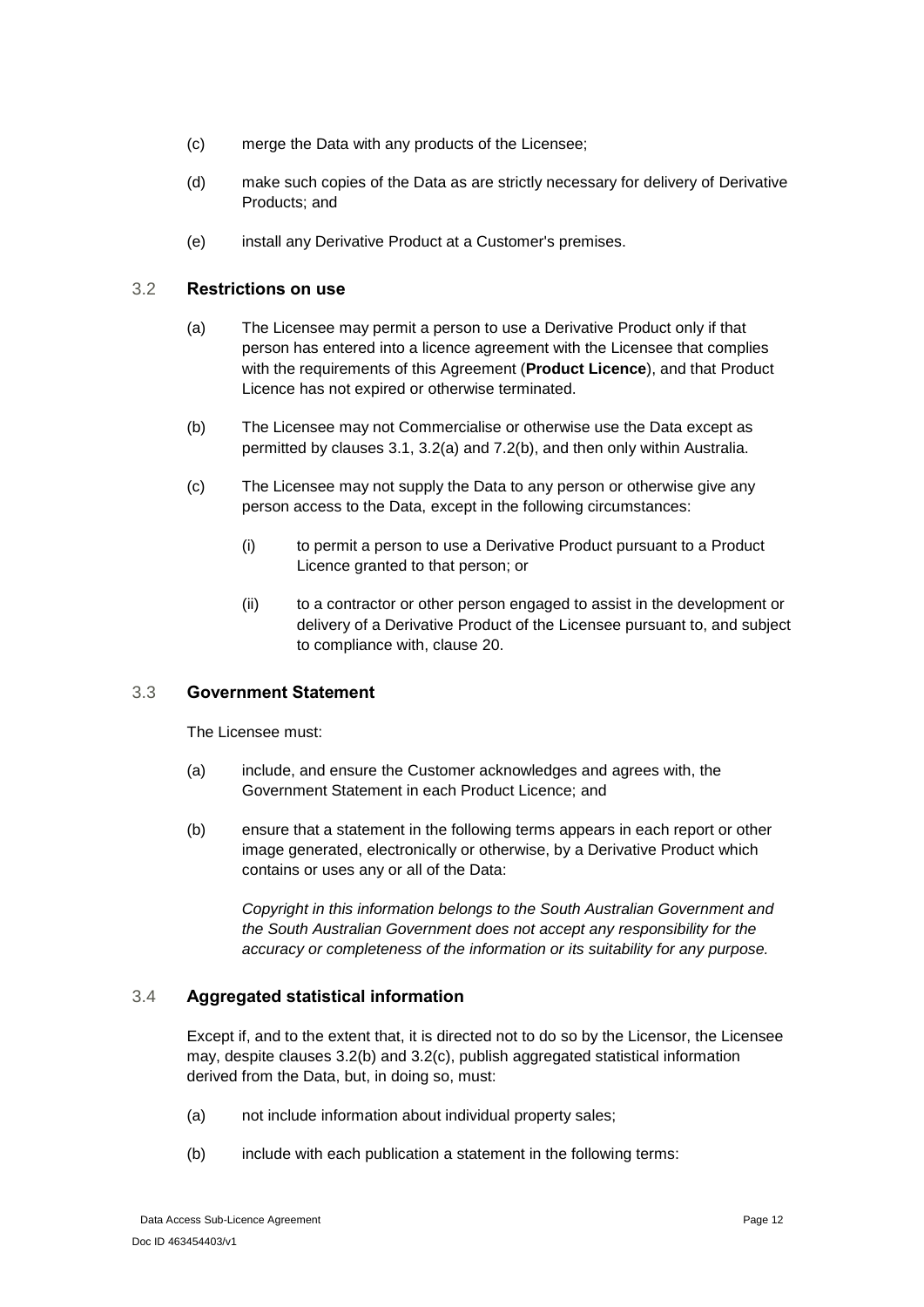*This information is based on data supplied by the South Australian Government and is published by permission. The South Australian Government does not accept any responsibility for the accuracy, completeness or suitability for any purpose of the published information or the underlying data.*

(c) comply with any other conditions reasonably imposed by the Licensor.

### <span id="page-12-0"></span>3.5 **Other Licensee obligations**

- (a) The Licensee must provide to the Licensor on an ongoing basis during the Term for contract management (e.g. licence checks) purposes, and at no charge to the Licensor, a single copy of (or on-line access to) all Derivative Products that access the Data and any new products.
- (b) The Licensee must process all Data files made available to the Licensee by the Licensor.

# <span id="page-12-1"></span>4. Intellectual Property Rights

### <span id="page-12-2"></span>4.1 **Ownership of Intellectual Property Rights**

- (a) The Licensor warrants to the Licensee that the Licensor is entitled to licence the Data under this Agreement.
- <span id="page-12-4"></span>(b) All Intellectual-Property Rights (including copyright) in the Data (whether or not incorporated in the Derivative Product) remain with the Government.
- (c) All Intellectual Property Rights in any product of the Licensee used to develop a Derivative Product (whether or not incorporated in the Derivative Product) remain with the Licensee (as between it and the Licensor).
- (d) Subject to clause [4.1\(b\),](#page-12-4) the Licensee owns the Derivative Products (as between it and the Licensor).

### <span id="page-12-3"></span>4.2 **Infringement**

- (a) The Licensee warrants that no Derivative Product infringes the Intellectual Property Rights of any person.
- (b) The Licensee must notify the Licensor as soon as practicable of any infringement, suspected infringement or alleged infringement by a Derivative Product of the Intellectual Property Rights of any person.
- (c) Without limiting the generality of the preceding parts of this clause [4,](#page-12-1) if it is determined by any independent tribunal of fact or law or if it is agreed between the parties to the dispute that an infringement of Intellectual Property Rights by a Derivative Product has occurred, the Licensee must at its sole expense:
	- (i) modify the Derivative Product in order to avoid continuing infringement;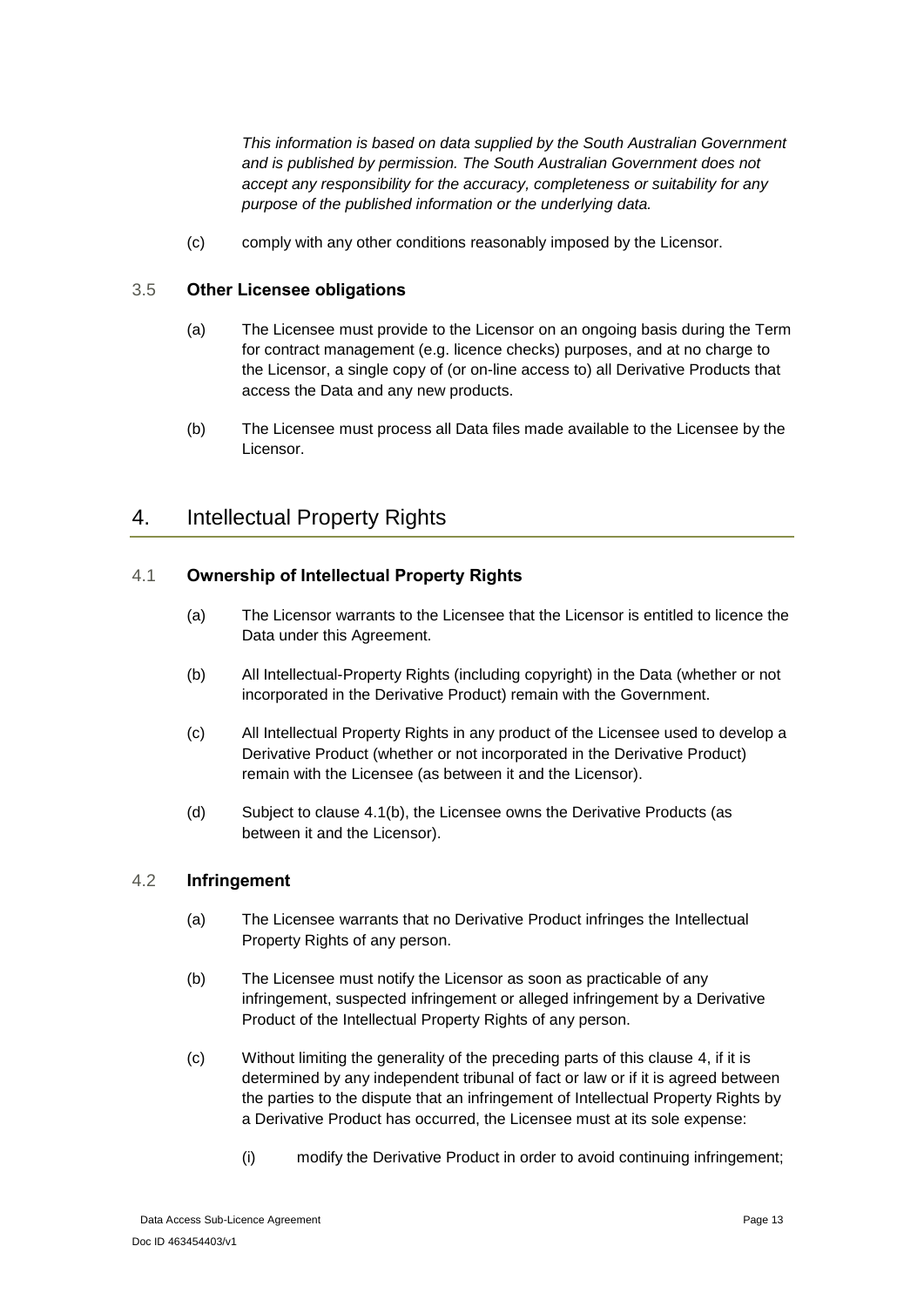- (ii) procure the right to continue the use or possession of the infringing software; or
- (iii) if neither of those solutions can be achieved:
	- (A) cease marketing and distribution of the Derivative Product;
	- (B) terminate any Product Licences; and
	- (C) notwithstanding and in addition to any other obligation arising under this Agreement or at law, indemnify and hold harmless the Licensor in respect of any liability arising to a Customer in respect of the termination of such a licence or the cancellation of an order.

# <span id="page-13-0"></span>5. Licensee's Acknowledgements

The Licensee acknowledges and agrees that:

- (a) the Data is gathered by the Licensor and the Government solely for purposes related to the Government's functions and that when the Government or Licensor is gathering and processing the Data neither are contemplating any purpose to which the Licensee may put the Data;
- (b) the Data is not guaranteed, warranted or represented by the Licensor or the Government to be accurate, complete, up to date, error free, or suitable for any particular purpose;
- (c) use of the Data is at the Licensee's and the Customers' sole risk;
- (d) the information comprised in the Data may change without notice;
- (e) the Licensee has exercised its independent judgement in acquiring the Data and has not relied on any representation made by the Licensor or the Government which has not been stated expressly in this Agreement or upon any descriptions or illustrations or specifications contained in any document including catalogues or publicity material produced by the Licensor or the Government; and
- (f) for the avoidance of doubt and without limiting the Licensor's rights in relation to the Data, the Licensor may, at any time during the Term, grant a licence to use the Data to any third party on the same or different terms and conditions (at the Licensor's absolute discretion) to this Agreement.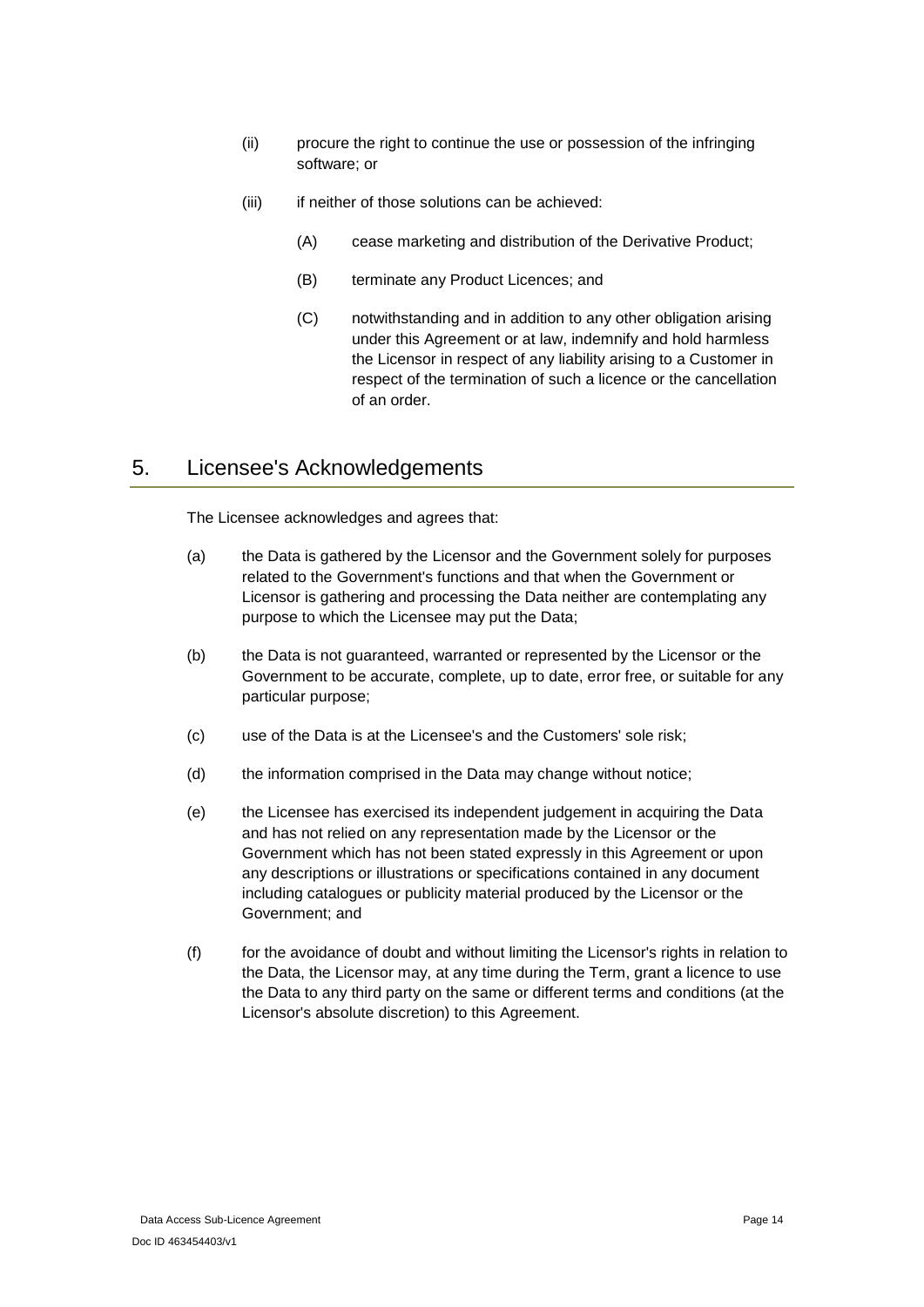### <span id="page-14-0"></span>6. Data

### <span id="page-14-1"></span>6.1 **Format of Data**

- (a) Subject to clauses [6.1\(b\)](#page-14-3) and [6.3,](#page-15-0) the Licensor will deliver the Data to the Licensee in the format, at the times, and otherwise in accordance with [Item 5](#page-39-0) of the Schedule.
- <span id="page-14-3"></span>(b) The Licensor may change:
	- (i) the format in which the Data is provided to the Licensee; or
	- (ii) the technology or systems on or through which the Data is provided, during the course of this Agreement, and in such circumstances the Licensor will use reasonable endeavours to provide notice of such a change, however the Licensee shall have no claim against the Licensor as a result of any such change.

### <span id="page-14-2"></span>6.2 **Change to Geographical Area**

- (a) At any time during the Term, the Licensee may request the Licensor to alter the Data provided by requesting a change in writing to the Geographical Area by either:
	- (i) if, as at the date of the request, the Data contains "whole of State" data, removing Local Government Area(s) from the Data; and
	- (ii) if, as at the date of the request, the Data contains less than "whole of State" data, adding Local Government Area(s) to the Data.
- (b) If the Licensee issues a request, the Licensor must use reasonable endeavours to amend the extract of Data as soon as reasonably possible.
- (c) The Licensee acknowledges that:
	- (i) the Data may only be segregated by Local Government Areas;
	- (ii) for any extract that contains Data less than "whole of State" data, the extract of Data must at all times contain data for at least one Local Government Area;
	- (iii) any change to the Data contemplated by this clause is subject to:
		- (A) the Government providing its consent to the change to the extract of Data; and
		- (B) the Licensee paying the Extract Change Fee;
		- (C) the change to the extract of Data not coming into effect until the next available Invoicing Period for the Variable Fee; and,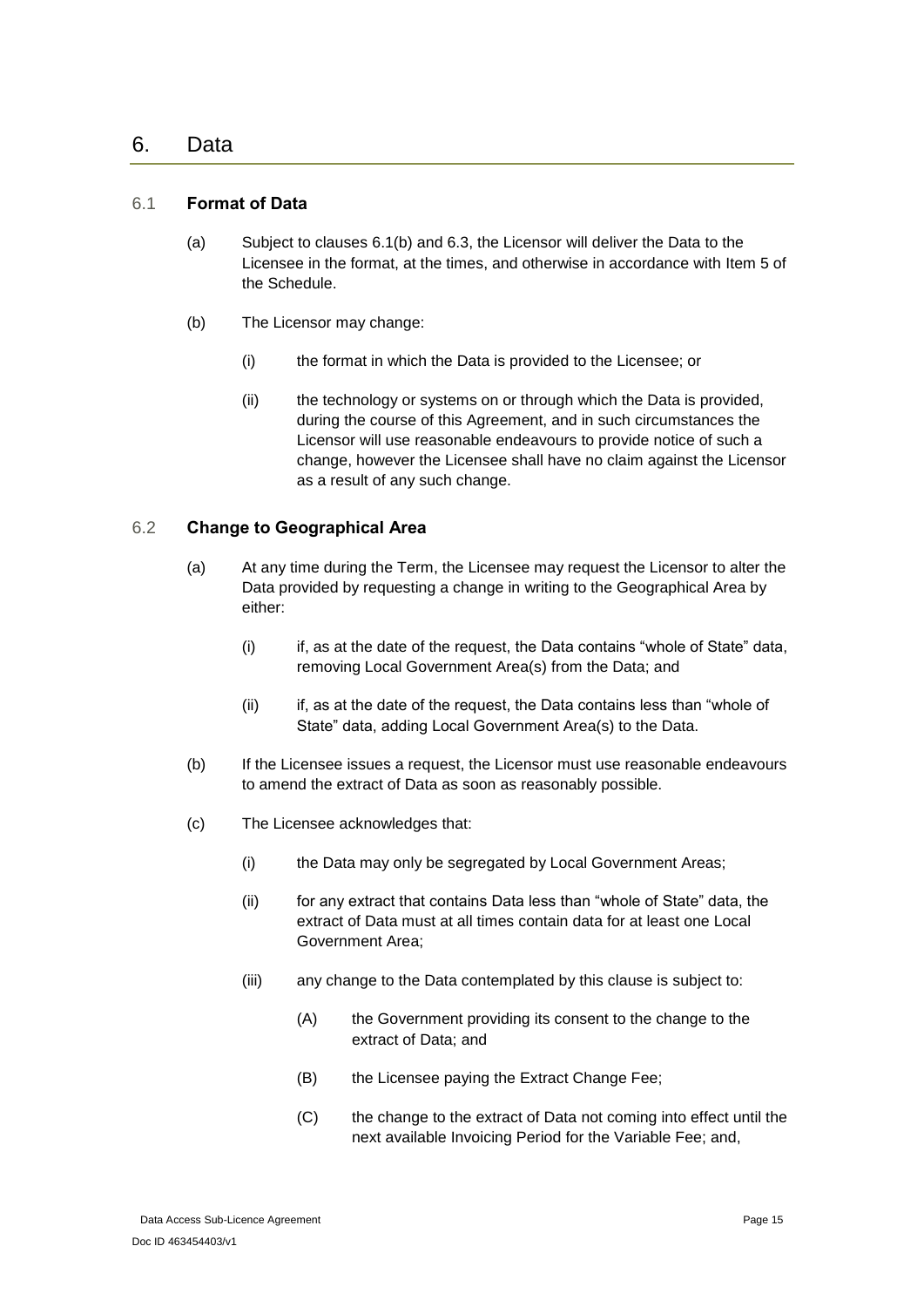otherwise the Licensee not being in breach of this Agreement in any respect.

### <span id="page-15-0"></span>6.3 **Exclusion of information**

Without limiting any other right of the Licensor under this Agreement, if, as a result of any change in law (or the interpretation or application of any law), or any change in Government policy, it becomes illegal, or contrary to Government policy, for the Licensor to deliver the Data to the Licensee unless it excludes some of the information comprised in the Data, the Licensor may thereafter exclude that information from the Data it delivers to the Licensee under this Agreement, and the Licensee will not be entitled to any damages or other compensation for the exclusion of the information.

# <span id="page-15-1"></span>7. Data and Privacy Protection

### <span id="page-15-2"></span>7.1 **Security and integrity of Data**

- (a) The Licensee must ensure that:
	- (i) neither the security nor the integrity of the Data, nor the privacy of any individual to whom any information included in the Data relates, is compromised, violated or otherwise prejudiced as a result, directly or indirectly, of any act or omission of the Licensee or a Customer; and
	- (ii) no Derivative Product permits a Customer of the Licensee to electronically data match or correlate the data with data from other sources, which will or may diminish the privacy of natural persons.
- (b) The Licensee must comply with, and ensure that its Customers comply with, all applicable laws including those relating to Personal Information in relation to the Data and the Derivative Products.
- (c) Without limiting any of its other obligations under this Agreement, the Licensee must not:
	- (i) use the Data (whether directly or through the medium of a Derivative Product or any report or other thing generated by a Derivative Product) to assist it to compile a personalised contact list; or
	- (ii) use any list of addresses (or other information comprised in the Data) compiled from the Data (and whether generated by a Derivative Product or otherwise) to facilitate the provision by any person of advertising matter or any other information to, or otherwise to facilitate any person contacting, any other person, and whether for marketing purposes or for any other purpose, commercial or otherwise,

and the Licensee must not permit any other person to do such acts.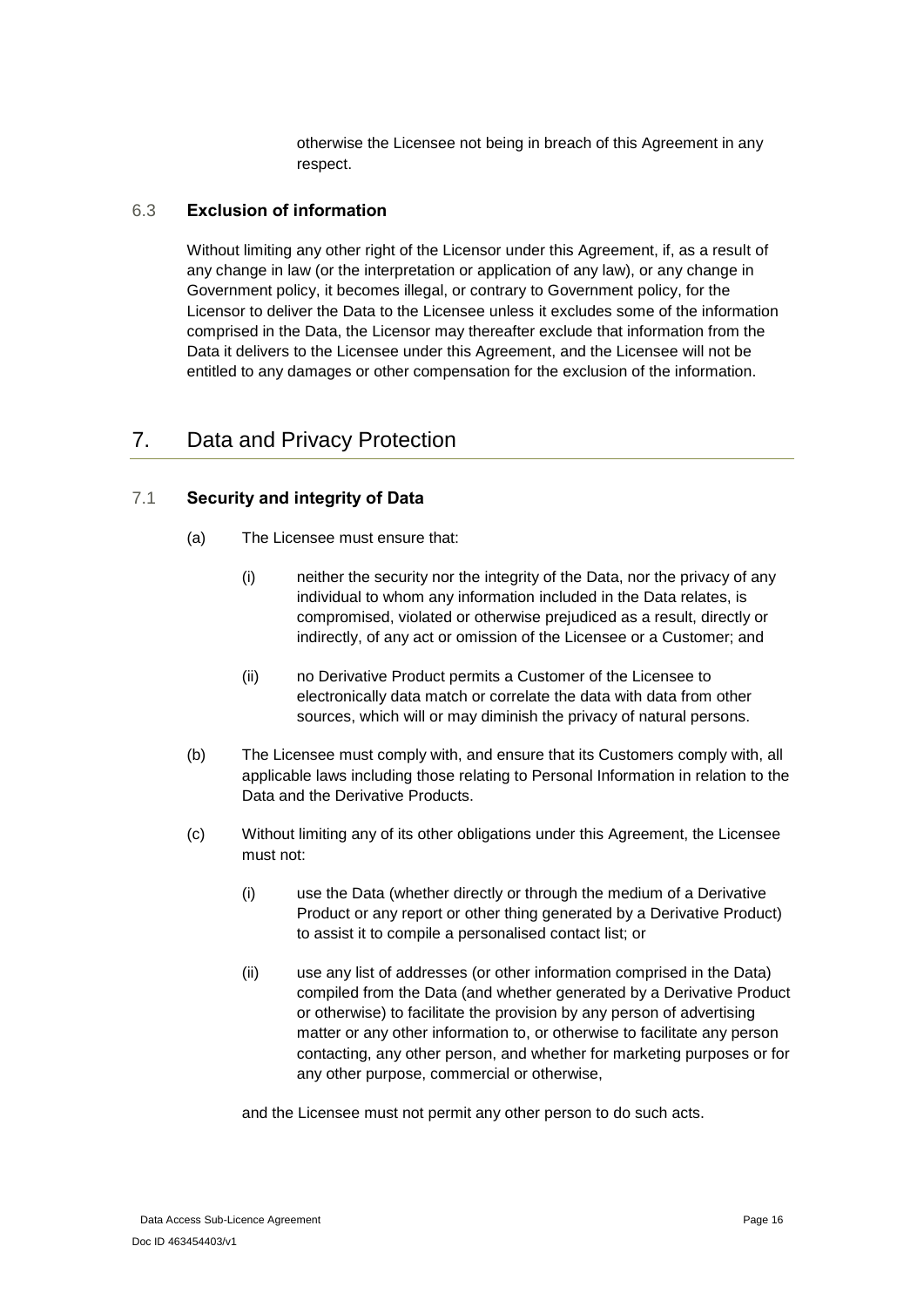- <span id="page-16-4"></span>(d) The Licensee must establish and maintain throughout the Term, privacy, security and other arrangements for ensuring compliance with its obligations under this Agreement (which may include arrangements for auditing Customers' businesses in order to ensure compliance with the terms of Product Licences). Those arrangements must be acceptable to the Licensor, acting reasonably. If the Licensor reasonably requests any change to the arrangements, the Licensee must promptly implement the change. For the purposes of this clause [7.1\(d\),](#page-16-4) the Licensee acknowledges that the Data has a confidentiality classification of "Public" under Government requirements, where "Public" means information authorised for unlimited public access and circulation.
- (e) The Licensee must at all times comply with the AS/NZS ISO/IEC 27001 standard for Information Security Management Systems, as amended from time to time, in relation to the Data and Derivative Products.

### <span id="page-16-0"></span>7.2 **Data storage**

- (a) The Licensee must ensure that the Data is stored and retained, electronically or otherwise, including storage on any server or other device, in Australia, and must not be stored, transported, distributed, maintained, accessed or supplied outside of Australia.
- <span id="page-16-3"></span>(b) Nothing in the preceding subclause is intended to limit the Licensee's ability to sell its Derivative Products internationally, or to supply information (including Data) through the Derivative Products to internationally based Customers, subject to the other restrictions and limitations on such products and Data provision as set out in this Agreement.

## <span id="page-16-1"></span>8. Security Audit

### <span id="page-16-2"></span>8.1 **Commission of Security Audit**

- (a) Unless the Government directs the Licensor to do so, if, at any stage during the Term, the Licensor knows, suspects or has reason to believe the Licensee is or is likely to be in breach of or not fully compliant with this Agreement, the Licensor may upon giving not less than 5 Business Days' notice in writing to the Licensee, commission a Security Audit in respect of the Licensee and the Derivative Products.
- <span id="page-16-5"></span>(b) The Licensor will have the right to commission a Security Audit once in respect of each Licence Year, provided that this clause [8.1\(b\)](#page-16-5) will not limit the Licensor's rights to commission a further Security Audit:
	- (i) in accordance with this clause [8](#page-16-1) to determine whether the recommendations of a Security Audit Report have been implemented;
	- (ii) if the Licensor becomes aware of any breach by the Licensee of its obligations under clause [7](#page-15-1) of this Agreement;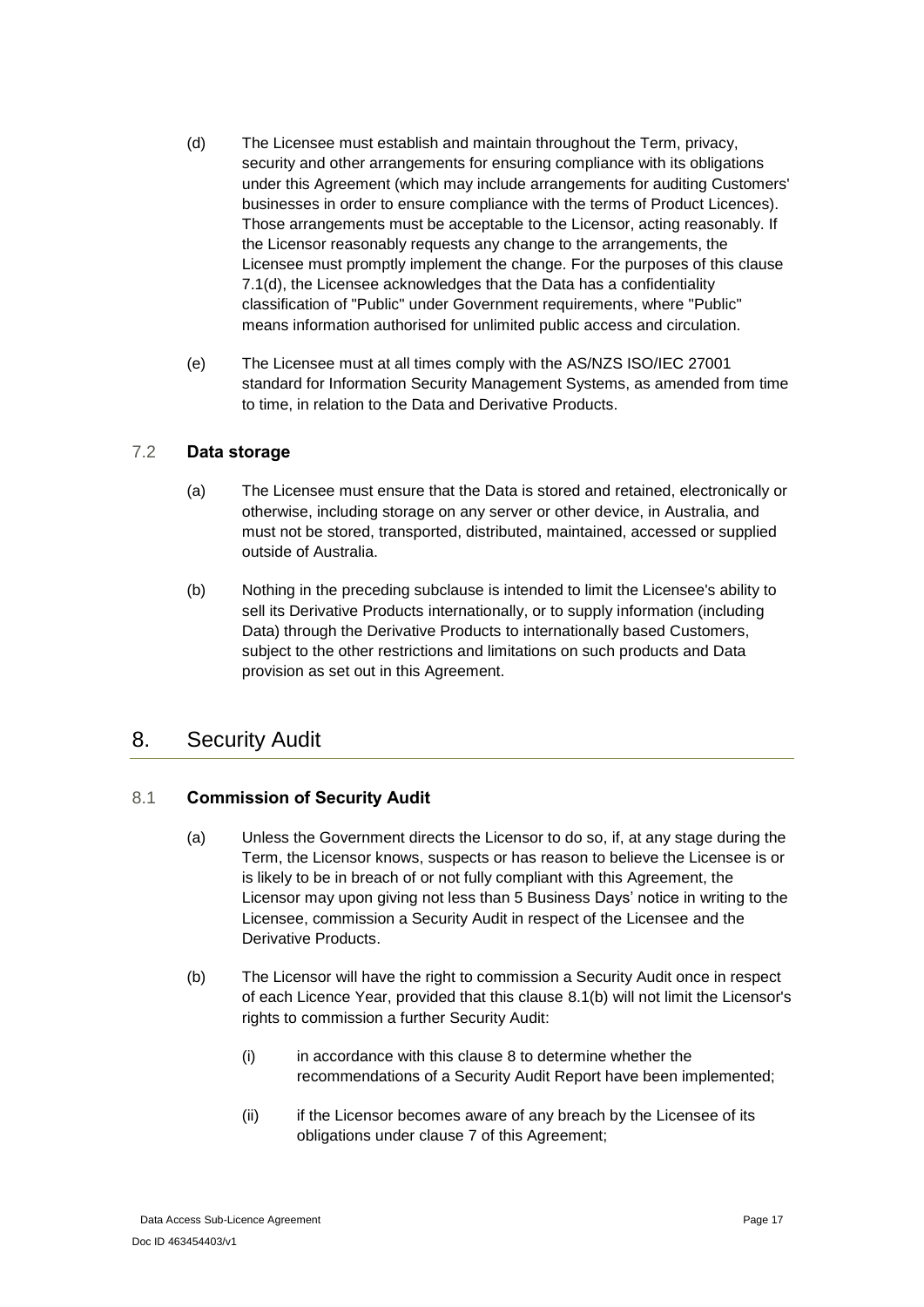- (iii) for the purposes of clause [10.4\(c\);](#page-21-4) or
- (iv) if the Government directs the Licensor to do so.
- <span id="page-17-1"></span>(c) Except if the Government exercises its rights under clause [8.1](#page-16-2)[\(b\)\(iv\)](#page-17-1) or directs the Licensor to commission a Security Audit, in which case the Licensee must pay all costs of the Security Audit reasonably incurred by the Licensor, each party will bear its own costs of a Security Audit commissioned under this clause [8.1](#page-16-2) unless the results of the Security Audit determine:
	- (i) the recommendations of a Security Audit Report have not been implemented;
	- (ii) the Licensee has breached its obligations under clause [7;](#page-15-1) or
	- (iii) acting reasonably, the Licensor has required a Security Audit under clause [10.4\(c\)](#page-21-4) and the outcome of that Security Audit reveals that the Licensee has breached its obligations under clause [7,](#page-15-1)

in which case, in addition to its own costs, the Licensee must pay all costs of the Security Audit reasonably incurred by the Licensor.

### <span id="page-17-0"></span>8.2 **Implementation of recommendations**

- (a) The Licensor may provide the Licensee with a written notice, containing a copy of the relevant Security Audit Report, requiring that the Licensee implement the recommendations of the Security Audit Report, in which case the Licensee must:
	- (i) satisfactorily implement the recommendations classified as "Urgent" within 30 days of the date of that notice, or within such lesser time as required by the Security Audit Report; and
	- (ii) satisfactorily implement the recommendations classified otherwise within the timeframes set out in the Security Audit Report (with such timeframes to be reasonably set by the Licensor and the service provider undertaking the Security Audit having regard to the nature of the recommendation, the likelihood or severity of the risk underlying the recommendation and the time and resources likely to be needed to implement the recommendation); or
	- (iii) otherwise, and with the prior approval of the Government and subject to clause [8.2](#page-17-0)[\(b\),](#page-18-0) demonstrate to the Licensor's reasonable satisfaction why it is not reasonable to implement the recommendation including taking into account:
		- (A) the time and cost resources of implementing the recommendation compared with the Data security and integrity risks the recommendation is intended to mitigate or remove;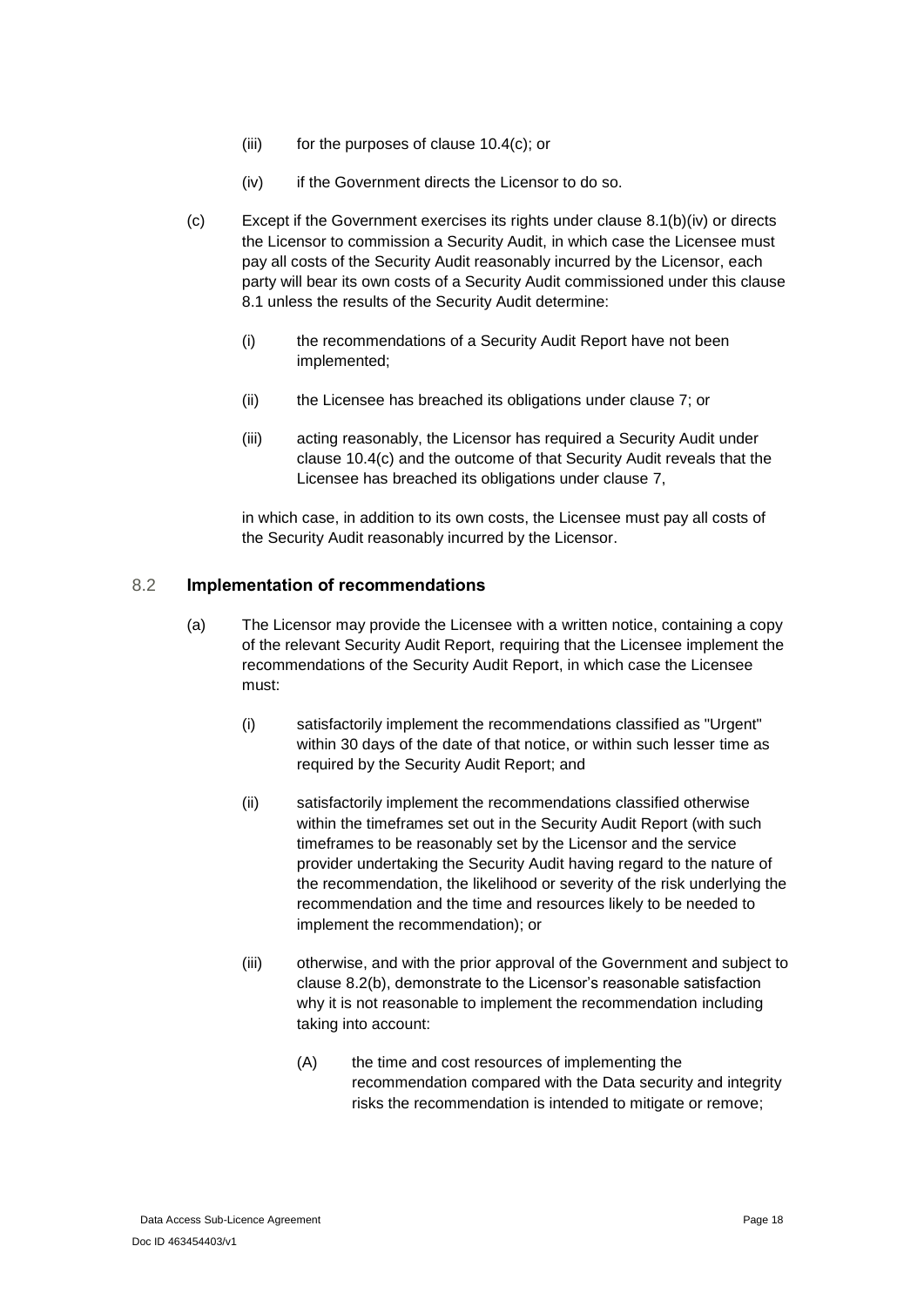- (B) whether the Licensee will be able to comply with its obligations under this Agreement (including clause [7\)](#page-15-1) despite the recommendation not being followed; and
- (C) any other factor the Licensor reasonably considers relevant to the decision.
- <span id="page-18-0"></span>(b) The Licensee acknowledges the approval or acceptance by the Licensor of the Licensee not implementing a recommendation is subject to acceptance by the Government and could result in the Licensor suspending the delivery of the Data or suspending the Licensee's rights to use the Data under this Agreement.
- (c) The Licensor may acting reasonably if there is no alternate method to demonstrate to the reasonable satisfaction of the Licensor the implementation of any recommendation pursuant to this clause, at the Licensee's cost, after the expiry of the time periods set out in the preceding subclause, conduct a further audit to determine whether the Licensee has complied with the preceding subclause.
- (d) If the Licensee has not implemented recommendations set out in the Security Audit Report within the required timeframe and otherwise to the reasonable satisfaction of the Licensor, the Licensor may, but has no obligation to do so, allow the Licensee a further time period to implement the recommendations and may, acting reasonably (if there is no alternate method to demonstrate the implementation of any recommendation pursuant to this clause to the reasonable satisfaction of the Licensor) subsequently carry out a further audit, at the Licensee's cost, to determine whether it has implemented the relevant recommendations.
- (e) If the Licensee fails to comply with its obligations under this clause, the Licensor may, without prejudice to any of its other rights under this Agreement, suspend the delivery of the Data or suspend the Licensee's rights to use the Data under this Agreement, without prejudice to any of its other rights under this Agreement.
- (f) For the purposes of this clause [8,](#page-16-1) the Licensee will be taken to have satisfactorily implemented a recommendation in the Security Audit Report only if the Licensor's security auditor:
	- (i) so determines; or
	- (ii) determines that other action that the Licensee has taken satisfactorily achieves the same result that the recommended action was meant to achieve.
- (g) Once the Licensee has satisfactorily implemented a recommendation in a Security Audit Report, it must ensure that the recommendation continues to be implemented throughout the Term.
- (h) The Licensee must co-operate with the Licensor and/or the Licensor's security auditor to facilitate any audit that the Licensor is entitled to carry out under this clause [8](#page-16-1) or clause [10.](#page-20-0)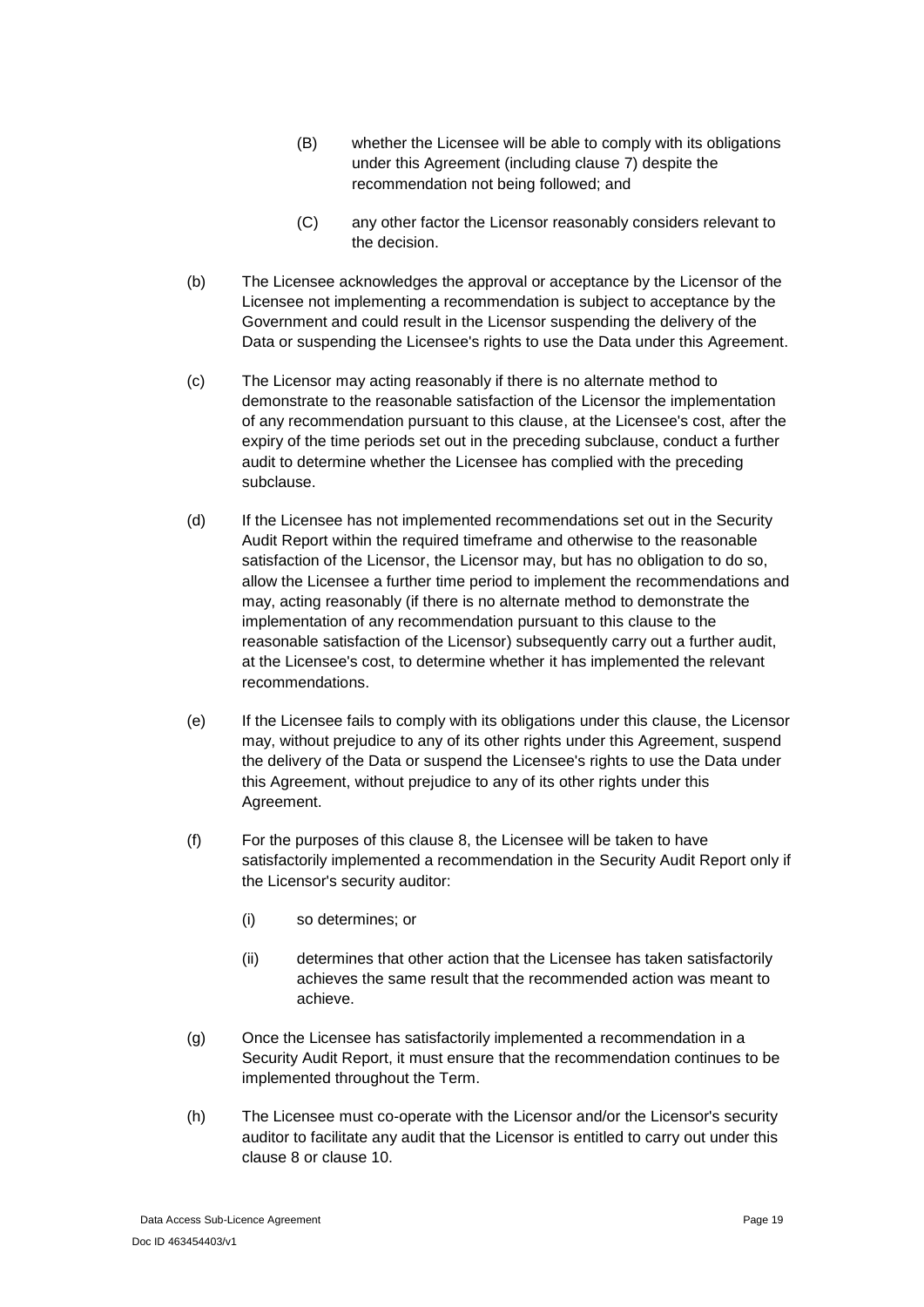### <span id="page-19-0"></span>8.3 **Licensee acknowledgments**

The Licensee acknowledges that:

- (a) any Security Audit is carried out solely for the Licensor's own purposes of determining whether the Licensee has complied with, or remains capable of complying with, its obligations under this Agreement; and
- (b) neither the Security Audit, nor compliance with the recommendations resulting from it, limits or otherwise derogates from any of the Licensee's obligations under this Agreement.

# <span id="page-19-1"></span>9. Annual Self-Assessment Requirements

### <span id="page-19-2"></span>9.1 **Self-Assessment Compliance Statement**

- (a) The Licensee must, by no later than each 30 June during the Term, complete and submit to the Licensor a Self-Assessment Compliance Statement.
- <span id="page-19-4"></span>(b) The Self-Assessment Compliance Statement must include the Licensee's assessment of its performance against the criteria determined in writing by the Licensor (at its sole discretion) from time to time, and such criteria must include (unless the Licensor determines otherwise):
	- (i) the Licensee's progress in implementing each recommendation set out in any applicable Security Audit Report;
	- (ii) the Licensee's compliance with the requirements set out in clause [20,](#page-28-2) including details of any non-compliance with that clause; and
	- (iii) the Licensee's compliance with its obligations in relation to Data protection and privacy, including any such obligations that apply to Derivative Products,

and must be accompanied by a complete list of all Derivative Products which are integrated with the Data and allow users to enquire upon the Data.

### <span id="page-19-3"></span>9.2 **Licensor's rights to terminate**

Without limiting the Licensor's rights under clause [17,](#page-26-1) the Licensor may terminate this Agreement by giving the Licensee written notice to that effect if the Licensee:

- (a) provides an incomplete Self-Assessment Compliance Statement;
- (b) provides a Self-Assessment Compliance Statement that, in the reasonable opinion of the Licensor, contains incorrect or misleading information or assertions; or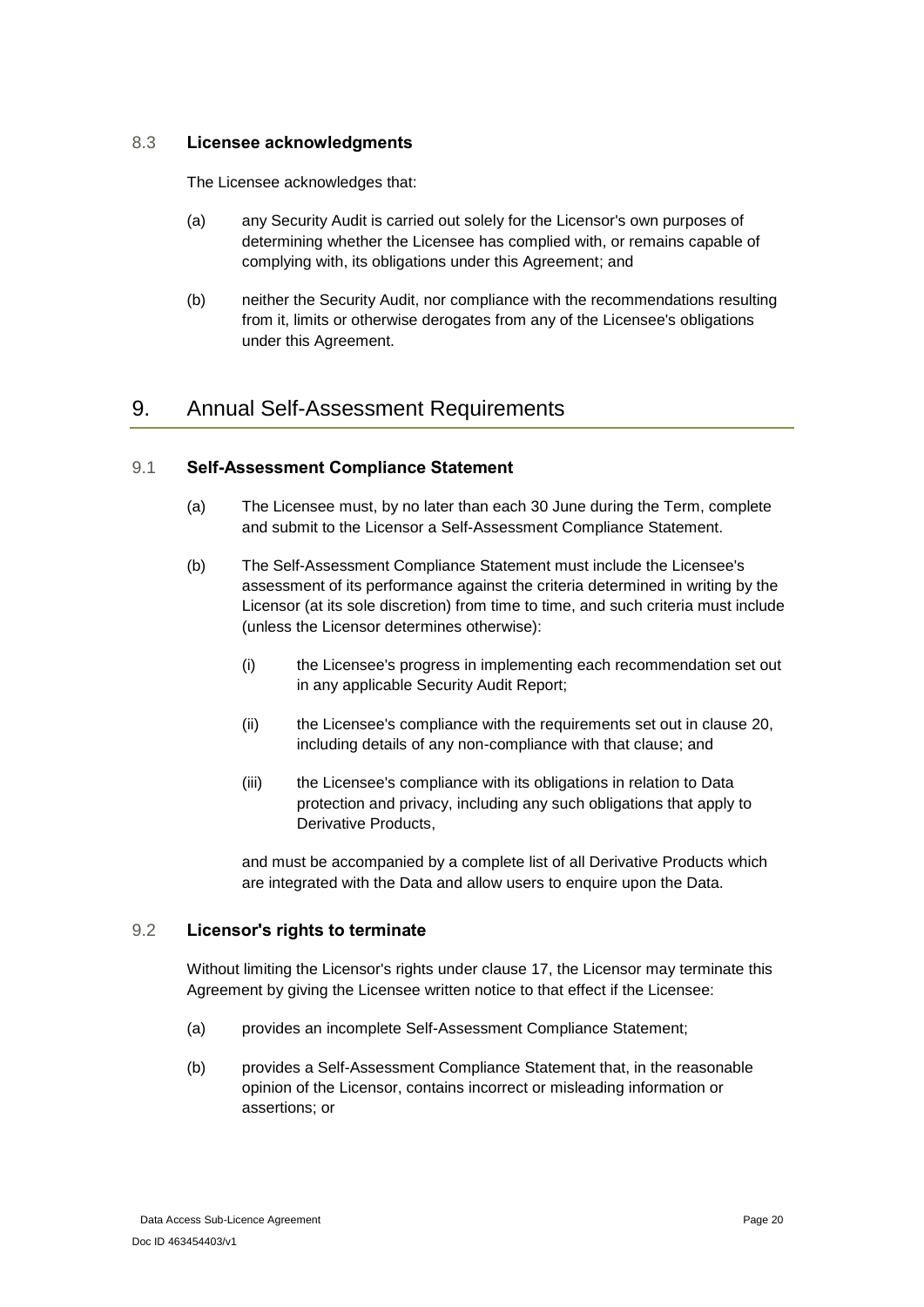(c) fails to provide a Self-Assessment Compliance Statement within the timeframe set out in this clause, and time is of the essence in this regard,

provided the Licensor has first given the Licensee written notification of the above breach and the Licensee has not remediated that breach within 30 days of receiving that notification.

# <span id="page-20-0"></span>10. Changes to Derivative Products

### <span id="page-20-1"></span>10.1 **Overview**

For the purposes of this clause [10:](#page-20-0)

- <span id="page-20-3"></span>(a) a "**Change**" in a Derivative Product is deemed to have occurred if:
	- (i) the Licensee has implemented a new "Derivative Product"; or
	- (ii) the Licensee has undertaken an upgrade, enhancement or other change to an existing Derivative Product (other than a Minor Change) which alters or enhances the way the Data is used or presented in the Derivative Product or increases the risk of the security or the integrity of the Data, or the privacy of any individual to whom any information included in the Data relates, being compromised, violated or otherwise prejudiced (directly or indirectly); or
	- (iii) the Derivative Product is internet-based and:
		- (A) it is installed on a web site that was not approved by the Licensor in writing for the installation of the Original Version; or
		- (B) a change is made to a web site on which it has been installed, which will or may diminish the protection afforded to the security or the integrity of the Data or the privacy of natural persons; and
- (b) a "**Minor Change**" in a Derivative Product is an upgrade, enhancement or other change to a non-internet-based Derivative Product, which is minor in nature and does not significantly alter the product's functionality, its operation or the manner in which it integrates or uses the Data.

### <span id="page-20-2"></span>10.2 **Licensee warranty**

The Licensee warrants to the Licensor that, at the Commencement Date:

- (a) the current versions of the Derivative Products are as set out in [Item 11](#page-42-0) of the Schedule (each, an "Original Version"); and
- (b) no Change has been made to the Original Version since the Licensor or Government last approved the Licensee's application to obtain access to the Data for the purposes of the Derivative Products.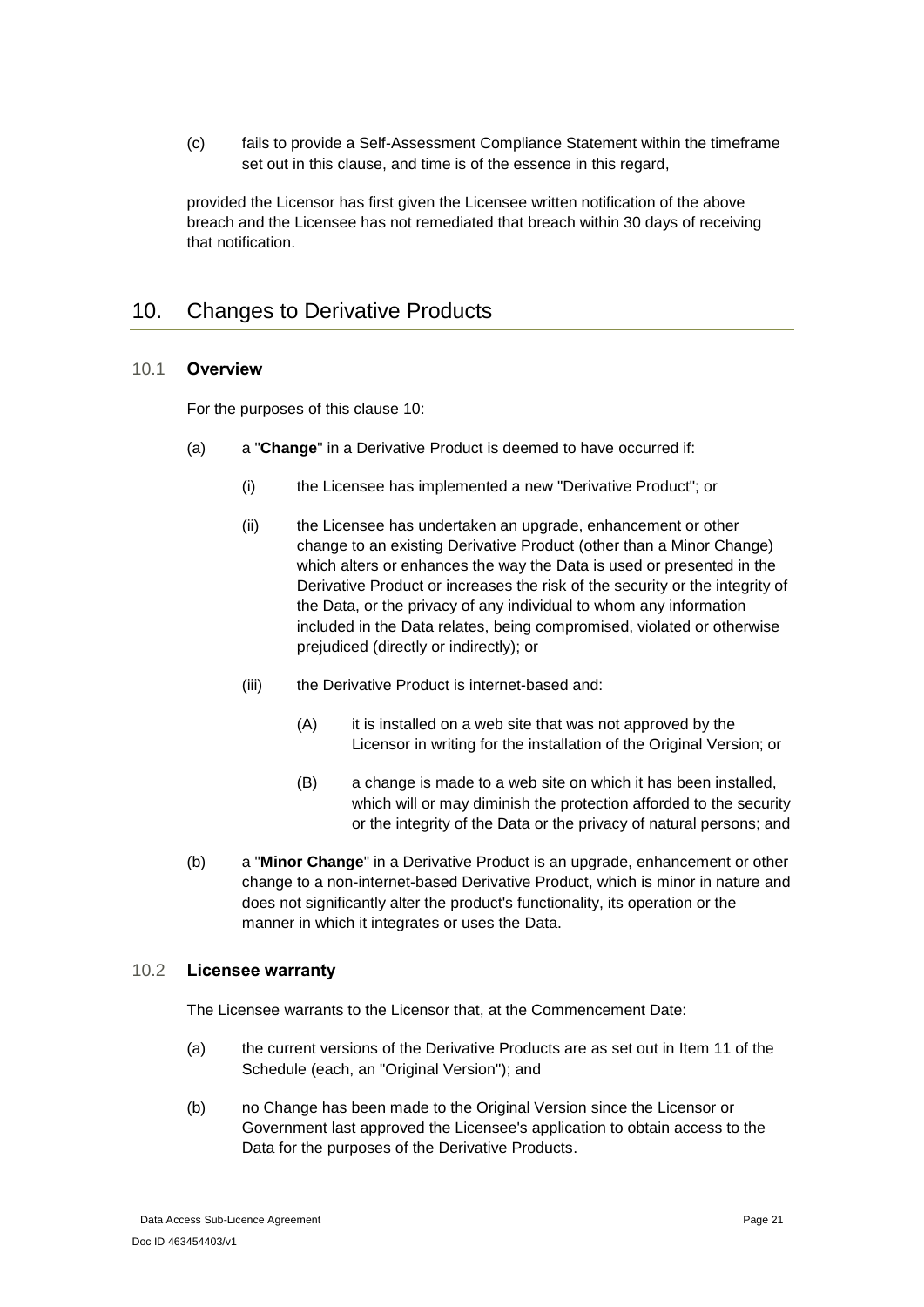### <span id="page-21-0"></span>10.3 **Deemed variation**

The Licensee acknowledges and agrees that the implementation of any Change in the Derivative Products other than a Minor Change is a variation of this Agreement for the purposes of clause [25.6](#page-35-0) and that the Licensee must not implement such Change unless and until the Government has provided its prior written approval in accordance with that clause.

### <span id="page-21-5"></span><span id="page-21-1"></span>10.4 **Changes**

- (a) If the Licensee intends to implement a Change in the Derivative Products, it must:
	- (i) promptly provide to the Licensor, at no cost to the Licensor:
		- (A) a single copy of (or on-line access to) the Derivative Product the subject of the Change;
		- (B) full particulars in writing of the Change; and
	- (ii) without derogating from the Licensee's warranty in clause [10.2,](#page-20-2) the Licensor must give the Licensee notification in writing that it is satisfied that the Change will not cause the Licensee to be in breach of that clause.
- (b) As soon as reasonably possible during the Term before it intends to or after a Minor Change is implemented, the Licensee must notify the Licensor in writing of a Minor Change.
- <span id="page-21-4"></span>(c) The Licensor, acting reasonably, may require further information about a Change or any Minor Change in order to satisfy itself of the Licensee's continuing compliance with this Agreement including that any Minor Change is in fact a Minor Change, or require a Security Audit to be performed, at the cost of the Licensee in accordance with clause 8.
- (d) For the purpose of clause [10.4](#page-21-1)[\(a\),](#page-21-5) the Licensee must provide the relevant information to the Government, and not the Licensor, for any Change covered by clause [10.1\(a\)\(i\).](#page-20-3)

## <span id="page-21-2"></span>11. Product Licences

### <span id="page-21-3"></span>11.1 **Termination of Product Licences**

- (a) The Licensee must ensure that all Product Licences terminate immediately on the termination of this Agreement.
- (b) If: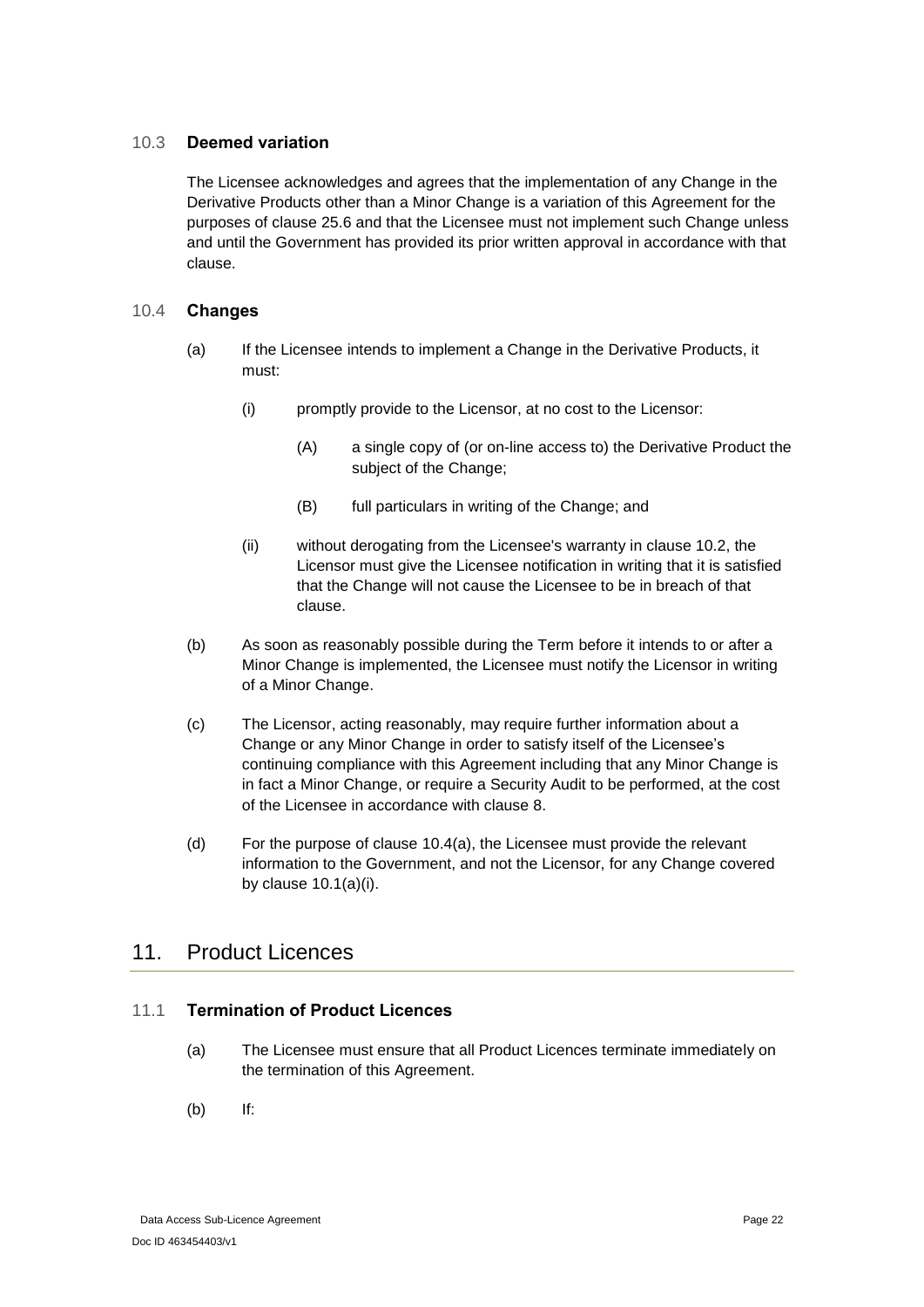- (i) the Government notifies the Licensee that, in its opinion, it would be contrary to public policy for a particular Product Licence to continue; or
- (ii) a Customer uses a Derivative Product, or any report or other thing generated by it, for a purpose not permitted by this Agreement, or does anything else not permitted by this Agreement, and the Licensor so directs the Licensee,

the Licensee must immediately terminate or vary the relevant Product Licence to the extent necessary to give effect to any direction or notification provided by the Government or Licensor in accordance with this clause.

(c) The Licensee must ensure that, on a Product Licence terminating, or on the occurrence of an event which, under the terms of this Agreement, must result in the termination of a Product Licence, the relevant Customer's access to the Data is immediately and irrevocably terminated.

### <span id="page-22-0"></span>11.2 **Unauthorised use**

If the Licensee becomes aware that a Customer has used a Derivative Product, or any report or other thing generated by a Derivative Product, for a purpose not permitted by this Agreement, or has done anything else not permitted by this Agreement, the Licensee must immediately notify the Licensor, in writing and in reasonable detail, of the unauthorised use or other act or omission.

### <span id="page-22-1"></span>12. Licence Fee

### <span id="page-22-2"></span>12.1 **Licence Fee**

(a) During the Term, the Licensee must pay to the Licensor the Licence Fee.

### <span id="page-22-3"></span>12.2 **Payment of Invoices**

- (a) The Licensor may issue to the Licensee invoices for the Licence Fee, and the Licensee must pay any invoices, in the manner set out in [Item 8](#page-41-1) of the Schedule.
- (b) If the Licensee fails to make payment of any invoice as required by the terms of this Agreement, the Licensor may, without further notice to the Licensee and in addition to any other remedy provided by this Agreement or at law:
	- (i) suspend its further obligations to the Licensor pursuant to this Agreement or any other agreement; and
	- (ii) suspend the delivery of the Data or suspend the Licensee's rights to use the Data under this Agreement.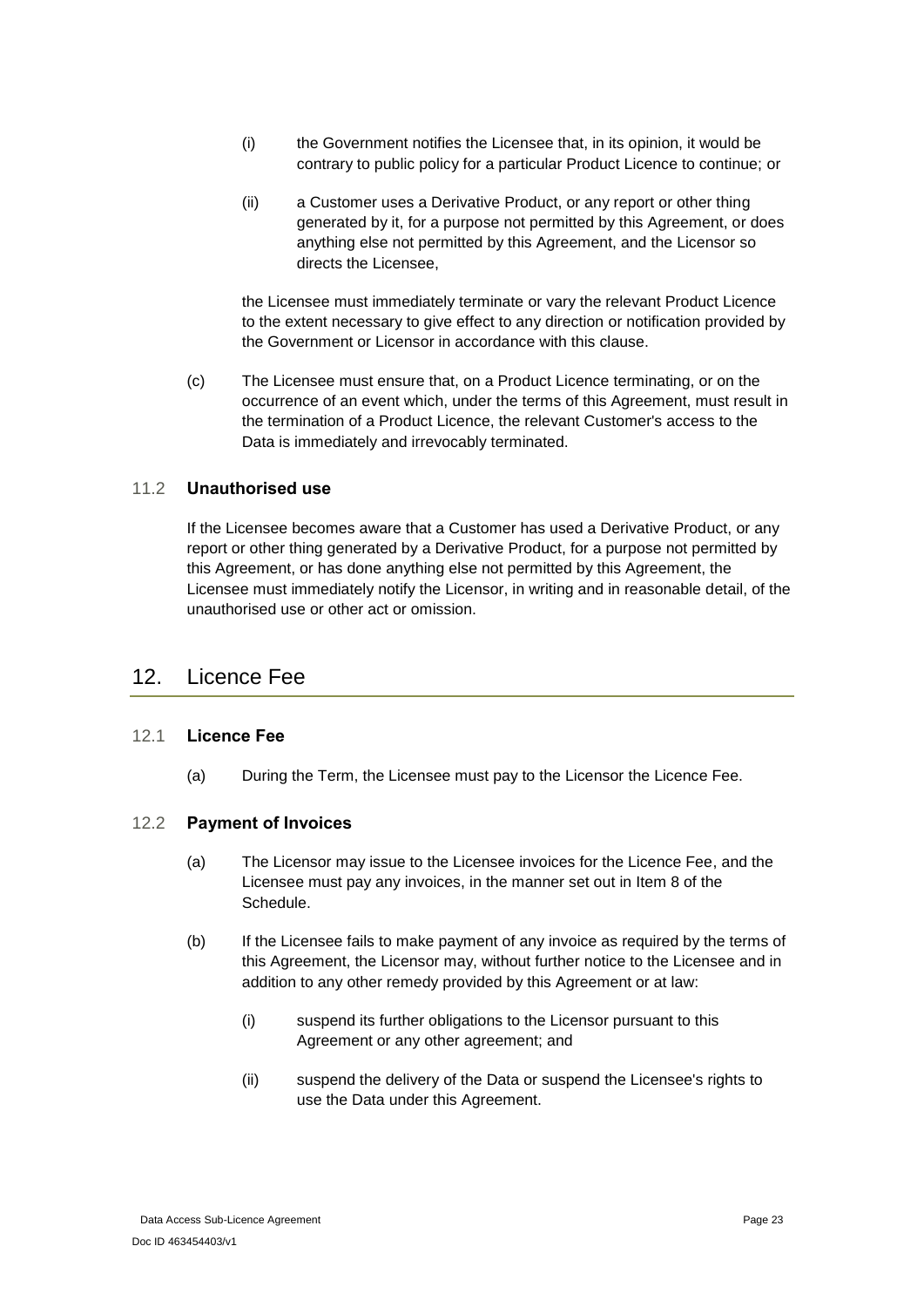### <span id="page-23-0"></span>12.3 **Review and adjustment of Licence Fee**

- (a) On each Review Date until the end of the Term, all components of the Licence Fee will be adjusted in accordance with the Annual Escalation Formula.
- (b) Any adjustment in the Licence Fee takes effect as the new Licence Fee on and from the day immediately following the relevant Review Date.
- (c) Until the new Licence Fee is determined:
	- (i) the Licensee must continue to pay the existing Licence Fee; and
	- (ii) upon determination of the new Licence Fee, the parties must make an appropriate adjustment to reflect the difference between the existing Licence Fee and the new Licence Fee for the period between the relevant Review Date and the date of determination of the new Licence Fee.

### <span id="page-23-1"></span>12.4 **Records and audit**

- (a) The Licensee must maintain true and accurate records (including audited balance sheets, profit and loss and cashflow statements, prepared in accordance with generally accepted accounting principles) relating to its use and Commercialisation of the Data including:
	- (i) details of all Product Licences, including expired or terminated ones; and
	- (ii) its compliance with the requirements of this Agreement.
- <span id="page-23-2"></span>(b) The Licensor has the right, upon giving not less than 10 Business Day's notice to the Licensee, to commission an Independent Auditor to audit the Licensee's accounts and records pertaining to any matter relating to this Agreement to determine whether the Licensee is in compliance with its obligations under this Agreement (**Audit**).
- <span id="page-23-4"></span>(c) The Licensor will have the right to have an Audit conducted under clause [12.4\(b\)](#page-23-2) once in respect of each year during the Term, provided that this clause [12.4\(c\)](#page-23-4) will not limit the Licensor's right to have an Audit conducted at a later time, or to conduct a further Audit, if the Licensor becomes aware of, or is provided, new information in respect to the performance by the Licensee of its obligations under this Agreement.
- (d) The Licensee must cooperate with the Independent Auditor and provide all information reasonably required by the Independent Auditor to allow it to undertake and deliver the Audit.
- <span id="page-23-3"></span>(e) The Licensor must instruct the Independent Auditor to prepare a written report (**Audit Report**) of the results of the Audit and provide it to the Licensor and Licensee within a reasonable time (and, in any event, within 30 days) of the notice given under clause [12.4\(b\).](#page-23-2)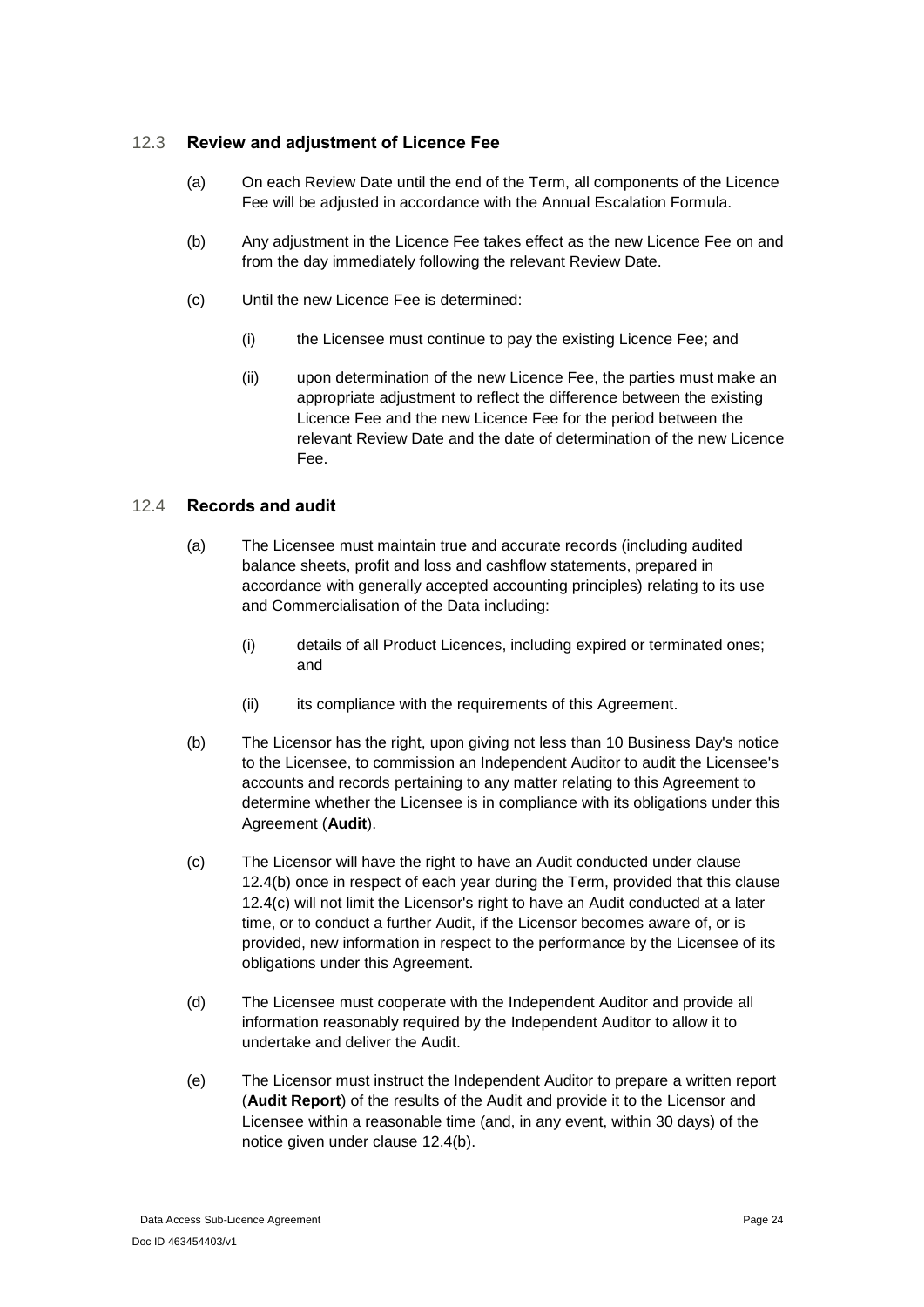(f) The costs of the Independent Auditor are to be borne and paid for by the Licensor unless the Independent Auditor determines that the Licensee is in material breach of its obligations under this Agreement.

# <span id="page-24-0"></span>13. GST

### <span id="page-24-1"></span>13.1 **Preliminary**

Words or expressions used in this clause that are defined in the GST Act have the same meaning given to them in the GST Act.

### <span id="page-24-2"></span>13.2 **Consideration does not include GST**

Unless otherwise stated, any consideration specified in this Agreement does not include any amount for GST.

### <span id="page-24-3"></span>13.3 **Recovery of GST**

If a supply under this Agreement is subject to GST, the recipient of the supply must pay to the supplier an additional amount equal to the amount of consideration multiplied by the applicable GST rate.

### <span id="page-24-4"></span>13.4 **Time of payment**

The additional amount is payable at the same time as the consideration for the supply is payable or is to be provided. However, the additional amount need not be paid until the supplier gives the recipient a Tax Invoice.

### <span id="page-24-5"></span>13.5 **Adjustment of additional amount**

If the additional amount differs from the amount of GST payable by the supplier, the parties must adjust the additional amount accordingly.

### <span id="page-24-6"></span>13.6 **Reimbursement**

If a party is entitled to be reimbursed or indemnified under this Agreement, the amount to be reimbursed or indemnified does not include any amount for GST for which the party is entitled to an Input Tax Credit.

## <span id="page-24-7"></span>14. Release and Indemnity

### <span id="page-24-8"></span>14.1 **Release**

The Licensee releases the Licensor and the Government, and each of their respective officers, employees and agents in respect of all liability for loss, damage or injury which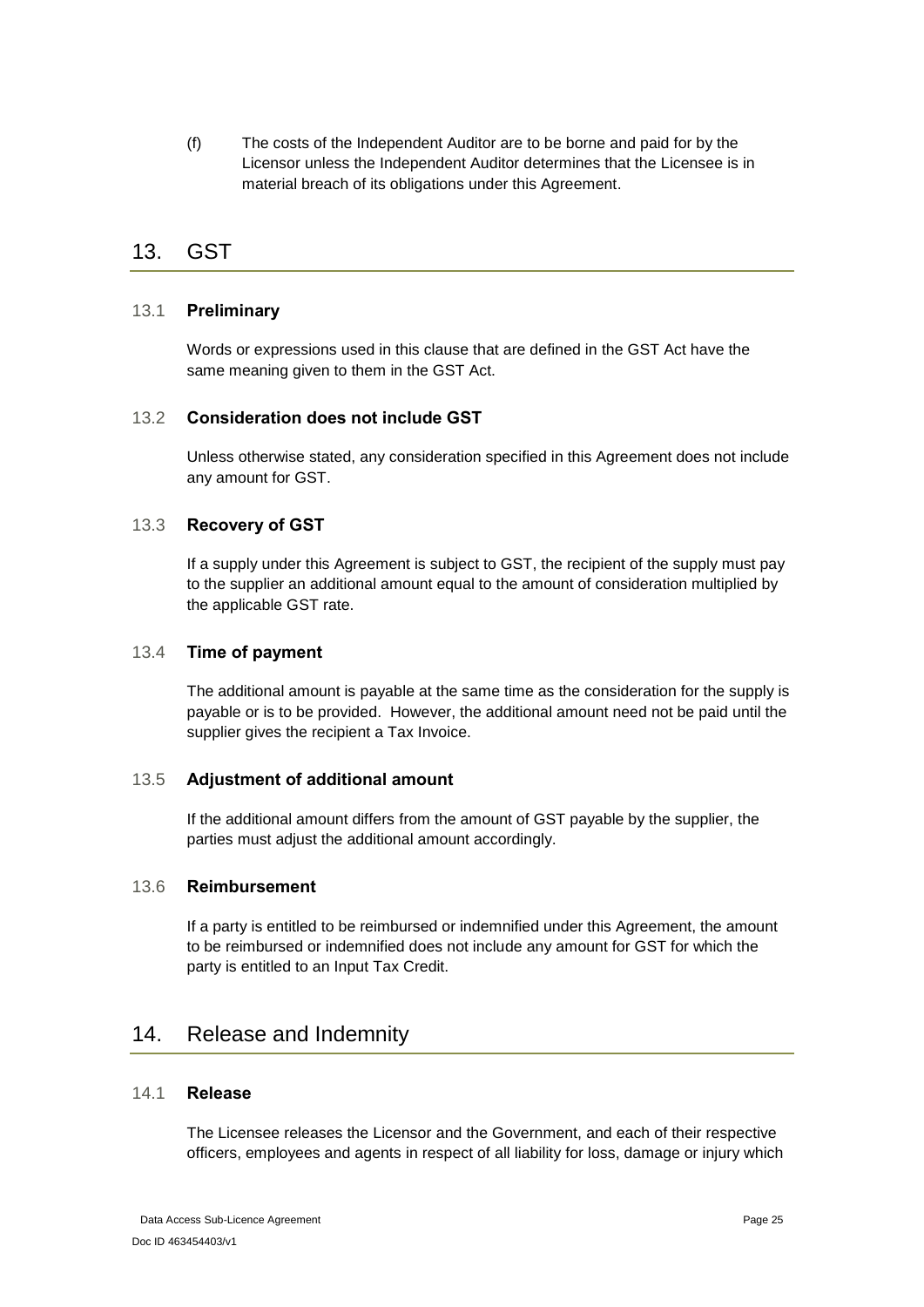may be suffered by the Licensee arising from its use of the Data or any Derivative Product except to the extent such loss, damage or injury was caused by the Licensor or the Government.

### <span id="page-25-2"></span><span id="page-25-0"></span>14.2 **Indemnity**

- (a) The Licensee continually indemnifies the Licensor and the Government, and each of their respective officers, employees and agents (**those indemnified**) from and against any loss, damage or injury (including reasonable legal costs and expenses) howsoever arising that those indemnified may suffer as a result of:
	- (i) the exercise by the Licensee of any rights granted to it in relation to the Data;
	- (ii) any person's use or reliance on the Data, any Derivative Product, or any report or other thing, using the Data or generated by any Derivative Product;
	- (iii) any wilful, unlawful or negligent act or omission of the Licensee; or
	- (iv) any allegation that a Derivative Product infringes any Intellectual Property Rights,

except to the extent such loss, damage or injury was directly caused by the Licensor or the Government.

- (b) The Licensee's obligation to indemnify in this clause [14.2](#page-25-0) arises whether or not legal proceedings are instituted and, if such proceedings are instituted, irrespective of the means, manner or nature of any settlement, compromise or determination.
- (c) The Licensor holds on trust for those indemnified the benefit of the releases and indemnities set out in clause [14.2\(a\).](#page-25-2)

## <span id="page-25-1"></span>15. Implied Terms

- (a) Subject to clause [15\(b\),](#page-25-3) any condition or warranty which would otherwise be implied in this Agreement is excluded.
- <span id="page-25-3"></span>(b) Where legislation implies in this Agreement any condition or warranty, and that legislation avoids or prohibits provisions in a contract excluding or modifying the application of or exercise of or liability under such condition or warranty, the condition or warranty is deemed to be included in this Agreement.
- (c) However, if permitted by the relevant legislation, the liability of the Licensor for any breach of such condition or warranty is limited, at the option of the Licensor, to one or more of the following:
	- (i) if the breach relates to goods: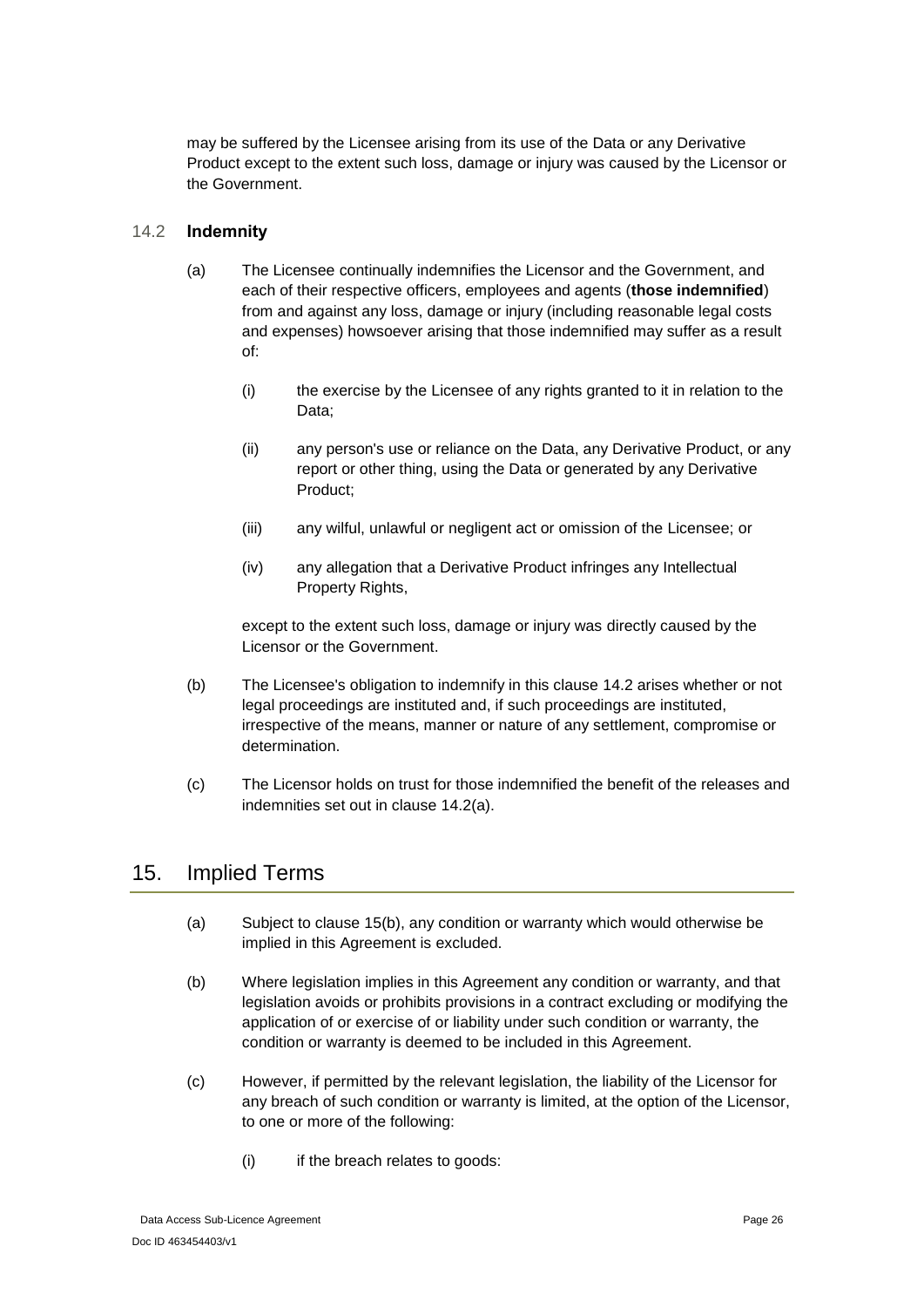- (A) the replacement of the goods or the supply of equivalent goods;
- (B) the repair of the goods;
- (C) the payment of the cost of replacing the goods or of acquiring equivalent goods; or
- (D) the payment of the cost of having the goods repaired; and
- (ii) if the breach relates to services:
	- (A) the supplying of the services again; or
	- (B) the payment of the cost of having the services supplied again.

## <span id="page-26-0"></span>16. Notification Requirements

The Licensee must notify the Licensor in writing if any of the following events occur:

- (a) if any director, secretary or officer of the Licensee is convicted of a criminal offence;
- (b) if the Licensee is or is likely to become insolvent or subject to insolvency proceedings;
- (c) if there is a change in control of the Licensee (whether by a change in majority shareholding or otherwise),

and such a notice must include such details of the event as the Licensor may consider sufficient to enable the Licensor to make an informed decision as to whether the Licensee will be able to continue to comply with the terms and conditions of this Agreement.

# <span id="page-26-1"></span>17. Termination

### <span id="page-26-2"></span>17.1 **Termination for cause**

The Licensor may terminate this Agreement by giving the Licensee written notice to that effect if:

- (a) the Licensor's rights to licence the Data to the Licensee are terminated;
- (b) the Licensee is in breach of any term of this Agreement and such breach is not remedied within 30 days of written notification by the Licensor of the breach;
- (c) without derogating from the preceding subclause, the Licensee is in breach of clause [7,](#page-15-1) in which case the Licensor may not allow the Licensee a period in which to remedy the breach;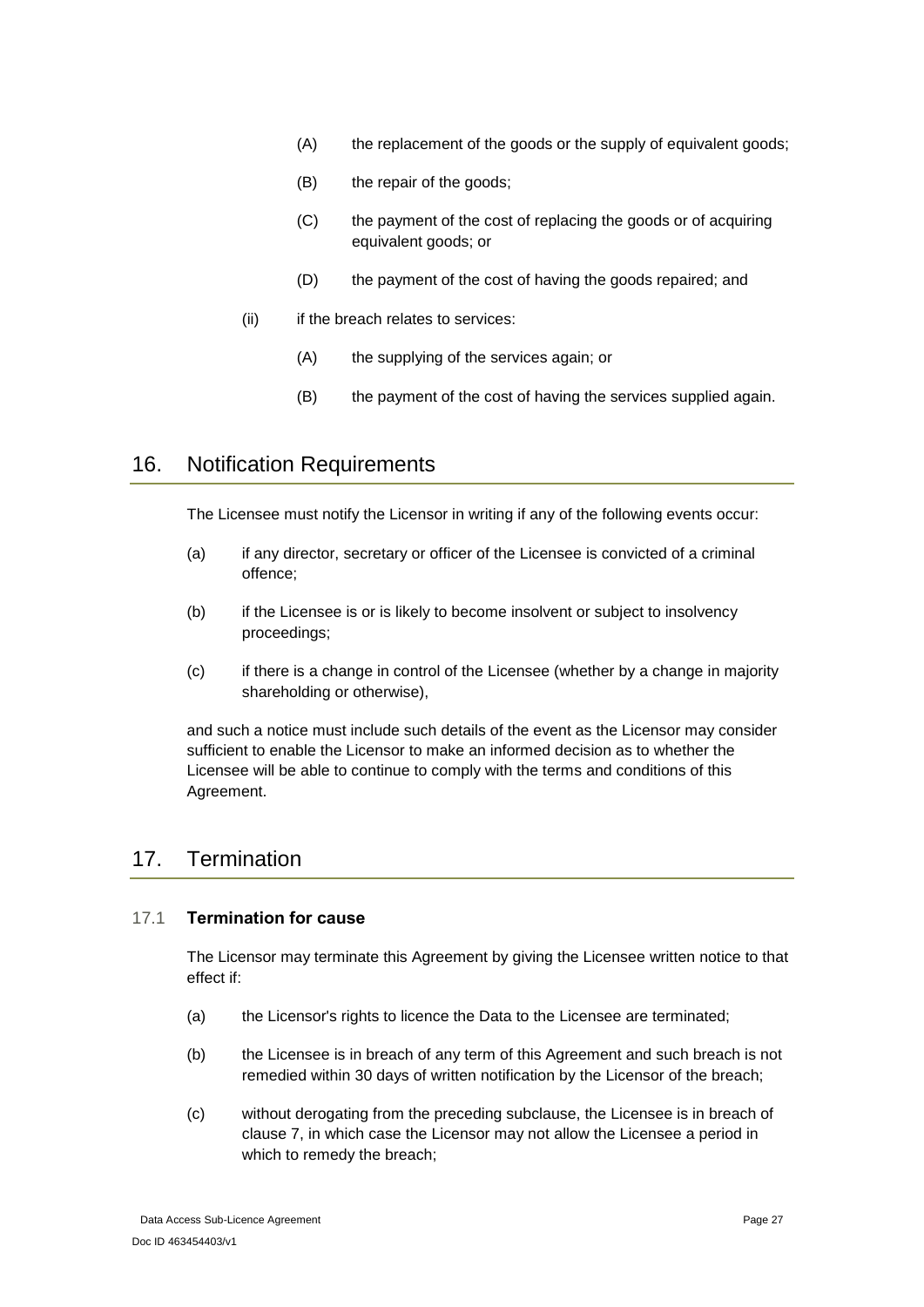- (d) the Licensee becomes the subject of insolvency proceedings;
- (e) the Licensee has breached the same provision of this Agreement on 3 or more occasions, irrespective of whether or not the Licensee has remedied the breaches;
- (f) control of the Licensee (whether by a change in majority shareholding or otherwise) changes whereby control is determined by the capacity to determine the outcome of decisions of the Licensee's financial and operating policies and for the purpose of this clause another entity may control the Licensee even if it does so as trustee; or
- (g) any director, secretary or officer of the Licensee is convicted of a criminal offence and the Licensee fails to remove such person from his or her office immediately after a conviction is made, delivered or recorded.

### <span id="page-27-0"></span>17.2 **Termination by Licensee**

The Licensee may terminate this Agreement by notification in writing to the Licensor.

### <span id="page-27-1"></span>17.3 **Rights and obligations on Termination**

- (a) Upon termination of this Agreement (including, for removal of doubt, by the passage of time) the Licensee must destroy any remaining copies of the Data and any documentation associated with it or otherwise return or dispose of such material in the manner directed by the Licensor.
- (b) Termination pursuant to this clause does not prejudice any other rights accruing to the Licensor prior to the date of termination, including the right to pursue all remedies available at law or in equity.
- (c) If notice is given by the Licensee pursuant to clause [17.2,](#page-27-0) the Licensor may:
	- (i) repossess any copies of the Data in the possession, custody or control of the Licensee or any Customer;
	- (ii) retain any moneys paid;
	- (iii) charge a reasonable sum for work performed for the purposes of this Agreement in respect of which work no sum has been previously charged;
	- (iv) be regarded as discharged from any further obligations under this Agreement; and
	- (v) pursue any additional or alternative remedies provided by law.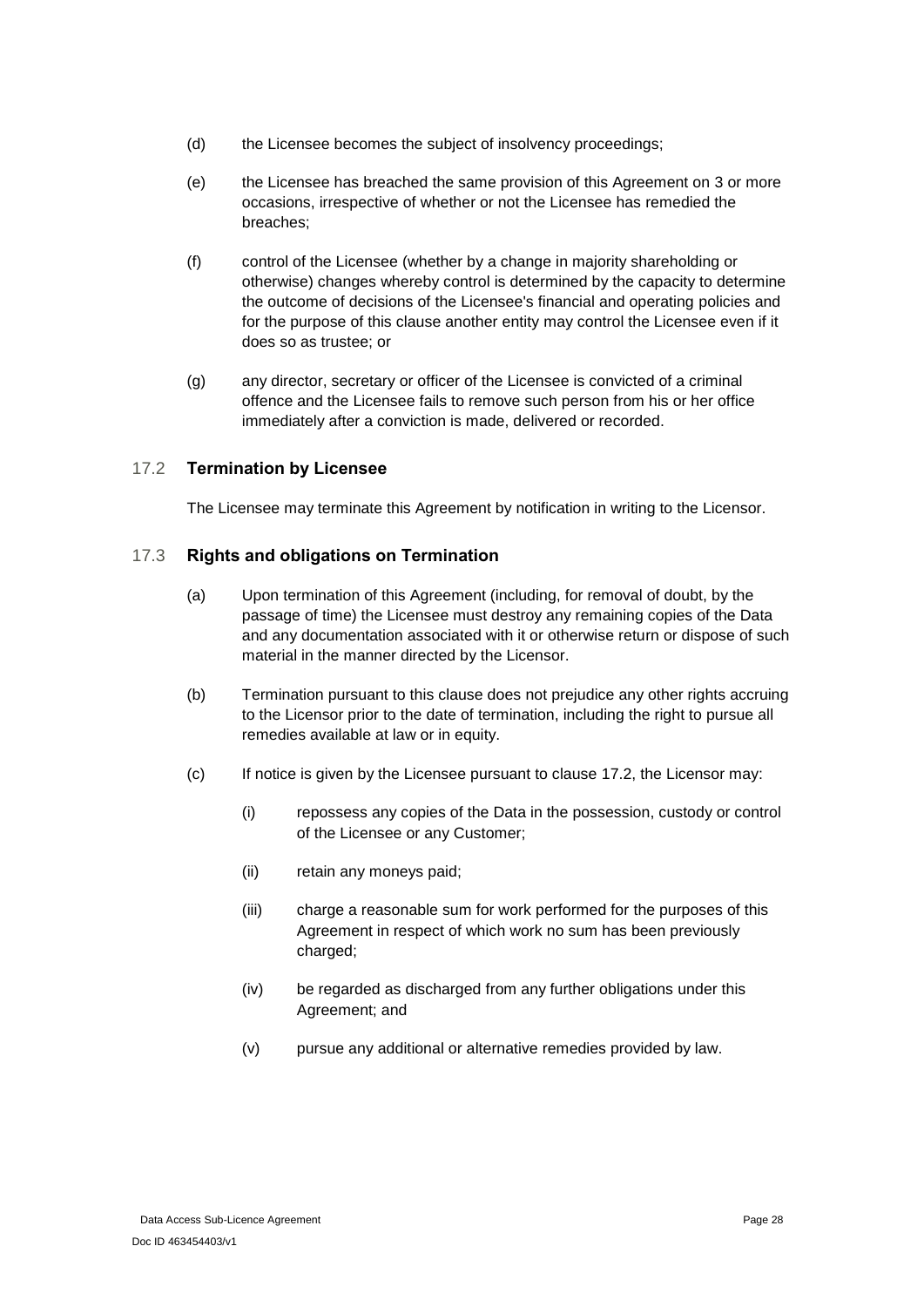# <span id="page-28-4"></span><span id="page-28-0"></span>18. Consequential Loss

- (a) The extent permitted by law, under no circumstances will either party be liable to the other party for any loss of profit, loss of revenue, loss of anticipated savings, loss of contract, loss of business opportunity, loss of reputation or goodwill, loss of data or any special, exemplary, indirect or consequential loss arising in connection with this Agreement.
- (b) Clause [18](#page-28-0)[\(a\)](#page-28-4) does not apply to exclude loss which has occurred or is suffered by the Licensee as a result of a breach by the Licensor of clauses [6](#page-14-0) or [21](#page-29-1) of this Agreement.

## <span id="page-28-1"></span>19. Force Majeure

- (a) Neither party is liable for any delay in performing, or failure to perform, its obligations pursuant to this Agreement (other than an obligation to pay money). If the delay or failure is due to Force Majeure.
- (b) If a party is delayed in performing, or fails to perform, its obligations (other than an obligation to pay money) due to Force Majeure, the performance of that party's obligations will be suspended.
- (c) If a delay or failure by a party to perform its obligations due to Force Majeure exceeds 60 days, either party may immediately terminate the Agreement on providing notice in writing to the other party.

# <span id="page-28-2"></span>20. Licensee's Contractors

### <span id="page-28-3"></span>20.1 **Supply of Data to Contractors**

The Licensee may, during the Term, disclose, distribute or supply the Data to a contractor (**Contractor**) engaged by the Licensee to carry out a task for or on behalf of the Licensee for the purposes set out in clauses [3.1\(a\)](#page-10-6) or [3.1\(b\),](#page-10-7) solely in relation to the Licensee's own Derivative Product, provided:

- (a) the Licensee seeks and obtains the Licensor's consent prior to any disclosure, distribution or supply of the Data to the Contractor;
- (b) the Licensee provides to the Licensor all relevant details of the Contractor to the reasonable satisfaction of the Licensor, including the task to be carried out by the Contractor;
- (c) the Licensee ensures that the Contractor is aware of all the terms of this Agreement relevant to the Contractor;
- (d) the Licensee enters into a contract with the Contractor on terms and conditions which reflect the terms and conditions of this Agreement, and protect the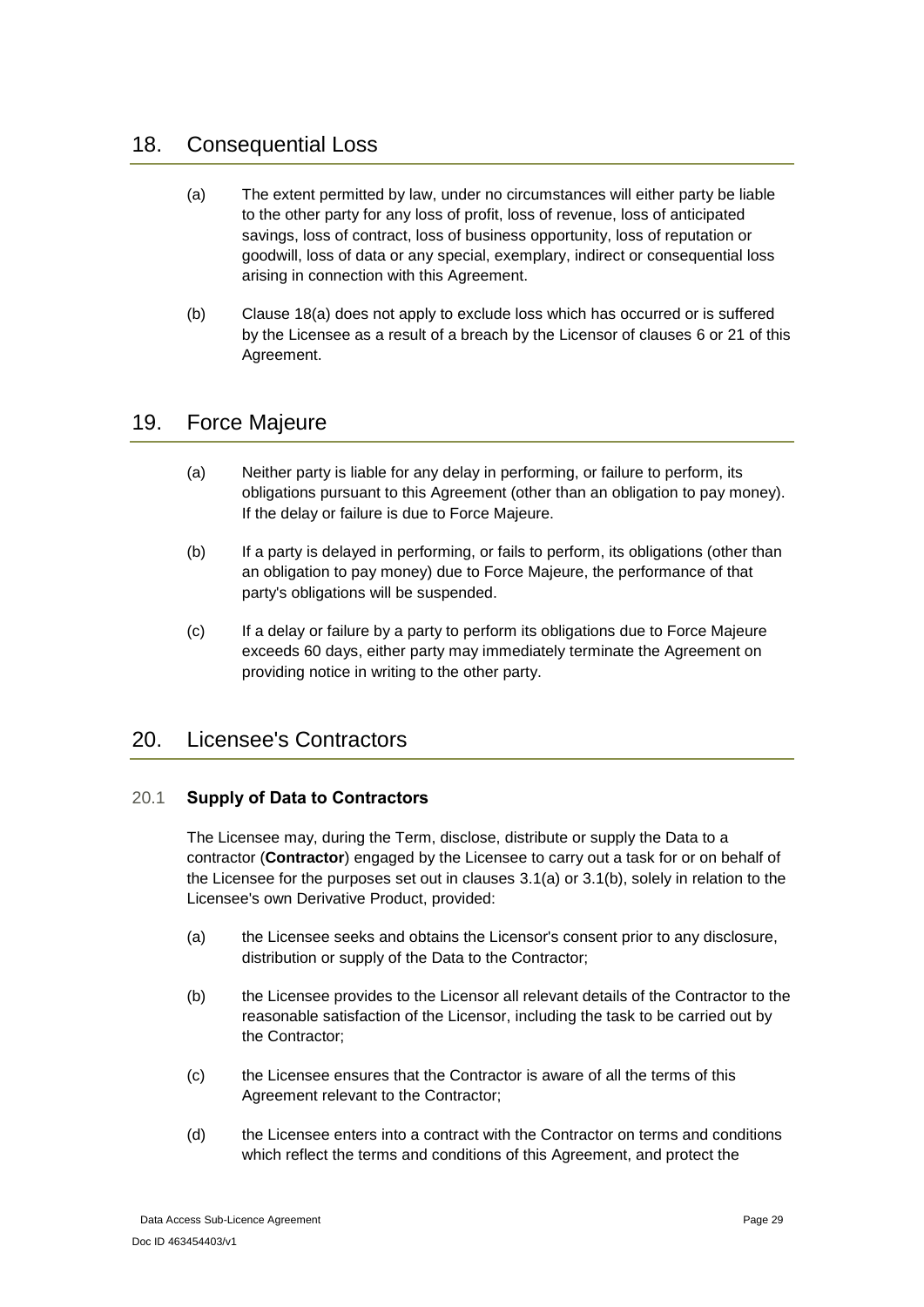Licensor's rights under this Agreement and in the Data, to the satisfaction of the Licensor;

- (e) the Licensee, if requested by the Licensor, provides the Licensor with a copy of the contract which has, or is proposed to be, entered into with the Contractor;
- (f) the Licensee enforces the obligations in this Agreement between the Licensee and the Contractor; and
- (g) the Licensee immediately advises the Licensor in writing if the Licensee becomes aware that the Contractor has breached any of those obligations.

#### <span id="page-29-0"></span>20.2 **Licensee remains responsible**

- (a) If the Licensor consents to the disclosure, distribution or supply of the Data to a contractor pursuant to clause [20.1,](#page-28-3) the Licensee is not relieved of any of its liabilities or obligations under this Agreement, and the Licensee is liable to the Licensor for the acts, defaults and neglects of any Contractor or any employee or agent of the Contractor as if they were the acts, defaults or neglects of the Licensee.
- (b) The Licensee is responsible for ensuring the suitability of all Contractors and for ensuring that the work performed by the Contractor meets the requirements of this Agreement.

### <span id="page-29-1"></span>21. Confidentiality

### <span id="page-29-4"></span><span id="page-29-2"></span>21.1 **Disclosure generally**

- (a) Neither party may, without the prior written approval of the other party, disclose the other party's Confidential Information.
- (b) A party does not breach clause [21.1\(a\)](#page-29-4) where it is legally compelled to disclose the other party's Confidential Information.

#### <span id="page-29-3"></span>21.2 **Disclosure by Licensor**

The Licensor does not breach clause [21.1\(a\)](#page-29-4) by making a disclosure to the Government, including:

- (a) to Parliament, the Governor, Cabinet; any Minister of the Crown or Parliamentary or cabinet committee or sub-committee; or
- (b) disclosures which must be made by the Licensor to Government as a consequence of the Licensor's contractual obligations to the Government; or
- (c) for the purpose of prosecuting or defending any legal proceedings.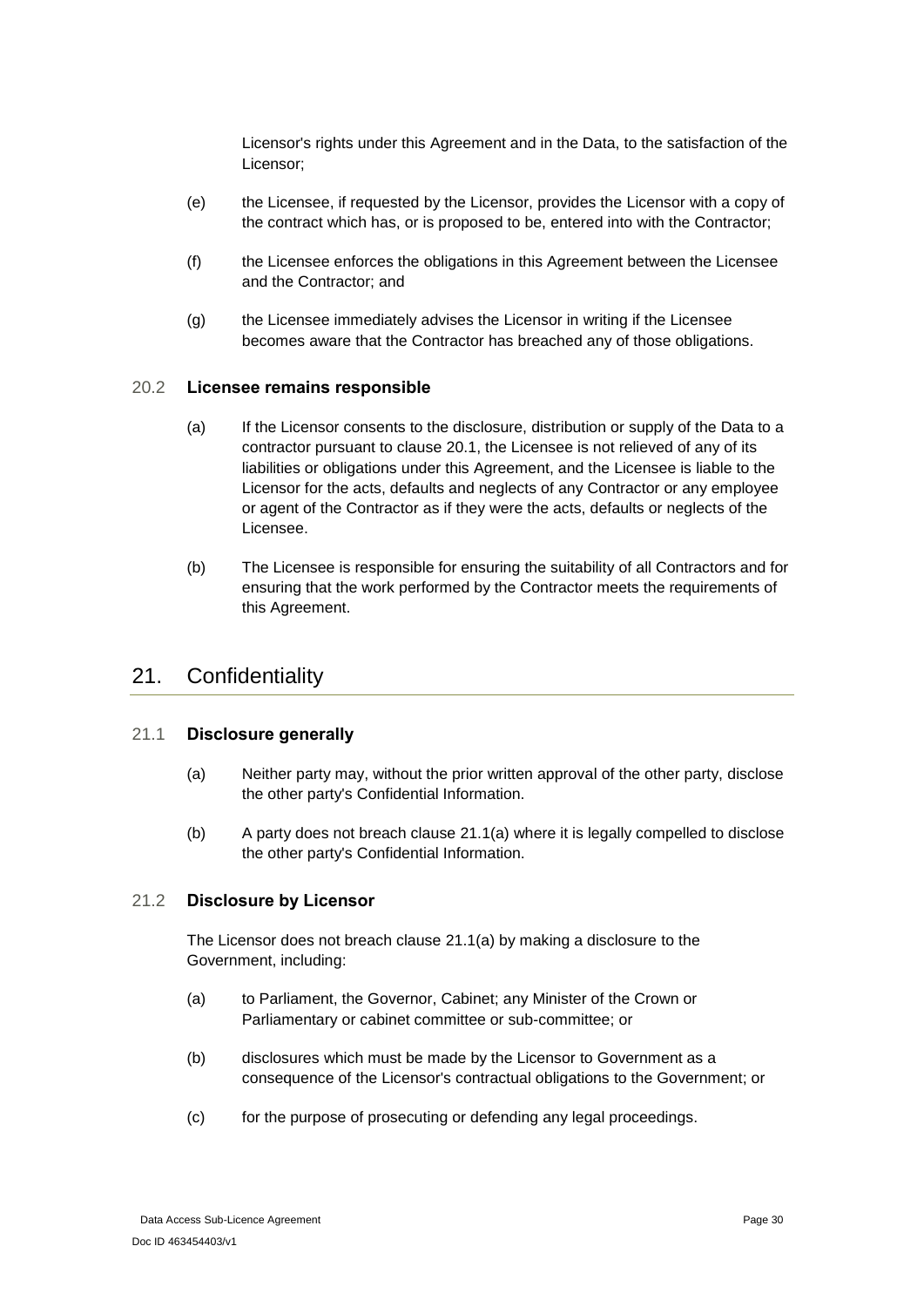### <span id="page-30-0"></span>21.3 **Use by Licensor**

The Licensor must not use any Confidential Information of the Licensee for any purpose other than performing its obligations under this Agreement.

### <span id="page-30-1"></span>21.4 **Disclosure to or by employees, agents and subcontractors**

- (a) Each party must take all reasonable steps to ensure that its employees and agents, and any subcontractors engaged for the purposes of this Agreement, do not make public or disclose the other party's Confidential Information.
- (b) The Licensor may at any time require the Licensee to arrange for its employees, agents or sub-contractors engaged in the performance of this Agreement to execute a suitable confidentiality deed. The Licensee must arrange for all such deeds to be executed within the timeframe reasonably proposed by the Licensor.

### <span id="page-30-2"></span>21.5 **Return of documents**

The Licensee must on demand return to the Licensor any documents supplied by the Licensor to the Licensee in connection with this Agreement.

### <span id="page-30-3"></span>21.6 **Survival**

This clause [21](#page-29-1) will survive the expiry or termination of this Agreement.

## <span id="page-30-4"></span>22. Contract Administration

- (a) For the purposes of administering this Agreement, each party appoints as its Contract Manager (**Contract Manager**), the person so designated in [Item 12](#page-43-0) of the Schedule.
- (b) The Licensor's Contract Manager and the Licensee's Contract Manager each has authority to:
	- (i) exercise all of the powers and functions of his or her party under this Agreement, other than the power to renew or amend this Agreement; and
	- (ii) bind his or her party in relation to any matter arising out of or in connection with this Agreement.
- (c) The Licensee must comply with all reasonable instructions given by the Licensor's Contract Manager.
- (d) Either party may by 14 days written notice to the other change its Contract Manager.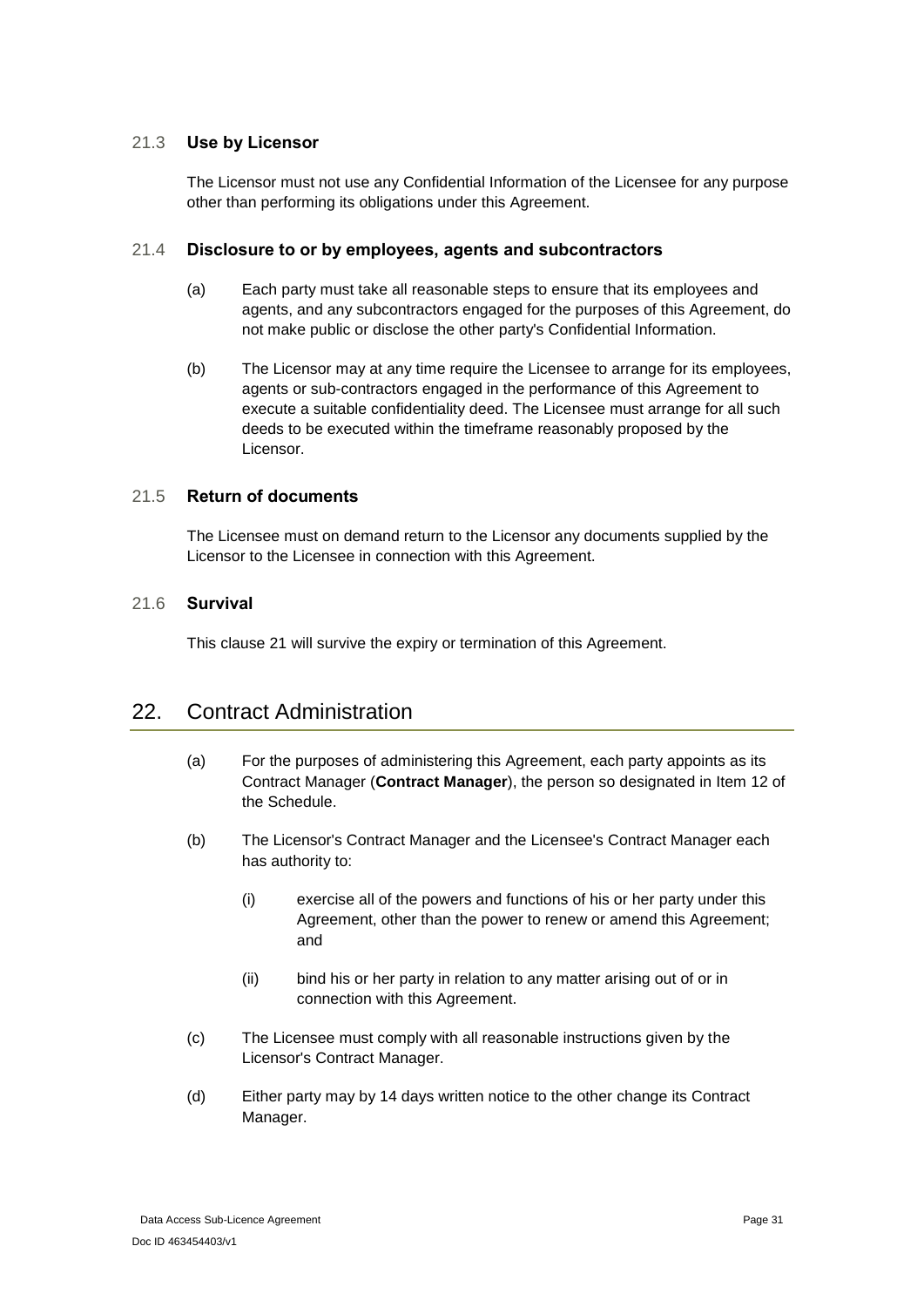# <span id="page-31-0"></span>23. Resolution of Disputes

- (a) Subject to clause [23](#page-31-0)[\(b\),](#page-31-3) disputes in relation to this Agreement must be resolved in accordance with this clause before clause [25.8](#page-35-2) is triggered.
- <span id="page-31-3"></span>(b) Either party may, in a case of genuine urgency, seek immediate interlocutory relief or an interim remedy.
- (c) Subject to clause [23\(b\),](#page-31-3) all disputes must be resolved as follows:
	- (i) Each party must within 14 days of the dispute arising, submit the dispute:
		- (A) in the case of the Licensor, to the Contract Manager; and
		- (B) in the case of the Licensee, to the Contract Manager,

#### (**Negotiators**).

- (ii) The Negotiators must discuss the dispute as soon as practicable to resolve it.
- (iii) If the Negotiators cannot resolve the dispute within 14 days of its reference to them, each Negotiator must prepare a written summary of his or her attempts to resolve the dispute and immediately refer that summary to the "Executive Negotiators" nominated in [Item 13](#page-43-1) of the Schedule which may be changed by a party by written notice to the other).
- (d) The Executive Negotiators must discuss the dispute as soon as practicable to resolve it, but in any case within 14 days of its reference to them. Each party must authorise and inform its Executive Negotiator sufficiently so that he or she can undertake that discussion without detailed reference to another person.
- (e) Notwithstanding the existence of a dispute each party must continue to perform its obligations under this Agreement.
- (f) This clause survives any expiry or termination of this Agreement.

## <span id="page-31-1"></span>24. Trustee Capacity

### <span id="page-31-2"></span>24.1 **Trustee Capacity**

Subject to clause [24.3:](#page-32-1)

- (a) the Licensor enters into this Agreement in its capacity as trustee of the Trust and in no other capacity;
- (b) the Licensee will not be entitled to: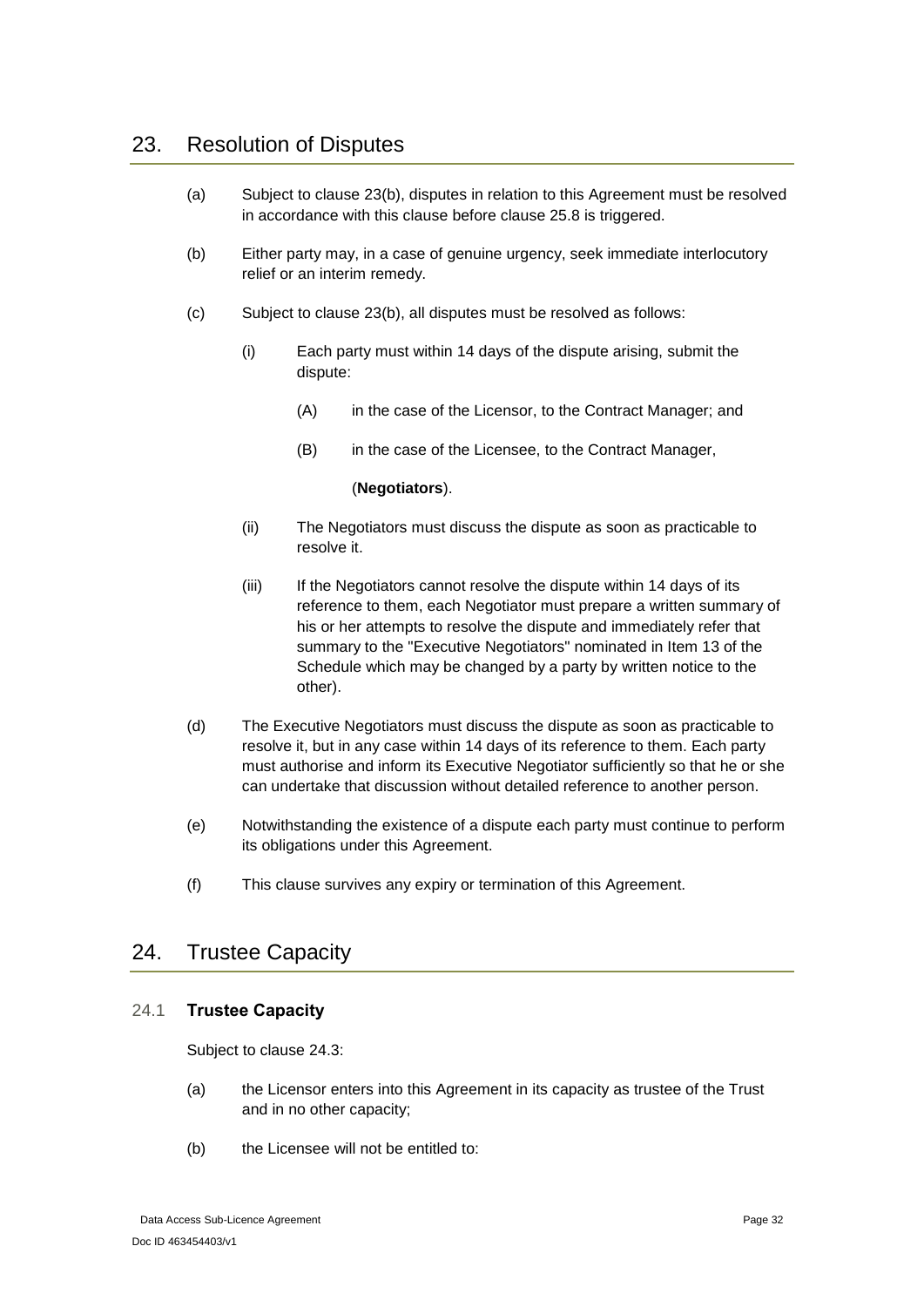- (i) claim from or commence proceedings against the Licensor in respect of any loss, liability, cost or expense under or in connection with this Agreement in any capacity other than as the trustee of the Trust;
- (ii) seek to appoint a receiver, liquidator, administrator (or person performing a similar function) or prove in any liquidation, administration or arrangement of or affecting the Licensor; or
- (iii) enforce or seek to enforce any judgment in respect of a loss, liability, cost or expense under or in connection with this Agreement against the Licensor in any capacity other than as trustee of the Trust; and
- (c) the Licensor's liability (despite any other clause to the contrary) under or in connection with this Agreement is limited to the extent to which the Licensor is entitled to be indemnified for that liability out of assets of the Trust.

### <span id="page-32-0"></span>24.2 **Licensor Acknowledgement**

The Licensor acknowledges and agrees that it will exercise its rights of indemnification in order to satisfy its obligations under this document.

### <span id="page-32-1"></span>24.3 **Limitation of liability exclusion for Licensor**

The provisions of clause [24.1](#page-31-2) do not apply to any obligation or liability of the Licensor to the extent that it is not satisfied because there is (under the Trust Deed or by operation of law) a reduction in the extent, or an extinguishment, of the Licensor's indemnification out of the assets of the Trust as a result of:

- (a) the Licensor's fraud, negligence or breach of trust;
- (b) the Licensor having acted beyond power or improperly in relation to the Trust; or
- (c) any act intended to reduce or extinguish the Licensor's indemnification out of the assets of the Trust.

### <span id="page-32-2"></span>24.4 **Licensor representations and warranties**

The Licensor represents to the Licensee that each of the following statements is correct and not misleading as at the date of this Agreement and will be correct and not misleading as at the Commencement Date:

- (a) the Trust is duly constituted and has not been terminated, nor has the date passed or any event occurred for the vesting of the Trust's assets;
- (b) it is the sole trustee of the Trust, it has not given any notice of resignation and no action has been taken to remove it or to appoint an additional trustee of the Trust;
- (c) the Trust Deed complies with all applicable laws;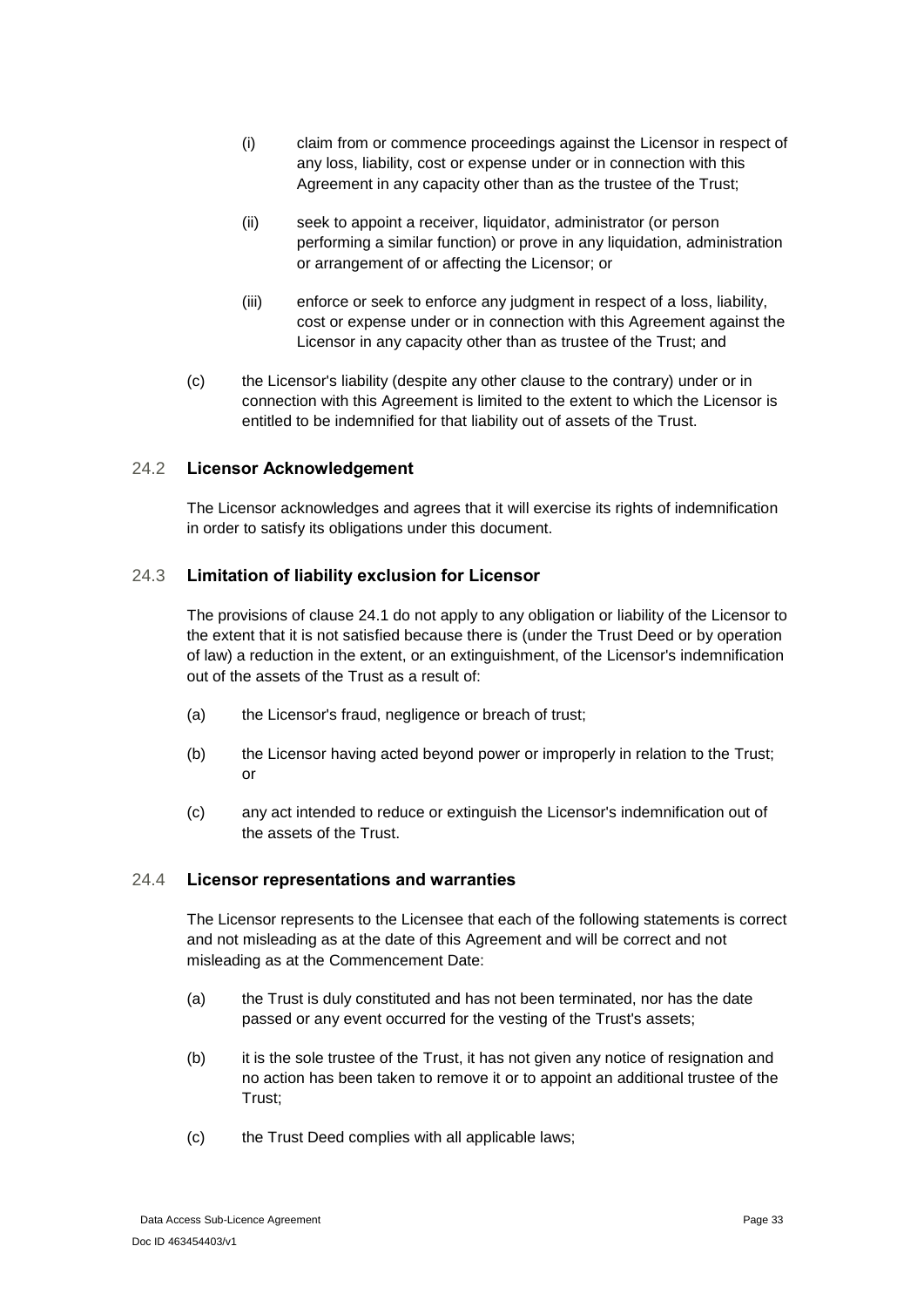- (d) it has complied with its obligations and duties under the Trust Deed and at law;
- (e) no property of the Trust has been re-settled, set aside or transferred to any other trust;
- (f) it has full legal capacity and power under the Trust Deed to:
	- (i) own the Trust's assets and carry on the business of the Trust as it is now being conducted; and
	- (ii) enter into this Agreement and to carry out the transactions that this Agreement contemplates, as trustee of the Trust;
- (g) all action that is necessary or desirable under the Trust Deed or at law has been taken to:
	- (i) authorise entry into this Agreement and the carrying out by the Licensor of the transactions that this Agreement contemplates;
	- (ii) ensure that this Agreement is legal, valid and binding on the Licensor as trustee of the Trust and admissible in evidence against it in that capacity; and
	- (iii) enable it to properly carry on the business of the Trust;
- (h) it has carefully considered the purpose of this Agreement and considers that entering into this Agreement is part of the proper administration of the Trust, for the commercial benefit of the Trust and for the benefit of the beneficiaries of the Trust, and considers that the terms of this Agreement are fair and reasonable;
- (i) it has the right to be fully indemnified out of the Trust's assets in relation to the obligations and liabilities incurred by it under this Agreement, that right has not been modified, released or diminished in any way, and the Trust's assets are sufficient to satisfy that right of indemnity and all other obligations and liabilities in respect of which the Licensor has a right to be indemnified out of the Trust's assets; and
- (j) it has not released or disposed of its equitable lien over the Trust's assets.

### <span id="page-33-0"></span>24.5 **Relevant definitions**

For the purposes of this clause [24:](#page-31-1)

- (a) **Trust** means the Land Services SA Operating Trust; and
- (b) **Trust Deed** means the deed under which the Licensor is appointed as trustee of the Trust.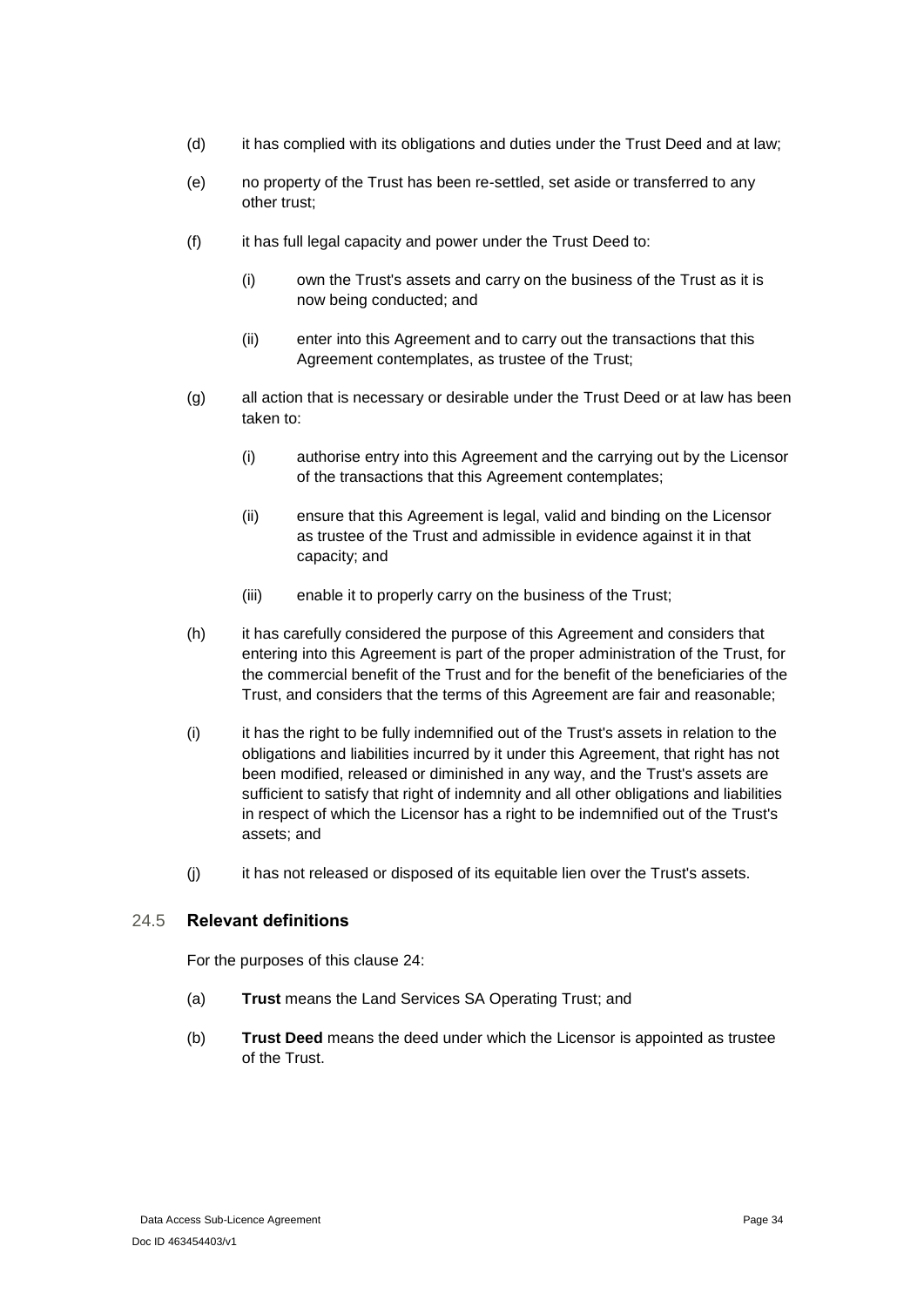### <span id="page-34-0"></span>25. Miscellaneous

### <span id="page-34-1"></span>25.1 **Assignment**

The Licensee must not assign this Agreement or any rights under this Agreement, in whole or in part, without the prior written consent of the Licensor and the Government.

### <span id="page-34-2"></span>25.2 **Survival of Agreement**

- (a) Subject to any provision to the contrary, this Agreement ensures to the benefit of, and is binding upon, the parties and their successors, trustees, administrators, permitted assigns or receivers, but does not ensure to the benefit of any other persons.
- (b) The terms and conditions of this Agreement that are capable of having effect after the expiration or earlier termination of the Agreement remain in full force and effect following such expiration or earlier termination.

### <span id="page-34-3"></span>25.3 **Status of Licensee**

- (a) The Licensee is not a partner or agent of the Licensor and does not have the power or authority, directly or indirectly or through its servants or agents, to bind the Licensor to any person except as provided by this Agreement.
- (b) The Licensee must observe fiduciary obligations to the Licensor in relation to:
	- (i) all property of the Licensor in the Licensee's possession;
	- (ii) all moneys owing by the Licensee to the Licensor; and
	- (iii) Confidential Information of the Licensor.

### <span id="page-34-4"></span>25.4 **Waiver**

- (a) A waiver of any provision of this Agreement must be in writing.
- (b) No forbearance, delay or indulgence by either party in enforcing any provision of this Agreement prejudices or restricts the rights of that party, nor does a waiver of any right operate as a waiver of any subsequent breach.

### <span id="page-34-5"></span>25.5 **Severability**

Each provision of this Agreement is individually severable. If any provision is or becomes illegal, unenforceable or invalid in any jurisdiction it is to be treated as being severed from this Agreement in the relevant jurisdiction, but the rest of this Agreement will not be affected. The legality, validity and enforceability of the provision in any other jurisdiction will not be affected.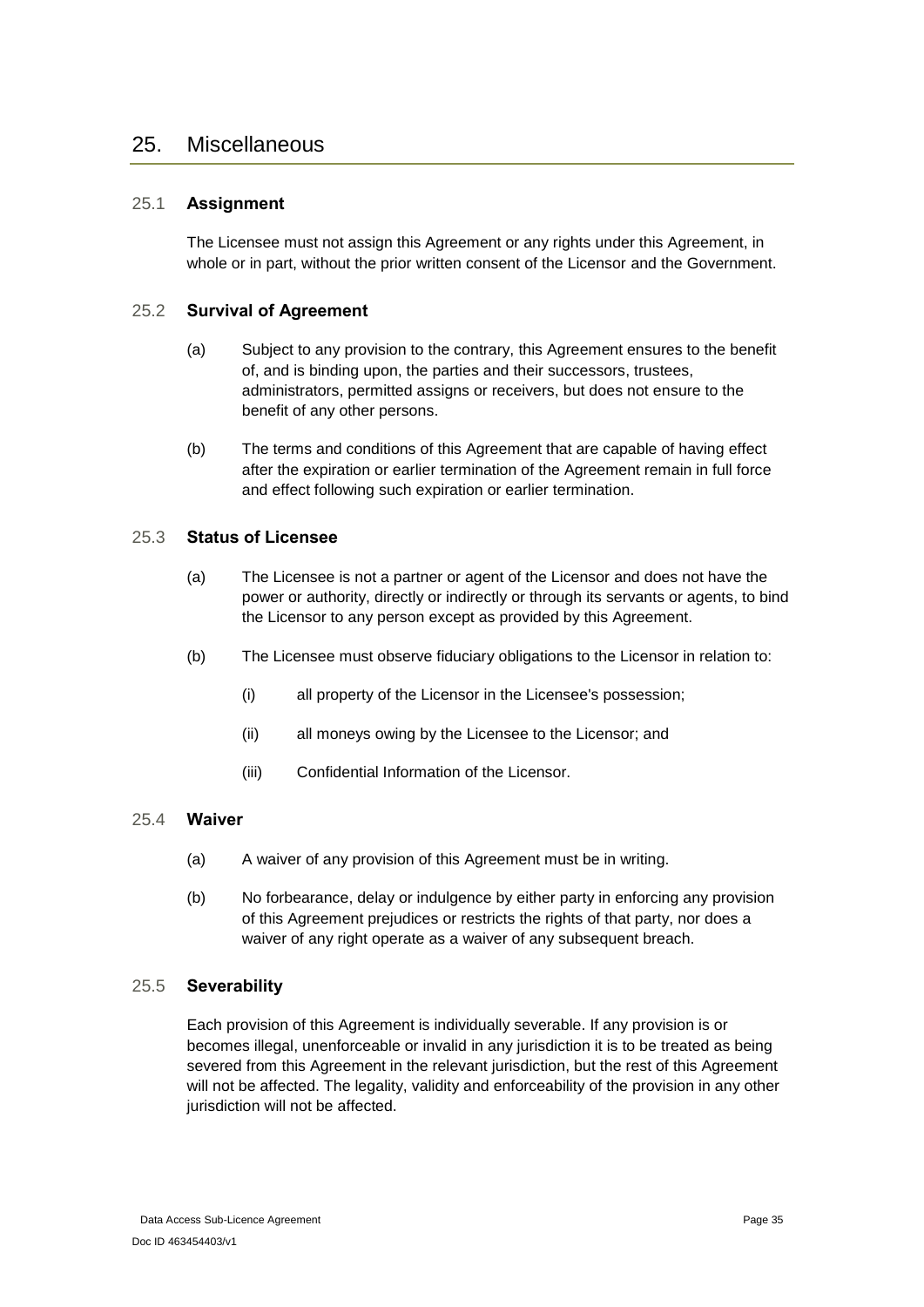### <span id="page-35-4"></span><span id="page-35-0"></span>25.6 **Variation**

- (a) The parties must not vary or purport to vary any provision of this Agreement unless the prior written approval of the Government is obtained.
- (b) If the parties wish to vary this Agreement, the Licensor must seek the approval of the Government by providing full particulars of the proposed variation to the Government.
- (c) Any variation of this Agreement must be in writing, signed by each party to this Agreement and in the form approved by the Government in accordance with clause [25.6\(a\).](#page-35-4)

### <span id="page-35-1"></span>25.7 **Governing Law**

This Agreement is governed by, and must be construed in accordance with, the laws of the State of South Australia.

### <span id="page-35-2"></span>25.8 **Jurisdiction of Courts**

- (a) The courts of South Australia have exclusive jurisdiction to determine any proceeding in relation to this Agreement.
- (b) Any proceeding brought in a Federal Court must be instituted in the Adelaide Registry of that Federal Court.
- (c) The Licensee undertakes not to apply to transfer any proceedings to another registry of the Federal Court.

### <span id="page-35-3"></span>25.9 **Notices**

- (a) Any notice to be given or made pursuant to the terms of this Agreement must be in writing and may be served by delivery, mall or facsimile transmission to the addresses and numbers of the intended recipient as specified in clause [25.9\(c\).](#page-35-5)
- (b) Notice will be effective and be deemed to have been received as follows:
	- (i) if delivered, upon delivery; or
	- (ii) if sent by post, the 2nd business day after posting; or
	- (iii) if sent by facsimile transmission, upon the sender's facsimile machine producing a transmission report that the facsimile has been sent to the recipient's facsimile number.
- <span id="page-35-5"></span>(c) The address and facsimile number of a party for the purposes of this clause are as set out in [Item 14](#page-43-2) of the Schedule.
- (d) A party may modify either its address or facsimile number, from time to time, by a written notice served on the other party.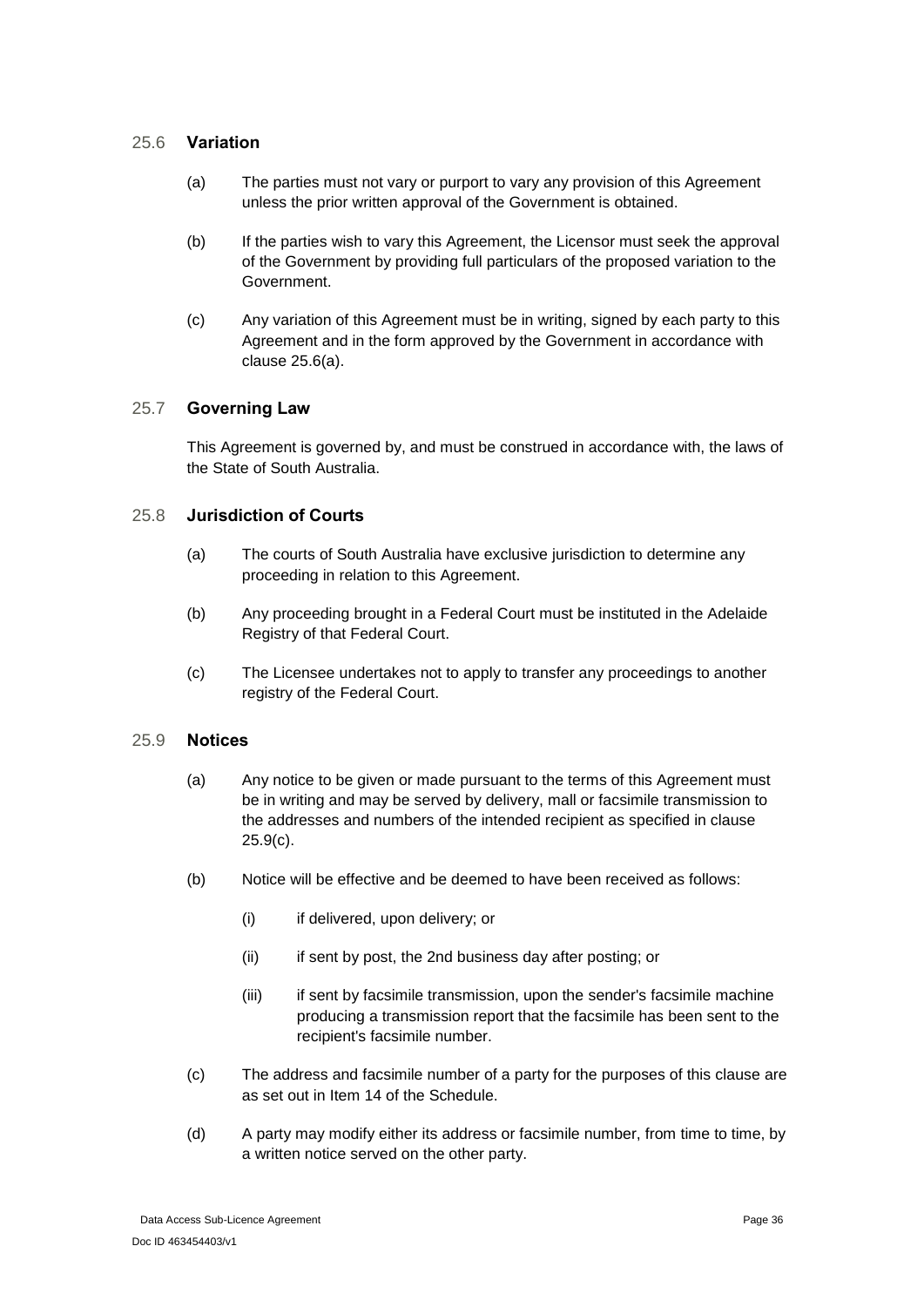### <span id="page-36-0"></span>25.10 **Entire Agreement**

- (a) No amendment of, or addition to, the provisions of this Agreement is binding unless it is in writing and-signed by the parties to the Agreement.
- (b) This Agreement constitutes the complete agreement between the parties and supersedes all previous agreements, understandings and negotiations, written or oral, in respect of the matters dealt with in this Agreement.

### <span id="page-36-1"></span>25.11 **Rights**

Any express statement of a right of a party under this Agreement is without prejudice to any other right of that party expressly stated in this Agreement or arising at law or in equity,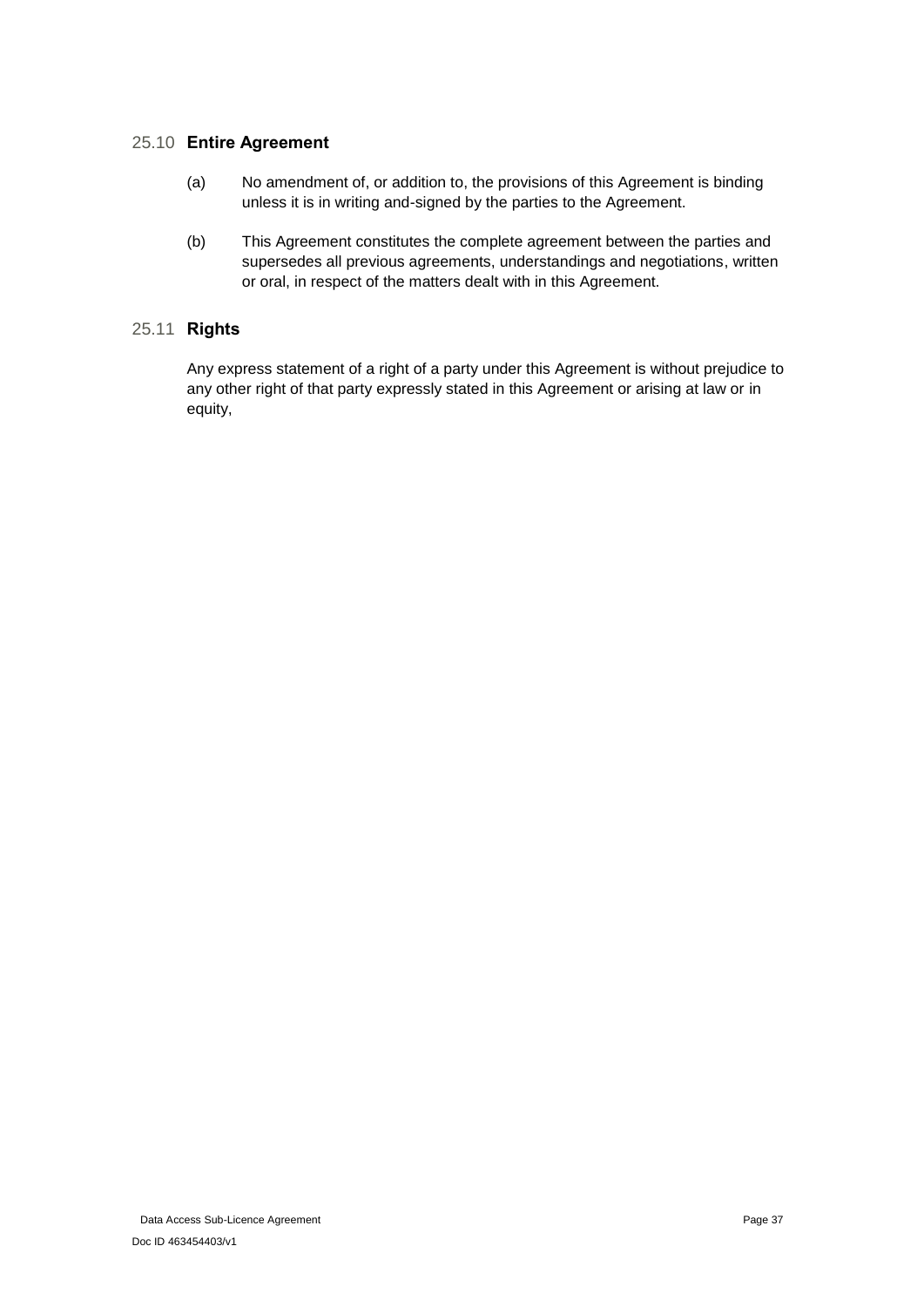# <span id="page-37-0"></span>Signing page

| <b>Executed by LAND SERVICES SA</b><br>OPERATING PTY LTD ACN 618 229 815<br>AS TRUSTEE FOR THE LAND<br><b>SERVICES SA OPERATING TRUST</b><br>(ABN 86 836 650 939) by its duly<br>appointed attorneys, who by their<br>execution warrant their authority to execute<br>this document: |                                         |
|--------------------------------------------------------------------------------------------------------------------------------------------------------------------------------------------------------------------------------------------------------------------------------------|-----------------------------------------|
| Signature of attorney                                                                                                                                                                                                                                                                | Signature of attorney                   |
| Position (print)                                                                                                                                                                                                                                                                     | Position (print)                        |
| Full name (print)                                                                                                                                                                                                                                                                    | Full name (print)                       |
| <b>Executed</b> by $\left[\bullet\right]$ in accordance with<br>section 127 of the Corporations Act 2001<br>(Cth) by:                                                                                                                                                                |                                         |
| <b>Signature of Director</b>                                                                                                                                                                                                                                                         | Signature of Director/Company Secretary |
| Full name (print)                                                                                                                                                                                                                                                                    | Full name (print)                       |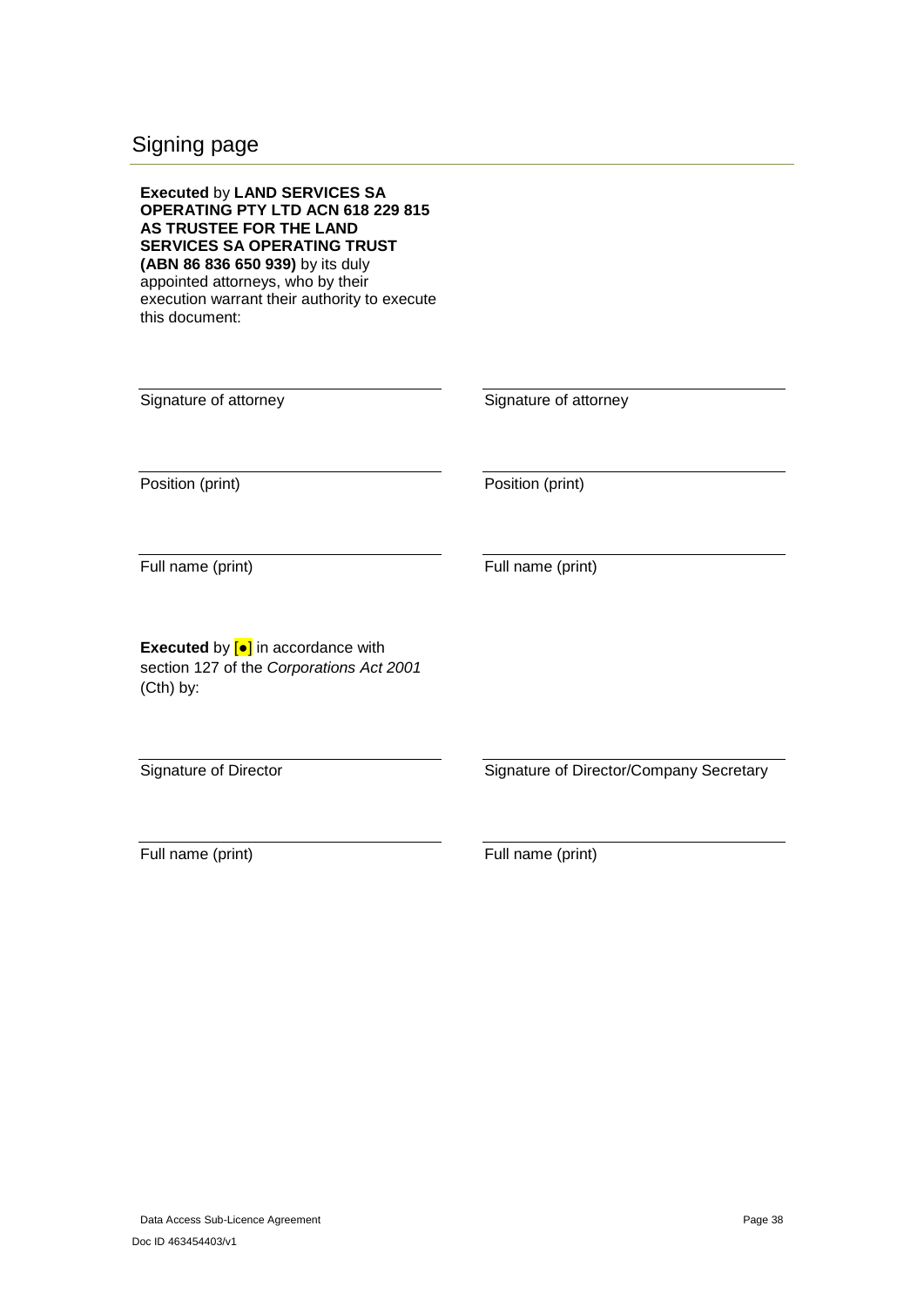# <span id="page-38-0"></span>Schedule Details

<span id="page-38-4"></span><span id="page-38-3"></span><span id="page-38-2"></span><span id="page-38-1"></span>

| Item 1            | Commencement<br>Date<br>clause 1.1) | This Agreement commences on 1 July 2019.                                                                                                                                                                                                                                                                                                                                                                         |
|-------------------|-------------------------------------|------------------------------------------------------------------------------------------------------------------------------------------------------------------------------------------------------------------------------------------------------------------------------------------------------------------------------------------------------------------------------------------------------------------|
| Item <sub>2</sub> | <b>End Date</b><br>clause 1.1)      | [•] [Note: 30 June end date]                                                                                                                                                                                                                                                                                                                                                                                     |
| Item 3            | Extension Term(s)<br>clause 2.2(a)  | Subject to agreement in writing between the parties, the Term of<br>this Agreement may be extended for the following Extension<br>Terms:                                                                                                                                                                                                                                                                         |
|                   |                                     | (a)<br>a period of up to 3 years commencing on the End Date;<br>and                                                                                                                                                                                                                                                                                                                                              |
|                   |                                     | (b)<br>a period of up to 3 years commencing on the date of<br>expiry of the preceding Extension Term.                                                                                                                                                                                                                                                                                                            |
| Item <sub>4</sub> | Government<br>Statement             | <b>WARNING</b>                                                                                                                                                                                                                                                                                                                                                                                                   |
|                   | clause 1.1)                         | The information contained in this dataset is extracted from<br>records of land status and cadastral boundary definition held by<br>the Government of the State of South Australia (the "State"). The<br>information is not represented to be accurate, current, complete,<br>or suitable for any purpose, at the time of its supply by the State,<br>and may have changed since the date of supply by the State. |
|                   |                                     | The software by which the information is provided is not<br>represented to be error free.                                                                                                                                                                                                                                                                                                                        |
|                   |                                     | No responsibility is accepted by the State for any reliance placed<br>by any person upon the information, or the software by which it is<br>provided. Persons acquiring or using the information and its<br>associated software must exercise their independent judgement<br>in doing so.                                                                                                                        |
|                   |                                     | <b>COPYRIGHT</b>                                                                                                                                                                                                                                                                                                                                                                                                 |
|                   |                                     | Copyright in the information remains with the Crown in right of the<br>State of South Australia. The information is reproduced under<br>licence from the Crown.                                                                                                                                                                                                                                                  |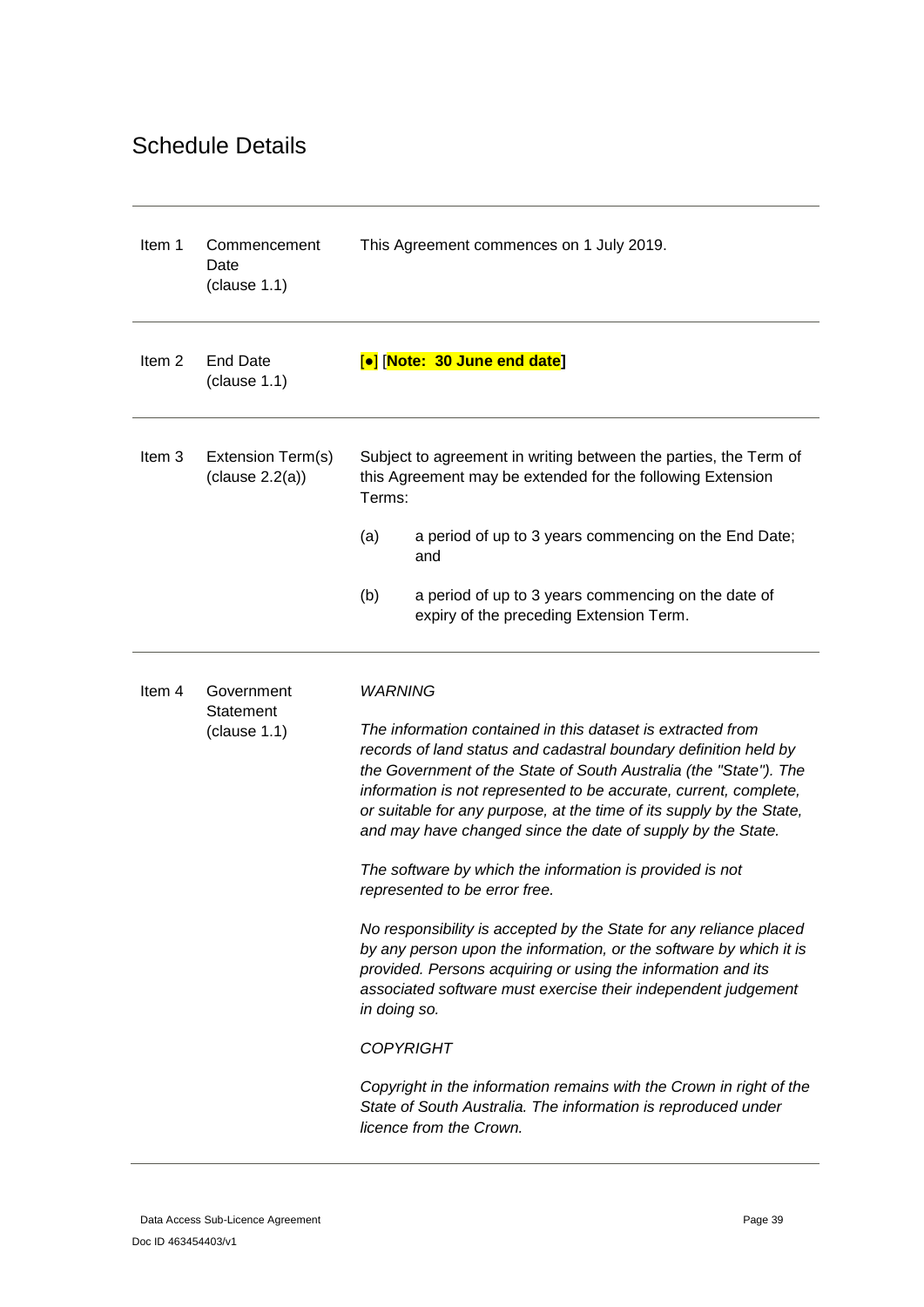#### *PRIVACY*

*The information contained in this dataset must not be used for the purposes of compiling contact lists, whether personalised or not.*

#### <span id="page-39-0"></span>Item 5 Dataset **1. Content**

The Data content will comprise, with the exception of those records excluded or limited in this item, the following:

- (a) data on all property sales recorded by the South Australian Registrar-General, from 1 January 1993 to the Commencement Date, comprising the data attributes set out in [Annexure A;](#page-44-0) and
- (b) data on each new property sale recorded by or on behalf of the South Australian Registrar-General during the Term, comprising the data attributes set out in [Annexure B,](#page-45-0)

for the Geographical Area.

#### **2. Data limitations**

- 2.1 Prior to registration of the transfer document, an interim sales record will be released in the first available update file. These interim sale records are subject to review and possible change. Without limiting the other provisions of this Agreement, the Licensee is reminded that these records may contain incomplete or incorrect information. After registration of the transfer document, an updated sales record will be released in the first available update file.
- 2.2 In some instances, the sale consideration is not disclosed to the Licensor and in such instances will not be available to the Licensee under this Agreement,

#### **3. Data exclusions**

The data is restricted to those records where a sale results in a change of ownership being recorded against a valuation assessment. State Valuation Office special purpose administrative sale records will not be provided to the Licensee under this Agreement:-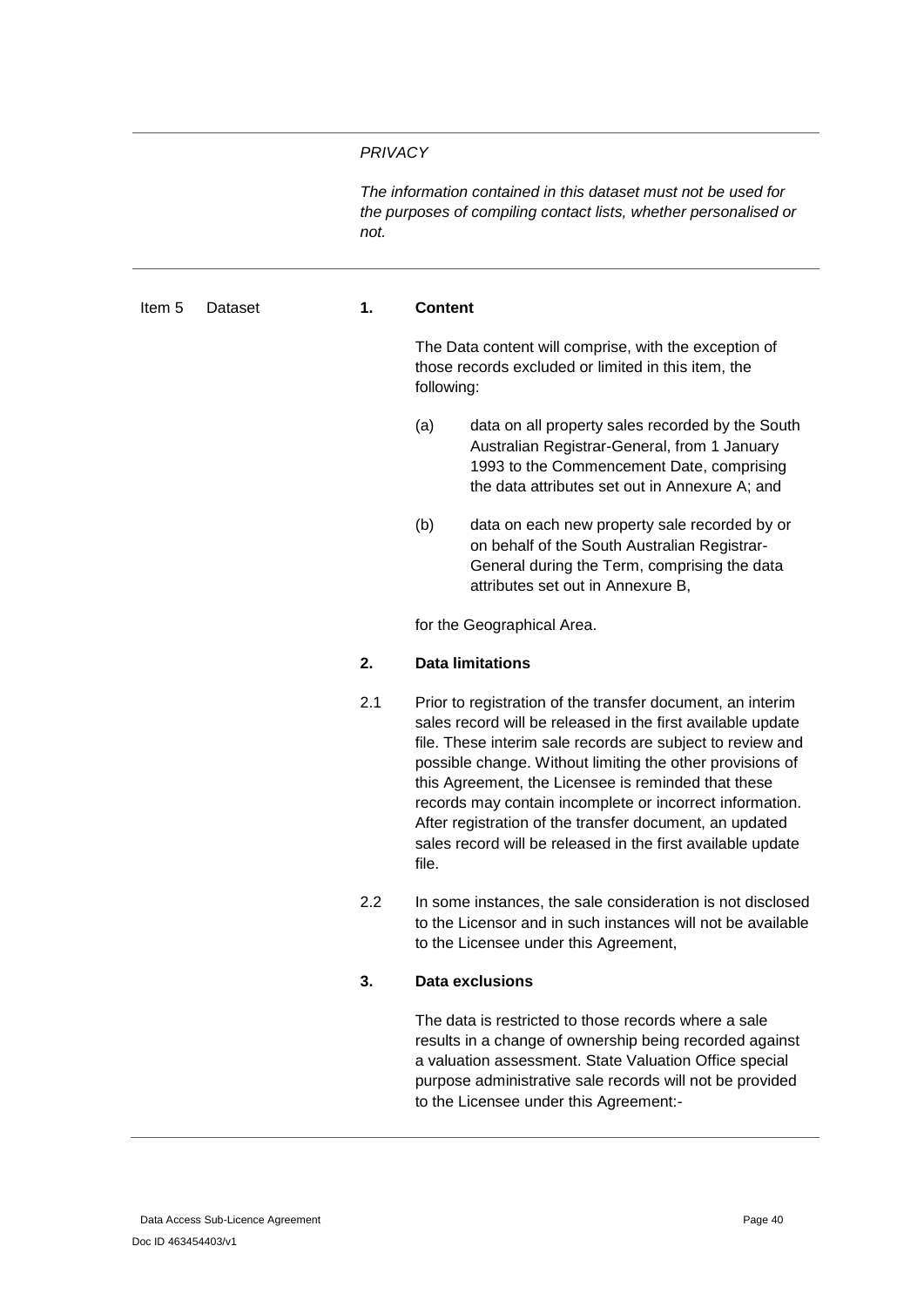#### **4. Format**

The data will be supplied in a compressed file (using a ZIP utility) that contains an ASCII text file with tilde H delimited fields within each record.

### **5. Media for delivery**

Electronic transfer or by such other means as notified by the Licensor to the Licensee.

#### **6. Frequency of delivery**

Generally, data is to be updated, by extract on a weekly basis. The extract will generally be run on the weekend, but the day on which the extract is run may vary, depending on system and processing requirements. The Licensor will use reasonable endeavours to notify the Licensee of any delays to delivery of data files.

### **7. Method of delivery**

- 7.1 Data files will be placed in the Licensee's account on a file server nominated by the Licensor Details to enable connection to the server, including user-code and password, will be provided by the Licensor to the Licensee. Data flies will normally be available on the first Business Day after each weekend. The Licensor will use reasonable endeavours to notify the Licensee of any delay in file availability.
- 7.2 Data files are archived from a Licensee's account after 42 days. It is the Licensee's responsibility to retrieve data files from the server prior to archiving. The Licensor may impose additional charges on the Licensee to replace data files not retrieved by the Licensee prior to archiving.

<span id="page-40-0"></span>

| ltem 6 | Geographical Area | [Whole of State of South Australia] /               |
|--------|-------------------|-----------------------------------------------------|
|        |                   | [The following Local Government Area(s):            |
|        |                   | $\bullet$ $\boxed{\bullet}$ ;                       |
|        |                   | $\left[\bullet\right]$ $\left.\right]$<br>$\bullet$ |
|        |                   |                                                     |
| Item 7 | Licence Fee       | The Licence Fee comprises:                          |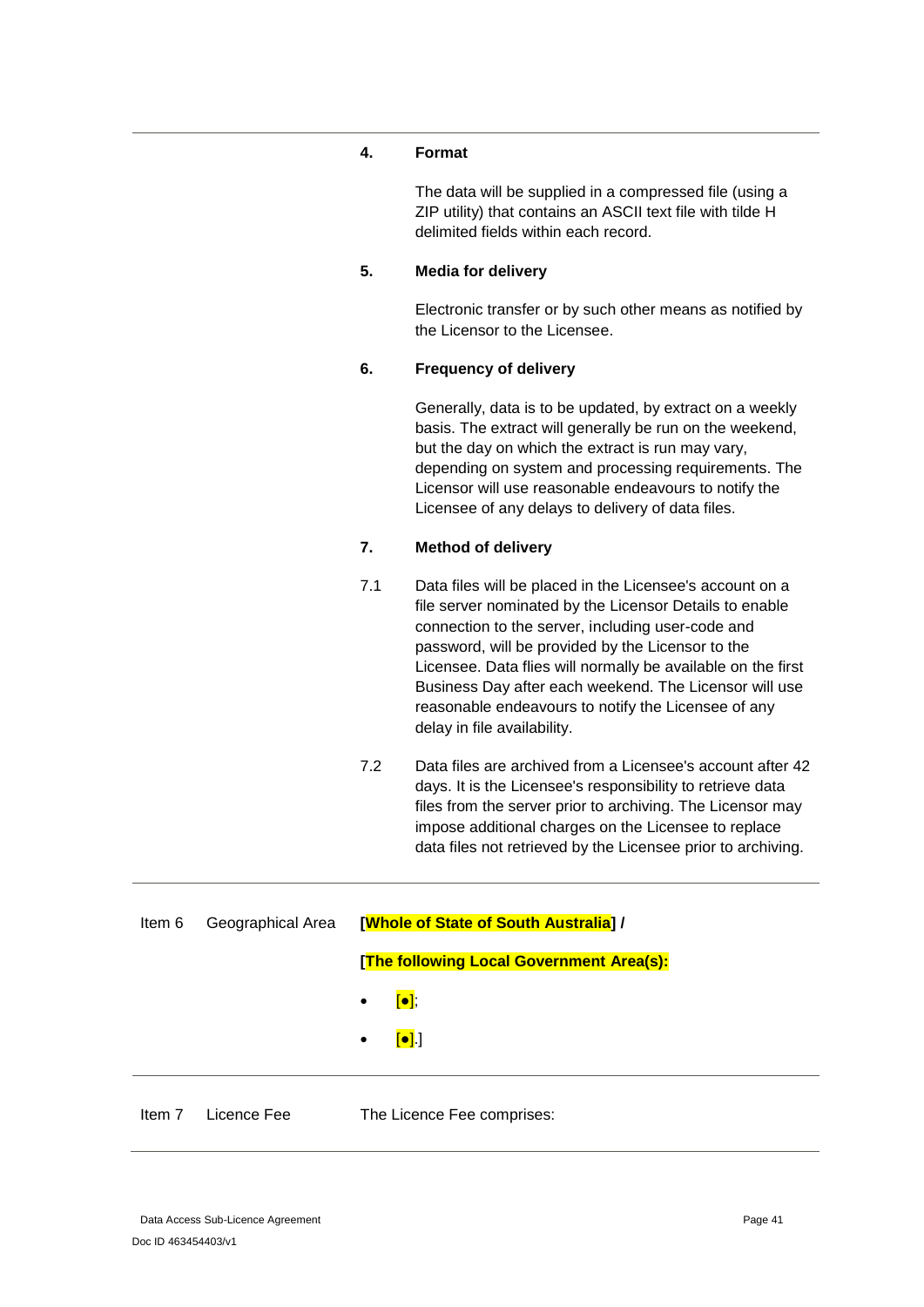<span id="page-41-1"></span><span id="page-41-0"></span>

|         |                                        | a once-off Establishment Fee of \$5,000 (Establishment<br>Fee); and                                                                                                                                 |
|---------|----------------------------------------|-----------------------------------------------------------------------------------------------------------------------------------------------------------------------------------------------------|
|         |                                        | \$5.251 per each new property sale for the Geographical<br>Area during the Term (Variable Fee); and                                                                                                 |
|         |                                        | where applicable, a fee to change the Geographical Area for<br>the Dataset of \$5,000 (Extract Change Fee).                                                                                         |
|         |                                        | The Variable Fee listed above is current as at 1 July 2018.                                                                                                                                         |
| Item 8  | Invoicing and<br><b>Invoice Period</b> | During the Term, the Licensor may issue invoices to the Licensee<br>as follows:                                                                                                                     |
|         |                                        | for the Establishment Fee, within 5 Business Days of<br>execution of this Agreement;                                                                                                                |
|         |                                        | for the Variable Fee, [Quarterly / Monthly] in arrears<br>$\bullet$<br>calculated as follows:                                                                                                       |
|         |                                        | the Variable Fee multiplied by the number of new property<br>sales for the Geographical Area (as determined by item 5,<br>part 1(b) [Content] of the Schedule),                                     |
|         |                                        | for the relevant invoicing period; and                                                                                                                                                              |
|         |                                        | for the Extract Change Fee, prior to the Licensor<br>$\bullet$<br>undertaking the change to the dataset giving effect to the<br>change to the Geographical Area.                                    |
|         |                                        | The Licensee must pay any invoice issued by the Licensor under<br>this Agreement in full and without set-off, counterclaim or<br>deduction within 30 days after the date of the applicable invoice. |
| Item 9  | <b>Review Date</b>                     | Each 30 June during the Term.                                                                                                                                                                       |
| Item 10 | <b>Annual Escalation</b><br>Formula    | The Annual Escalation Formula will be the Treasury Indexation<br>Rate.                                                                                                                              |
|         |                                        | The Treasury Indexation Rate means the indexation rate<br>calculated in June each year in accordance the following formula<br>and rounded to the nearest tenth of a percent:                        |
|         |                                        | TIR = $[0.4 \times (CPI_2 - CPI_1)/CP_1] + [0.6 \times (WPI_2 - WPI_1)/WPI_1]$                                                                                                                      |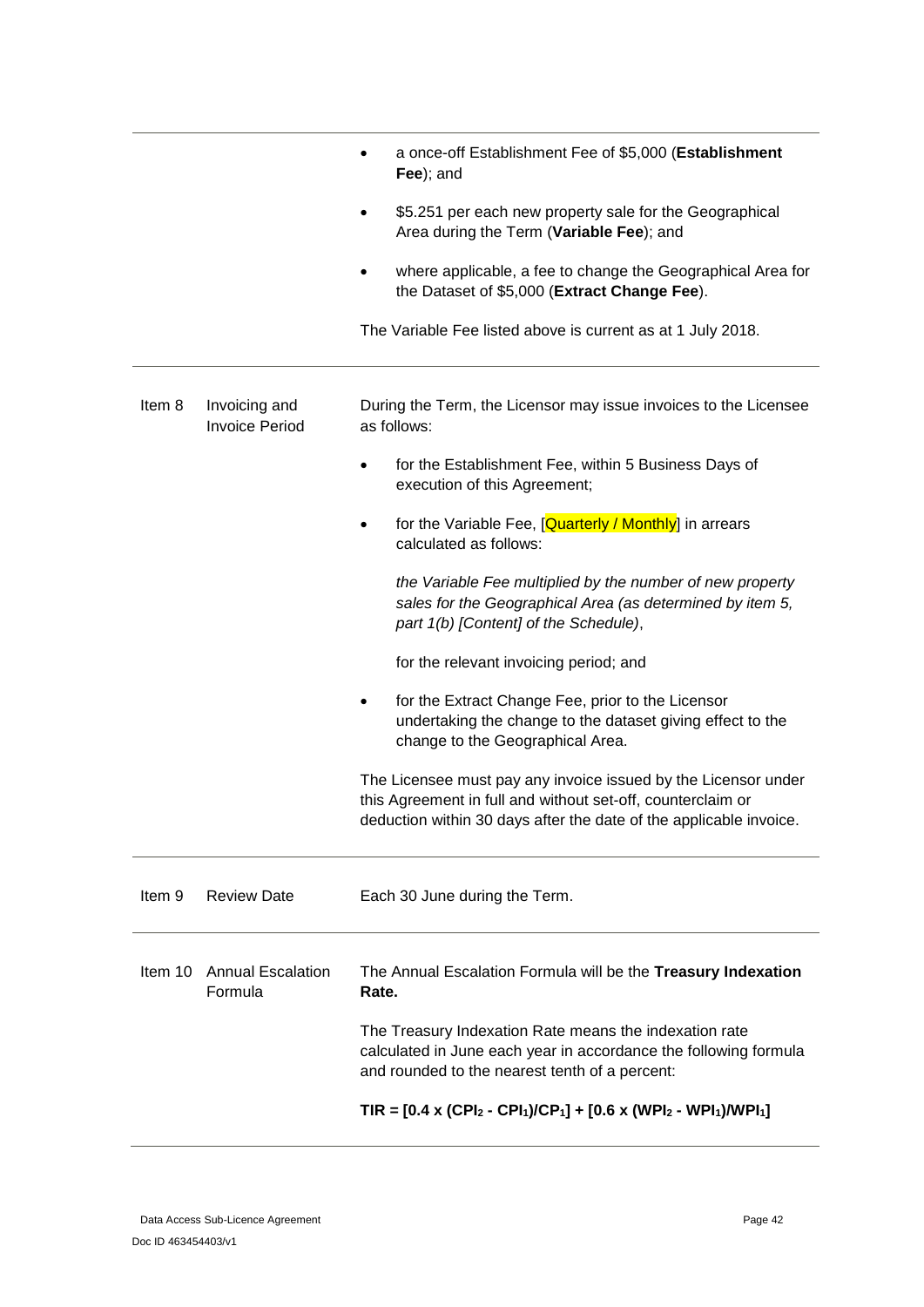Where:

**TIR** is the Treasury Indexation Rate;

**CPI<sup>1</sup>** is the All Groups CPI Index Number for Adelaide in respect of the quarter ended 31 December in the calendar year two years prior to current year (as published in the Consumer Price Index, Australia (Australian Bureau of Statistics Catalogue Number 6401.0) by the Australian Bureau of Statistics available at **<http://www.abs.gov.au/Price-Indexes-and-Inflation>** or at such replacement or successor website or communication means as may be made available from time to time);

**CPI<sup>2</sup>** is the All Groups CPI Index Number for Adelaide in respect of the quarter ended 31 December in the previous calendar year (as published in the Consumer Price Index, Australia (Australian Bureau of Statistics Catalogue Number 6401.0) by the Australian Bureau of Statistics available at **[http://www.abs.gov.au/Price-](http://www.abs.gov.au/Price-Indexes-and-Inflation)[Indexes-and-Inflation](http://www.abs.gov.au/Price-Indexes-and-Inflation)** or at such replacement or successor website or communication means as may be made available from time to time);

**WPI<sup>1</sup>** is the Wage Price Index: Total Hourly Rates of Pay Excluding Bonuses: Public Sector: Original Index Number for South Australia in respect of the quarter ended 30 September in the calendar year two years prior to current year (as published in the Wage Price Index, Australia (Australian Bureau of Statistics Catalogue Number 6345.0) by the Australian Bureau of Statistics available at **[http://www.abs.gov.au/Price-Indexes-and-](http://www.abs.gov.au/Price-Indexes-and-Inflation)[Inflation](http://www.abs.gov.au/Price-Indexes-and-Inflation)** or at such replacement or successor website or communication means as may be made available from time to time); and

**WPI<sup>2</sup>** is the Wage Price Index: Total Hourly Rates of Pay Excluding Bonuses: Public Sector: Original Index Number for South Australia in respect of the quarter ended 30 September in the previous calendar year (as published in the Wage Price Index, Australia (Australian Bureau of Statistics Catalogue Number 6345.0) by the Australian Bureau of Statistics available at http://www.abs.gov.au/Price-Indexes-and-Inflation or at such replacement or successor website or communication means as may be made available from time to time).

<span id="page-42-0"></span>Item 11 Original Version of Derivative Products See Annexure C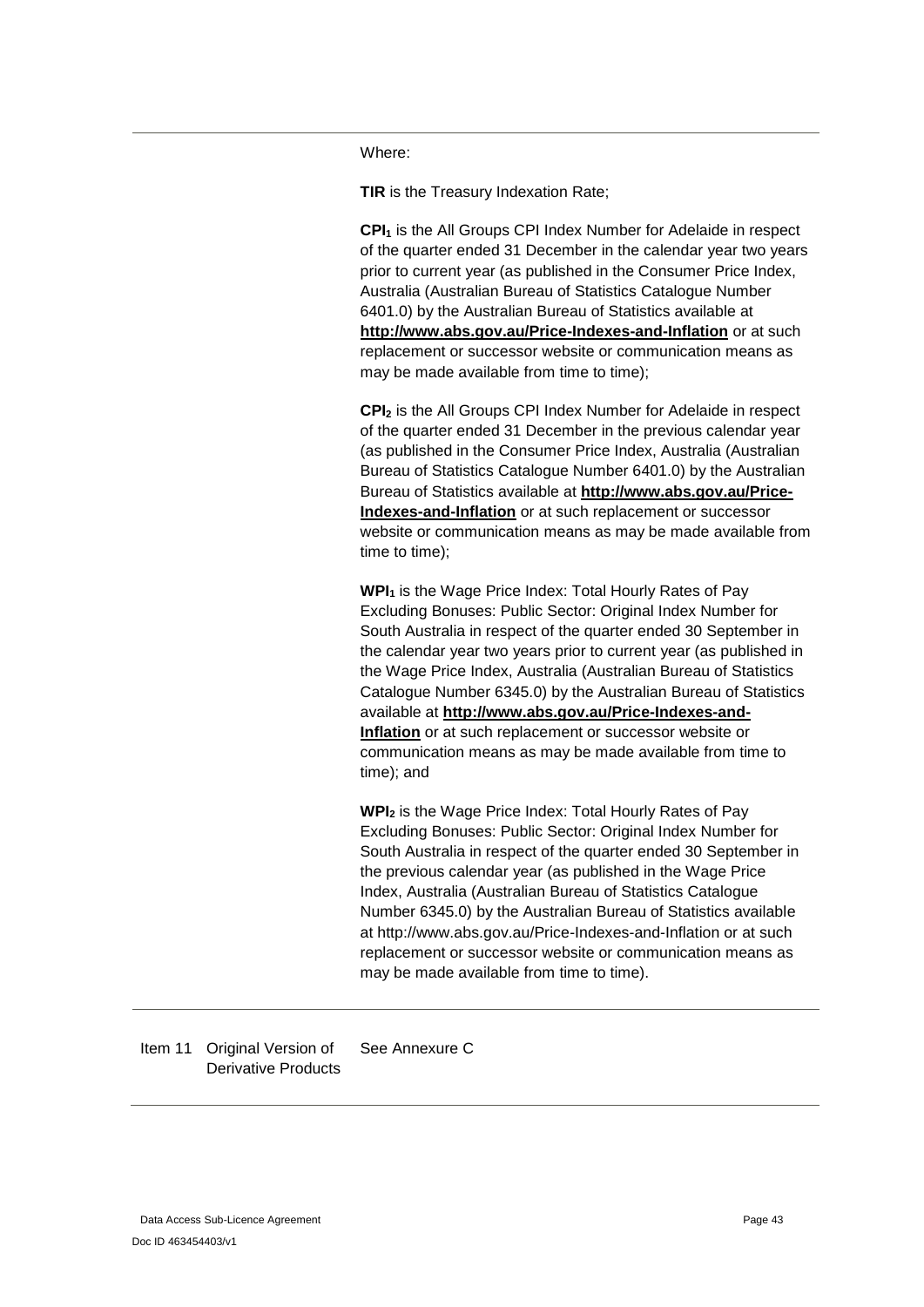<span id="page-43-0"></span>

| Item 12 Contract Managers<br>(clause 22) | <b>The Licensor</b><br><b>General Counsel</b>                                                                 |
|------------------------------------------|---------------------------------------------------------------------------------------------------------------|
|                                          | Level 1, 101 Grenfell Street<br>Adelaide SA 5000                                                              |
|                                          | Phone: (08) 8423 5000                                                                                         |
|                                          | <b>The Licensee</b><br>$\left[\bullet\right]$<br>$\left[\bullet\right]$<br>Phone: [•]<br>Fax: [ <sup>o]</sup> |
| Item 13 Executive                        | <b>The Licensor</b>                                                                                           |

<span id="page-43-1"></span>**Negotiators** (clause [23\)](#page-31-0) Chief Executive Officer Level 1, 101 Grenfell Street Adelaide SA 5000 Phone: (08) 8423 5000 **The Licensee** [●] [●] Phone: [●] Fax: [●] Item 14 Notices **The Licensor** General Counsel Level 1, 101 Grenfell Street Adelaide SA 5000

<span id="page-43-2"></span>Phone: (08) 8423 5000

**The Licensee** [●] [●] Phone: [•] Fax: [●]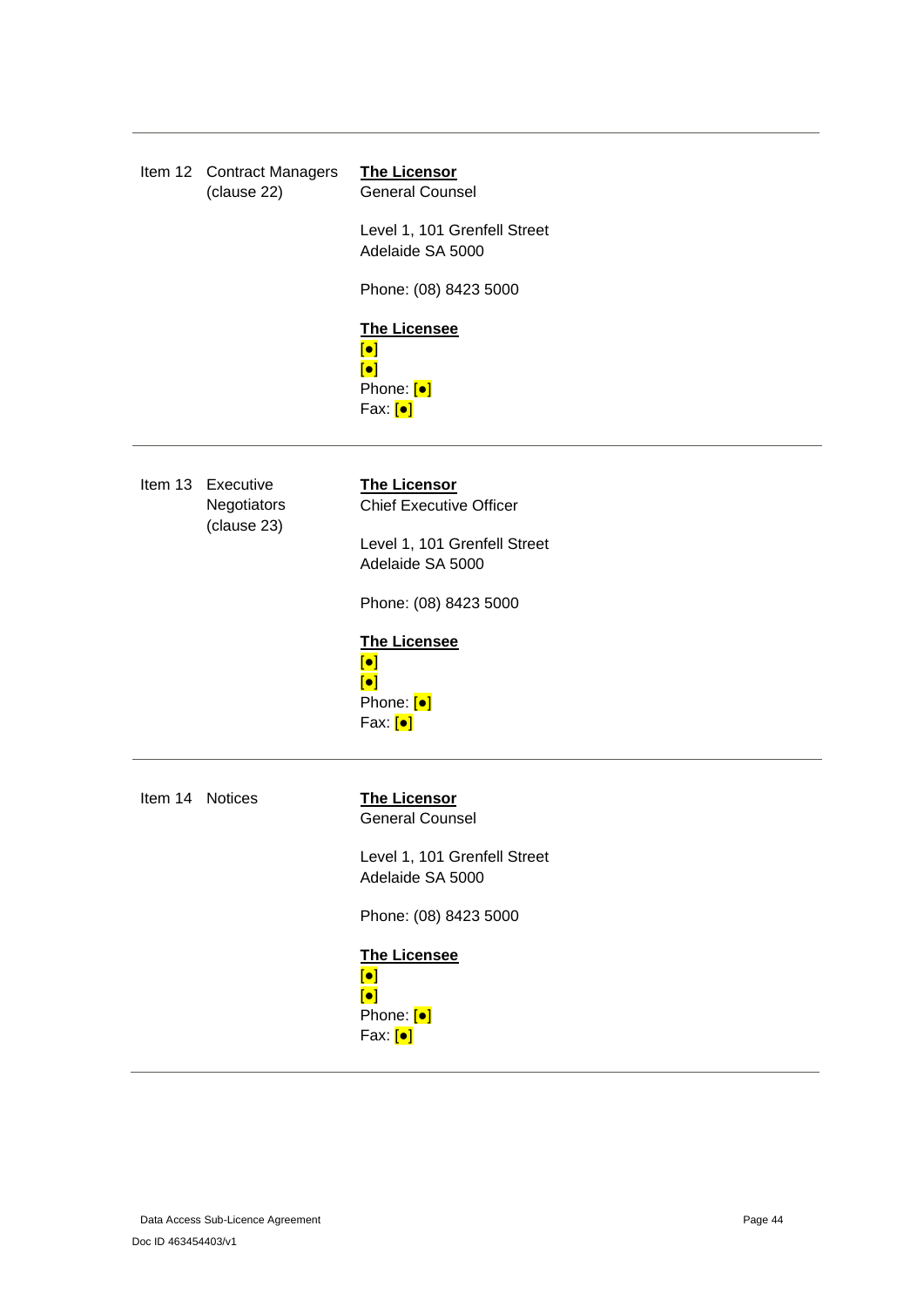# <span id="page-44-0"></span>Annexure A Initial Data Attributes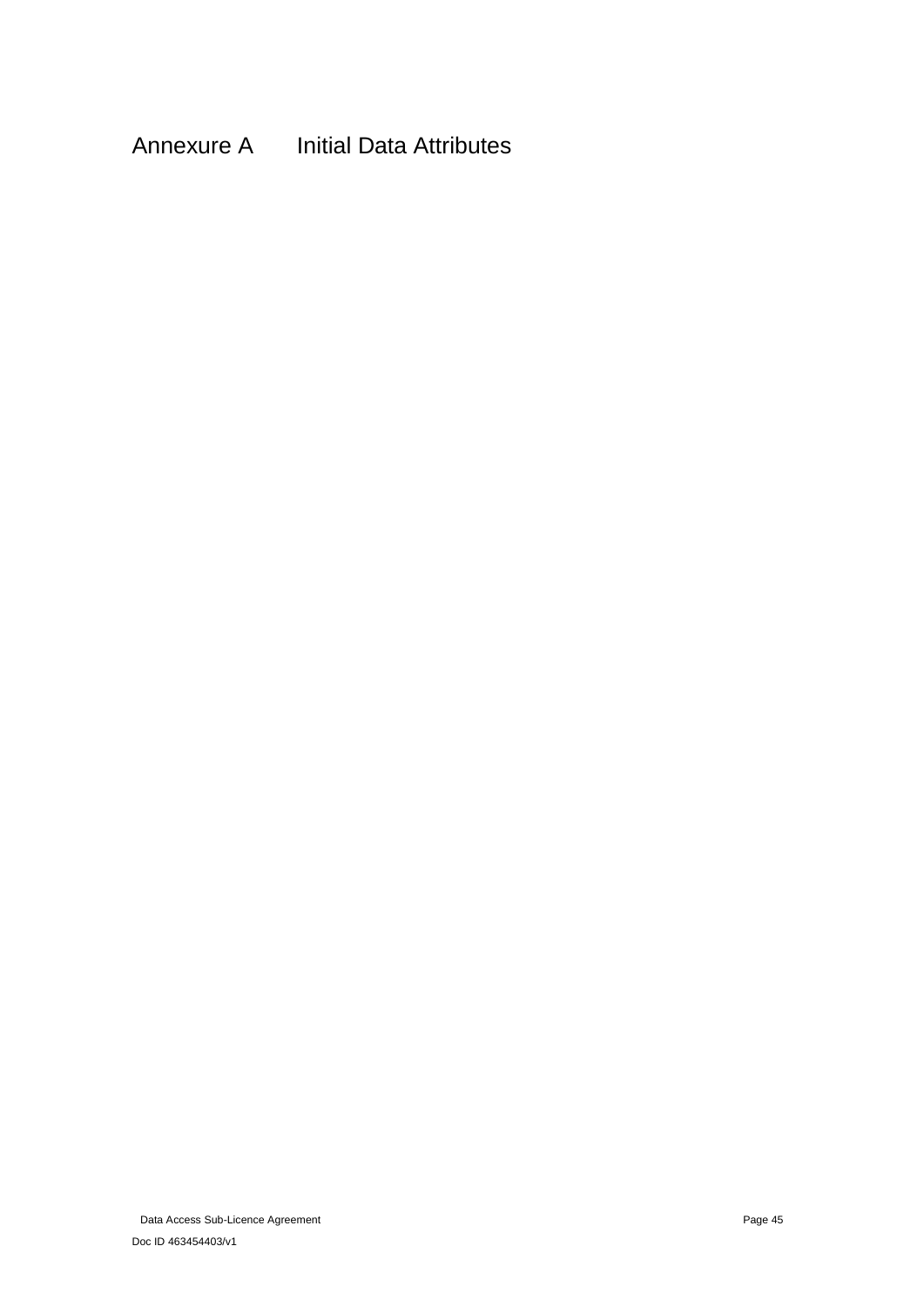<span id="page-45-0"></span>Annexure B Weekly Extract Data Attributes